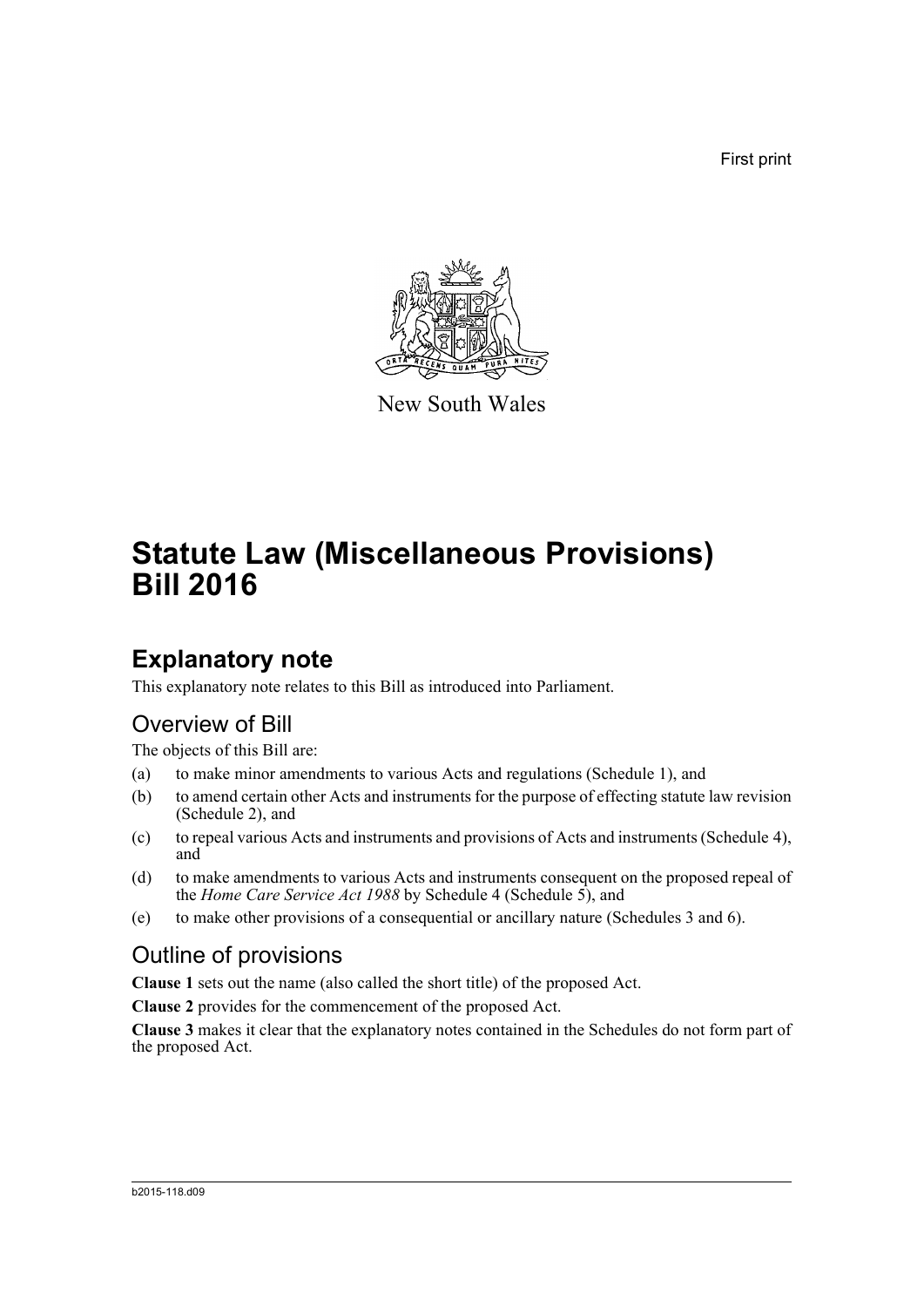# **Schedule 1 Minor amendments**

**Schedule 1** makes amendments to the following Acts and instruments: *Aboriginal Land Rights Act 1983* No 42 *Biological Control Act 1985* No 199 *Biosecurity Act 2015* No 24 *Children and Young Persons (Care and Protection) Act 1998* No 157 *Community Services (Complaints, Reviews and Monitoring) Act 1993* No 2 *Conveyancers Licensing Act 2003* No 3 *Conveyancers Licensing Regulation 2015 Conveyancing Act 1919* No 6 *Co-operative Housing and Starr-Bowkett Societies Act 1998* No 11 *Co-operative Housing and Starr-Bowkett Societies Regulation 2015 Fisheries Management Amendment Act 2015* No 59 *Geographical Names Act 1966* No 13 *Home Building Act 1989* No 147 *Marine Estate Management Act 2014* No 72 *Mental Health Act 2007* No 8 *Mining Act 1992* No 29 *Mining and Petroleum Legislation Amendment (Land Access Arbitration) Act 2015* No 41 *Motor Dealers and Repairers Act 2013* No 107 *Motor Dealers and Repairers Regulation 2014 National Disability Insurance Scheme (NSW Enabling) Act 2013* No 104 *Pawnbrokers and Second-hand Dealers Act 1996* No 13 *Pawnbrokers and Second-hand Dealers Regulation 2015 Professional Standards Act 1994* No 81 *Security Industry Act 1997* No 157 *Sporting Venues (Invasions) Act 2003* No 44 *Sporting Venues (Invasions) Regulation 2011 State Emergency and Rescue Management Act 1989* No 165 *Subordinate Legislation Act 1989* No 146 *Surveying and Spatial Information Act 2002* No 83 *University of Technology Sydney Act 1989* No 69 *University of Technology Sydney By-law 2005 University of Western Sydney Act 1997* No 116 *Water Management Act 2000* No 92

The amendments to each Act and instrument are explained in detail in the explanatory note relating to the Act or instrument concerned set out in Schedule 1.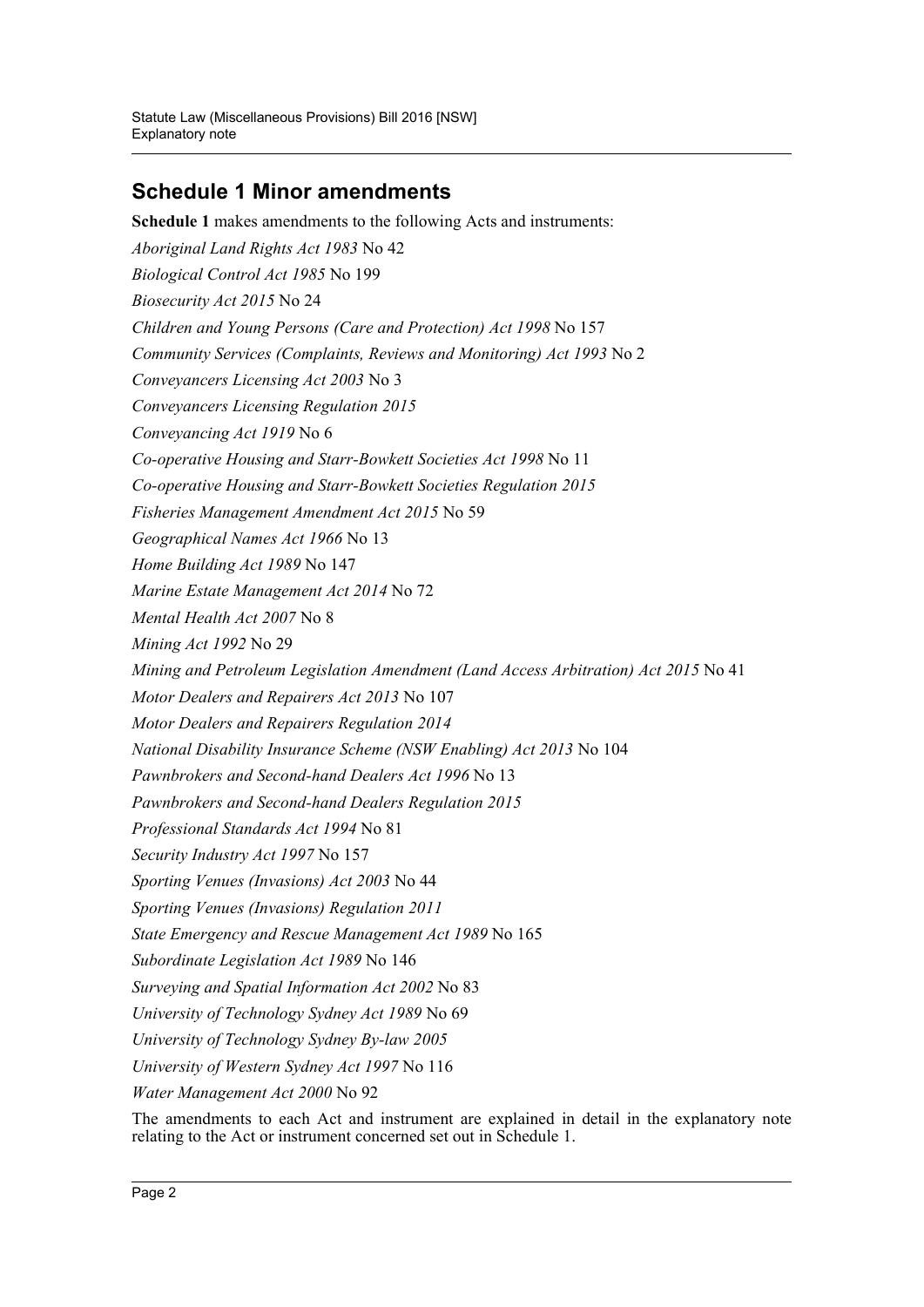# **Schedule 2 Amendments by way of statute law revision**

**Schedule 2** amends certain Acts and instruments for the purpose of effecting statute law revision.

The amendments to each Act and instrument are explained in detail in the explanatory note relating to the Act or instrument concerned set out in Schedule 2.

# **Schedule 3 Amendments consequent on renaming of University of Western Sydney**

**Schedule 3** makes amendments consequent on amendments made to the *University of Western Sydney Act 1997* by Schedule 1.

# **Schedule 4 Repeals**

**Schedule 4** repeals a number of Acts and instruments and provisions of Acts and instruments.

**Clause 1** repeals the *Mining and Petroleum Legislation Amendment (Grant of Coal and Petroleum Prospecting Titles) Act 2015* at the request of the portfolio concerned. The reason for the repeal is explained in detail in the explanatory note relating to the repeal set out in the clause.

**Clause 2** repeals the *Home Care Service Act 1988* and the *Community Services (Complaints, Reviews and Monitoring) Regulation 2004*. The repeals are enabled by amendments contained in Schedule 1. The reasons for the repeals are explained in detail in the explanatory notes relating to the repeals set out in the clause.

**Clause 3** repeals a redundant Act and provisions of an Act.

**Clause 4** repeals amending provisions that have commenced.

**Clause 5** repeals an Act and a provision of an Act that have been superseded.

## **Schedule 5 Amendments consequent on repeal of Home Care Service Act 1988**

**Schedule 5** contains amendments that are consequent on the repeal of the *Home Care Service Act 1988* by Schedule 4.

# **Schedule 6 General savings, transitional and other provisions**

**Schedule 6** contains savings, transitional and other provisions of general effect.

The purpose of each provision is explained in detail in the explanatory note relating to the provision concerned set out in the Schedule.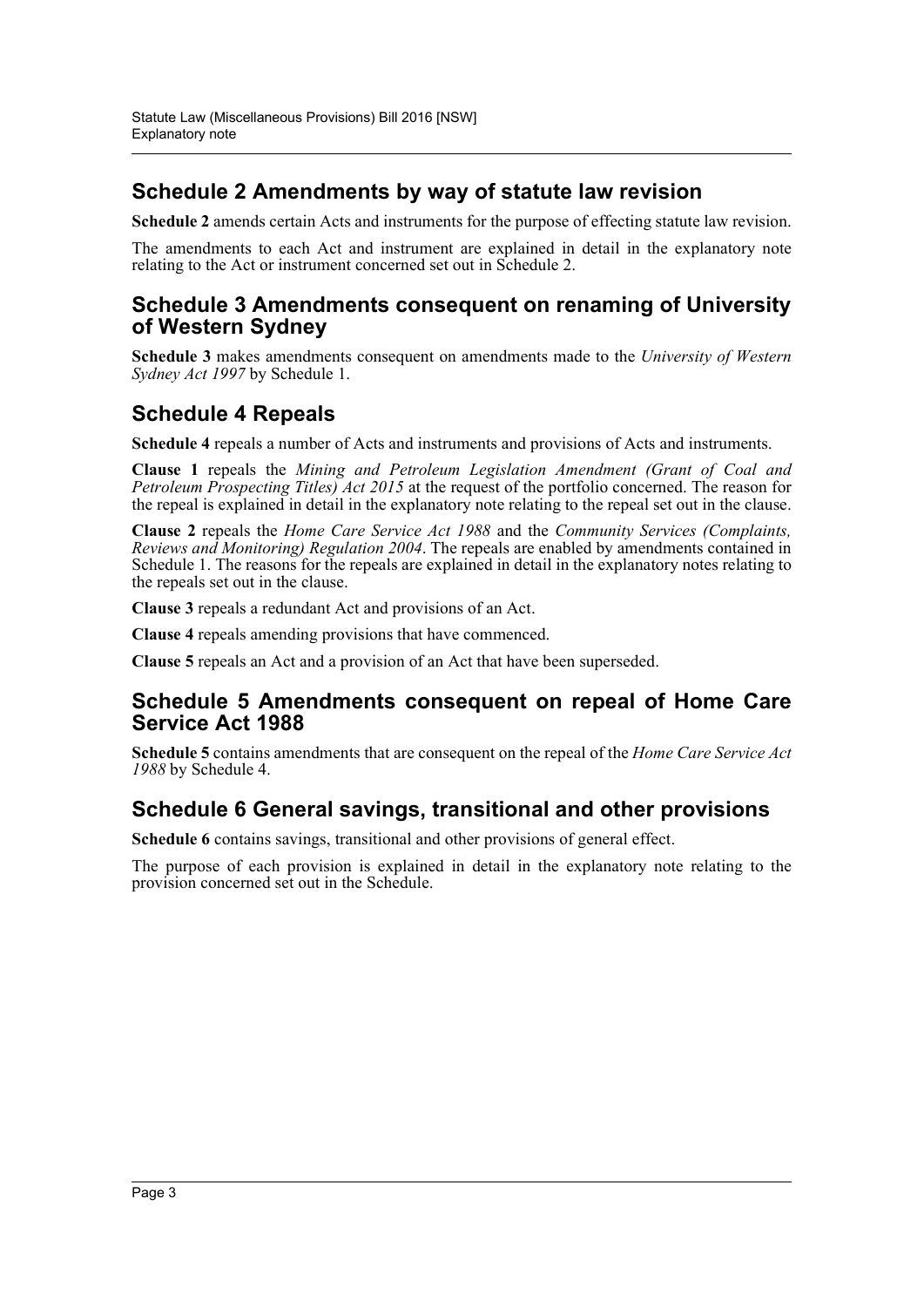First print



New South Wales

# **Statute Law (Miscellaneous Provisions) Bill 2016**

# **Contents**

|                   |   |                                                                      | Page |
|-------------------|---|----------------------------------------------------------------------|------|
|                   | 1 | Name of Act                                                          | 2    |
|                   | 2 | Commencement                                                         | 2    |
|                   | 3 | <b>Explanatory notes</b>                                             | 2    |
| Schedule 1        |   | <b>Minor amendments</b>                                              | 3    |
| <b>Schedule 2</b> |   | Amendments by way of statute law revision                            | 24   |
| Schedule 3        |   | Amendments consequent on renaming of University of Western<br>Sydney | 38   |
| Schedule 4        |   | <b>Repeals</b>                                                       | 39   |
| Schedule 5        |   | Amendments consequent on repeal of Home Care Service Act<br>1988     | 41   |
| Schedule 6        |   | General savings, transitional and other provisions                   | 43   |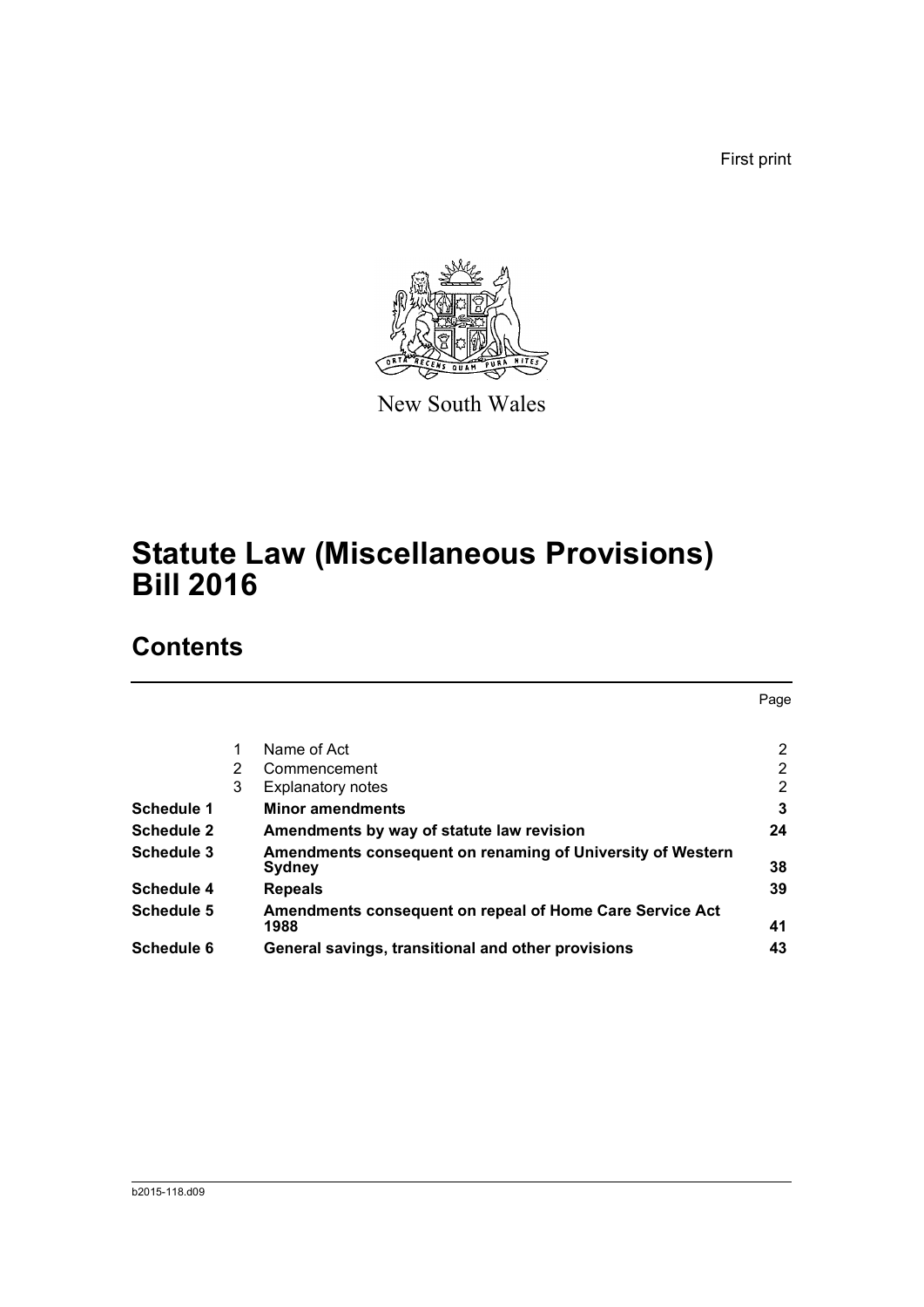

New South Wales

# **Statute Law (Miscellaneous Provisions) Bill 2016**

No , 2016

## **A Bill for**

An Act to repeal certain Acts and instruments and to amend certain other Acts and instruments in various respects and for the purpose of effecting statute law revision; and to make certain savings.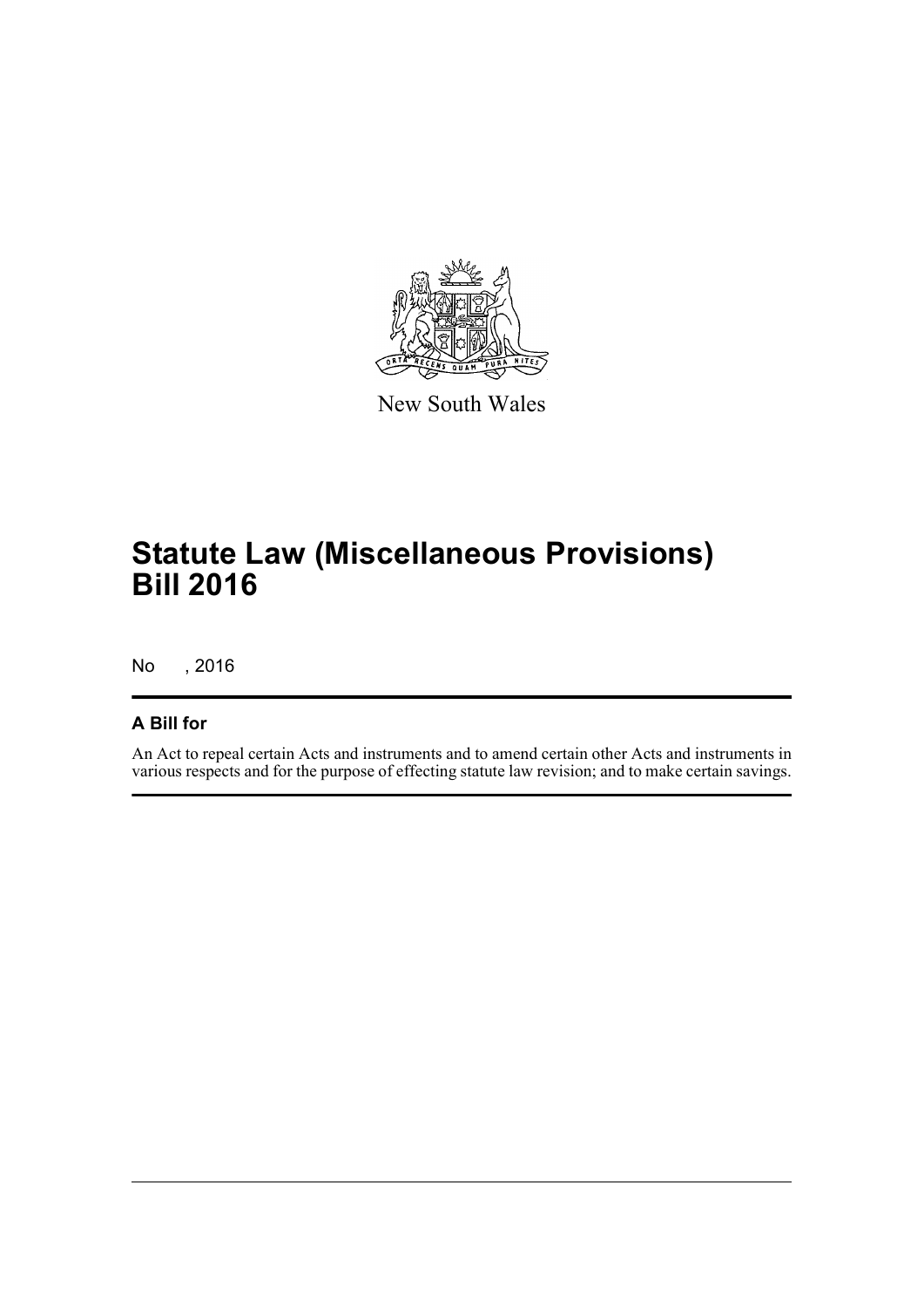Statute Law (Miscellaneous Provisions) Bill 2016 [NSW]

<span id="page-5-2"></span><span id="page-5-1"></span><span id="page-5-0"></span>

|              |              | The Legislature of New South Wales enacts:                                                                                                                                                                                                                   | 1                |
|--------------|--------------|--------------------------------------------------------------------------------------------------------------------------------------------------------------------------------------------------------------------------------------------------------------|------------------|
| 1            |              | Name of Act                                                                                                                                                                                                                                                  | $\overline{c}$   |
|              |              | This Act is the <i>Statute Law (Miscellaneous Provisions) Act 2016</i> .                                                                                                                                                                                     | 3                |
| $\mathbf{2}$ | Commencement |                                                                                                                                                                                                                                                              |                  |
|              | (1)          | This Act commences on 8 July 2016, except as provided by this section.                                                                                                                                                                                       | 5                |
|              | (2)          | The amendments made by Schedule 1 to this Act commence on the day or days<br>specified in that Schedule in relation to the amendments concerned. If a<br>commencement day is not specified, the amendments commence in accordance with<br>subsection $(1)$ . | 6<br>7<br>8<br>9 |
|              | (3)          | Clause 2 (a) of Schedule 4 commences on a day to be appointed by proclamation.                                                                                                                                                                               | 10               |
|              | (4)          | Schedule 5 commences on a day to be appointed by proclamation.                                                                                                                                                                                               | 11               |
|              | (5)          | Schedule 6 commences on the date of assent to this Act.                                                                                                                                                                                                      | 12               |
| 3            |              | <b>Explanatory notes</b>                                                                                                                                                                                                                                     | 13               |
|              |              | The matter appearing under the heading "Explanatory note" in any of the Schedules<br>does not form part of this Act.                                                                                                                                         | 14<br>15         |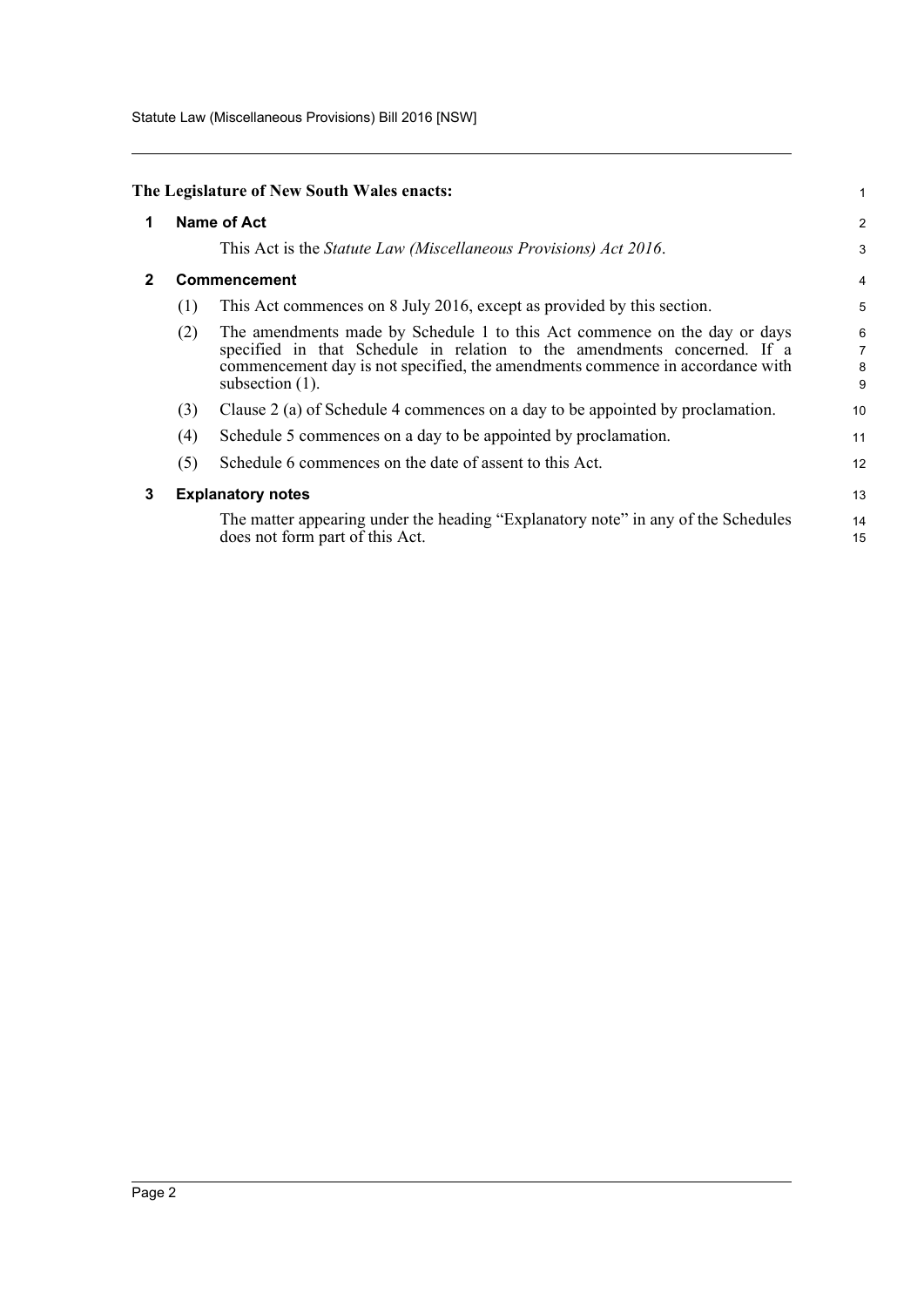<span id="page-6-0"></span>

|       | <b>Schedule 1</b>                                                                                                                                                                                                | <b>Minor amendments</b>                                                                                                                                                                          | 1              |  |  |  |
|-------|------------------------------------------------------------------------------------------------------------------------------------------------------------------------------------------------------------------|--------------------------------------------------------------------------------------------------------------------------------------------------------------------------------------------------|----------------|--|--|--|
| 1.1   |                                                                                                                                                                                                                  | Aboriginal Land Rights Act 1983 No 42                                                                                                                                                            | $\overline{a}$ |  |  |  |
| [1]   |                                                                                                                                                                                                                  | <b>Section 63 Board members</b>                                                                                                                                                                  |                |  |  |  |
|       |                                                                                                                                                                                                                  | Insert after section $63$ (2B):                                                                                                                                                                  | 4              |  |  |  |
|       | (2C)                                                                                                                                                                                                             | Subsection (2B) (c) does not apply if an administrator was appointed to<br>perform all of the functions of the Local Aboriginal Land Council for all or<br>part of the relevant 12-month period. | 5<br>6<br>7    |  |  |  |
| $[2]$ |                                                                                                                                                                                                                  | <b>Section 64 Chairperson and Deputy Chairperson</b>                                                                                                                                             | 8              |  |  |  |
|       |                                                                                                                                                                                                                  | Omit section 64 (1). Insert instead:                                                                                                                                                             | 9              |  |  |  |
|       | (1)                                                                                                                                                                                                              | A Chairperson and Deputy Chairperson of the Board of a Local Aboriginal<br>Land Council are to be elected from among the Board members.                                                          | 10<br>11       |  |  |  |
|       | (1A)                                                                                                                                                                                                             | An election for the Chairperson and Deputy Chairperson is to be held at the<br>first meeting of the Board after its election.                                                                    | 12<br>13       |  |  |  |
|       | (1B)                                                                                                                                                                                                             | If there is a vacancy in the office of Chairperson or Deputy Chairperson, an<br>election is to be held to fill the vacant office at the first meeting of the Board<br>after the vacancy.         | 14<br>15<br>16 |  |  |  |
|       | (1C)                                                                                                                                                                                                             | The Chairperson and Deputy Chairperson are to hold office for a term of<br>2 years and are eligible (if otherwise qualified) for re-election.                                                    | 17<br>18       |  |  |  |
| $[3]$ |                                                                                                                                                                                                                  | Section 79 Certain persons must not be employed                                                                                                                                                  | 19             |  |  |  |
|       |                                                                                                                                                                                                                  | Omit "4A or 5" from section 79 $(1)$ .                                                                                                                                                           | 20             |  |  |  |
|       |                                                                                                                                                                                                                  | Insert instead "4AA, 4AB, 4AC, 4ACA, 4AD, 4AE, 4A, 4B, 5 or 5A".                                                                                                                                 | 21             |  |  |  |
| [4]   |                                                                                                                                                                                                                  | Section 106 Functions of New South Wales Aboriginal Land Council                                                                                                                                 | 22             |  |  |  |
|       |                                                                                                                                                                                                                  | Omit section $106(3)(d)$ .                                                                                                                                                                       | 23             |  |  |  |
| [5]   |                                                                                                                                                                                                                  | Section 116 Delegation by New South Wales Aboriginal Land Council                                                                                                                                | 24             |  |  |  |
|       |                                                                                                                                                                                                                  | Omit section $116(1)(g)$ .                                                                                                                                                                       | 25             |  |  |  |
| [6]   |                                                                                                                                                                                                                  | Section 144 Certain persons must not be employed                                                                                                                                                 | 26             |  |  |  |
|       |                                                                                                                                                                                                                  | Omit "4A or 5" from section $144$ (1).                                                                                                                                                           | 27             |  |  |  |
|       |                                                                                                                                                                                                                  | Insert instead "4AA, 4AB, 4AC, 4ACA, 4AD, 4AE, 4A, 4B, 5 or 5A".                                                                                                                                 | 28             |  |  |  |
| $[7]$ |                                                                                                                                                                                                                  | <b>Section 165 Functions of Registrar</b>                                                                                                                                                        | 29             |  |  |  |
|       |                                                                                                                                                                                                                  | Omit "misbehaviour" from section 165 (h). Insert instead "misconduct".                                                                                                                           | 30             |  |  |  |
| [8]   |                                                                                                                                                                                                                  | Section 230 Limitations on certain land dealings by administrator                                                                                                                                | 31             |  |  |  |
|       |                                                                                                                                                                                                                  | Omit "for a period of 12 months or more" from section 230 (2) (d).                                                                                                                               | 32             |  |  |  |
| [9]   |                                                                                                                                                                                                                  | Schedule 4 Savings, transitional and other provisions                                                                                                                                            | 33             |  |  |  |
|       | Omit "12 months" from clause 61 (2). Insert instead "2 years".<br>Commencement<br>Item [9] of the amendments to the Aboriginal Land Rights Act 1983 commences, or is taken to have<br>commenced, on 1 July 2016. |                                                                                                                                                                                                  |                |  |  |  |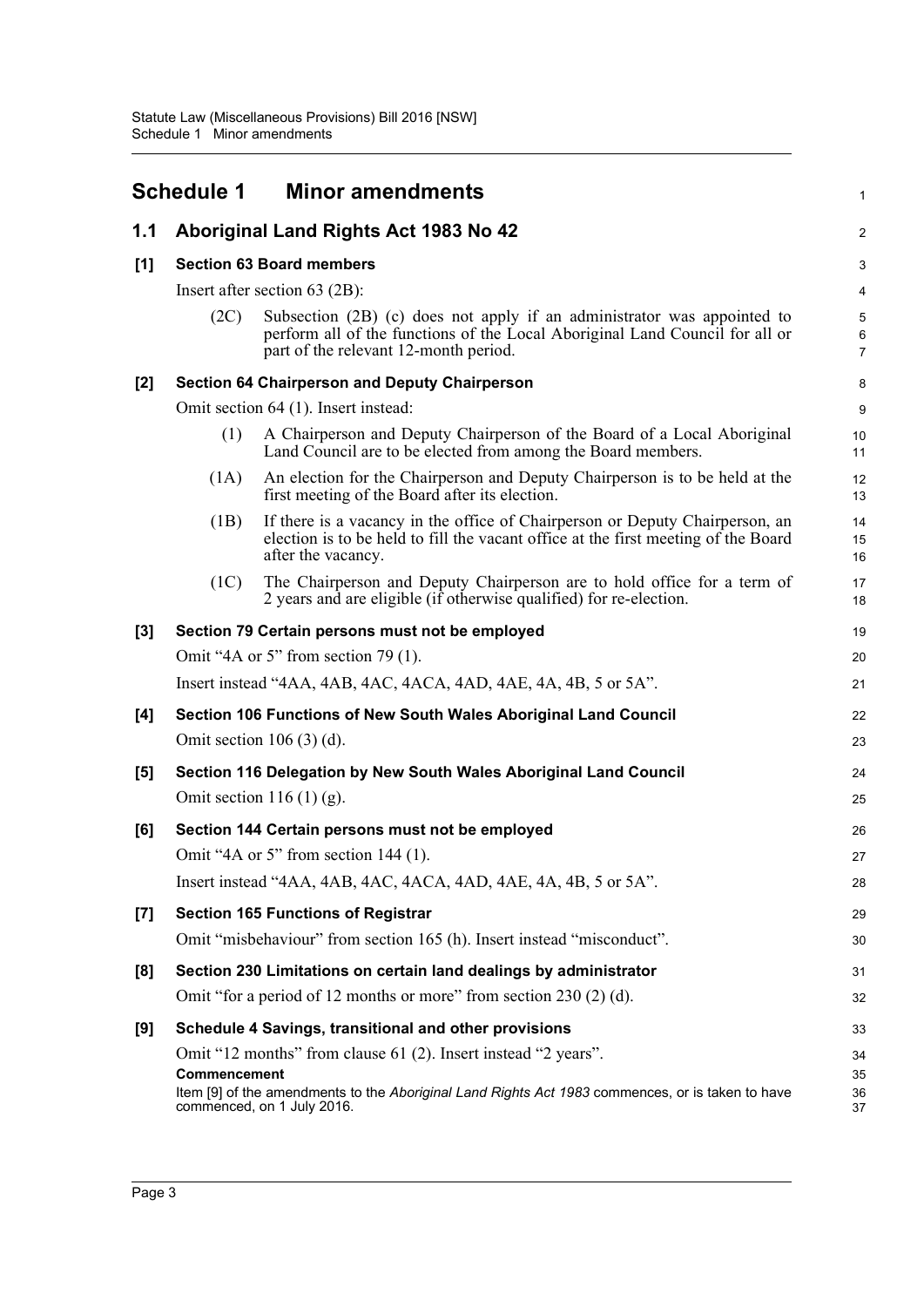#### **Explanatory note**

Item [1] of the proposed amendments provides that the requirement that a person attend 2 meetings of a Local Aboriginal Land Council within a 12-month period before becoming eligible to nominate another person for election as a Board member of the Council does not apply if an administrator has been appointed to exercise the functions of the Council during that period.

Item [2] provides that the terms of office of the Chairperson and Deputy Chairperson of the Board of a Local Aboriginal Land Council are each 2 years. This is consistent with the terms of office of the Chairperson and Deputy Chairperson of the New South Wales Aboriginal Land Council. The amendment also provides for the conduct of elections of the Chairperson and Deputy Chairperson.

Items [3] and [6] update references to provisions of the *Crimes Act 1900* (which have been amended to modernise the law relating to fraud and forgery offences and to create new offences relating to identity crime) for the purposes of providing that a person is disqualified from being employed by an Aboriginal Land Council if the person is convicted of an offence under any of those provisions.

Items [4] and [5] remove references to the approval of the community, land and business plan of a Local Aboriginal Land Council by the New South Wales Aboriginal Land Council. This oversight function of the New South Wales Aboriginal Land Council was removed by the *Aboriginal Land Rights Amendment Act 2014*.

Item [7] changes terminology used in reference to the misconduct of councillors, Board members and members of staff of, and consultants to, Aboriginal Land Councils (to make a provision relating to the investigative functions of the Registrar under the *Aboriginal Land Rights Act 1983* consistent with other provisions of that Act).

Item [8] enables an administrator to deal with the land of a Local Aboriginal Land Council without its consent for the purposes of the operation of a housing scheme if the LALC has operated the scheme for less than 12 months in contravention of a requirement that the scheme be approved by the NSWALC. Currently, an administrator may only deal with the land for those purposes without consent if the contravention has continued for at least 12 months.

Item [9] extends, by 12 months, a transitional arrangement that grants a Local Aboriginal Land Council time within which to take steps (required by regulations) to cease involvement in the operation or management of a corporation that the Local Aboriginal Land Council is not authorised under the Act to establish or acquire.

| 1.2 |                                      | <b>Biological Control Act 1985 No 199</b>                                                                | 31       |
|-----|--------------------------------------|----------------------------------------------------------------------------------------------------------|----------|
| [1] | <b>Section 3 Definitions</b>         |                                                                                                          | 32       |
|     |                                      | Omit "live" from the definition of <b>kind</b> in section $3(1)$ .                                       | 33       |
| [2] |                                      | Section 3 (1), definition of "organism"                                                                  | 34       |
|     | Omit the definition. Insert instead: |                                                                                                          | 35       |
|     |                                      | organism means:                                                                                          | 36       |
|     | (a)                                  | an organism (whether alive or dead and whether or not indigenous to<br>Australia) other than a human, or | 37<br>38 |
|     | (b)                                  | a virus or a sub-viral agent (whether alive or dead and whether or not<br>indigenous to Australia), or   | 39<br>40 |
|     | (c)                                  | a part of, or matter discharged from, an organism within the meaning of<br>paragraph $(a)$ or $(b)$ .    | 41<br>42 |
| [3] |                                      | Section 3 (1), definition of "prescribed live organisms"                                                 | 43       |
|     | Omit the definition. Insert instead: |                                                                                                          | 44       |
|     |                                      | <i>prescribed organisms</i> means organisms that are:                                                    | 45       |
|     | (a)                                  | live organisms, or                                                                                       | 46       |
|     | (b)                                  | viruses or sub-viral agents,                                                                             | 47       |
|     |                                      | other than live vaccines or resistant cultivars.                                                         | 48       |
| [4] | <b>Section 4 Biological control</b>  |                                                                                                          | 49       |
|     |                                      | Omit "live organisms". Insert instead "prescribed organisms".                                            | 50       |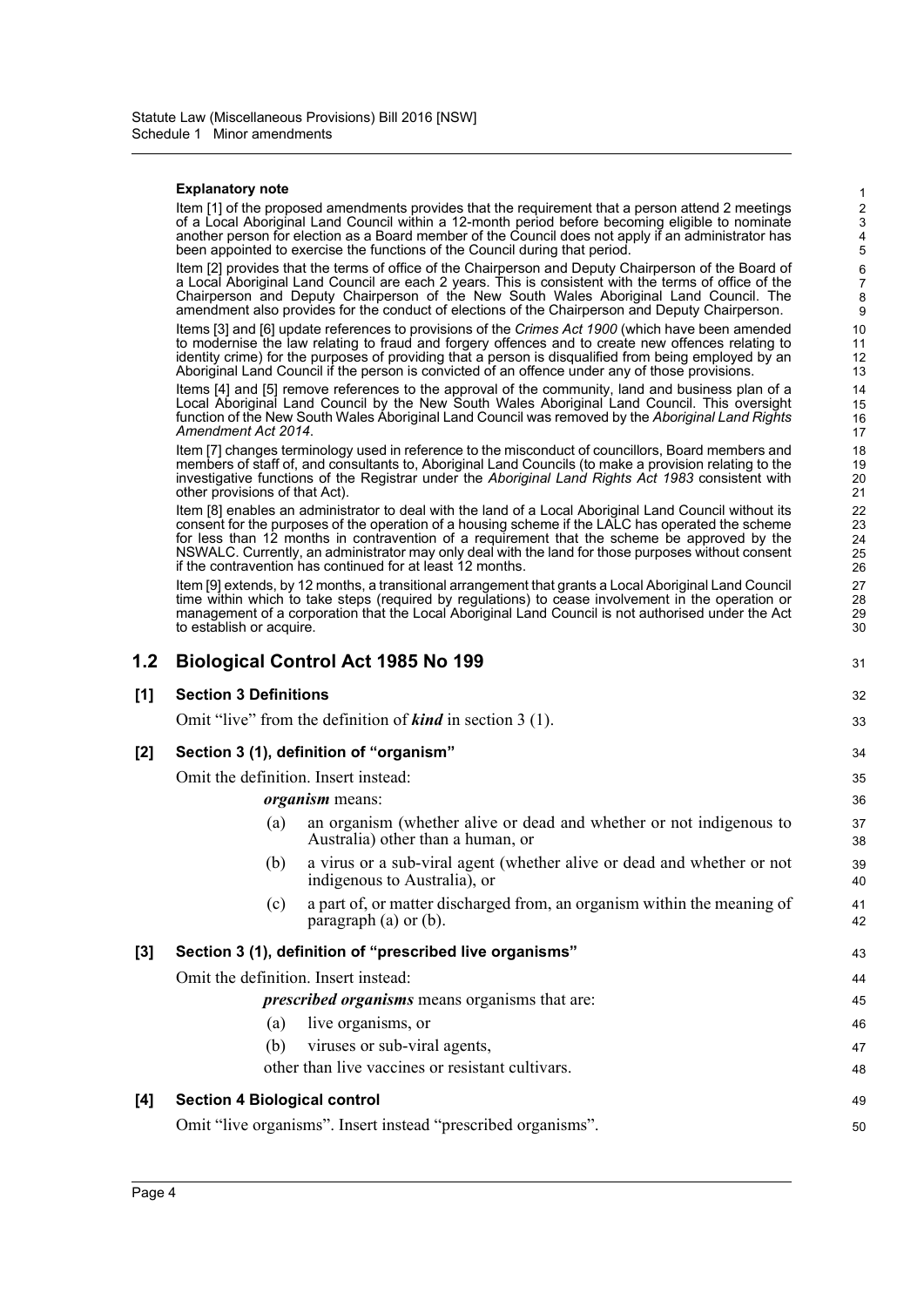## **[5] Sections 19 (1), 20 (1), 24 (1), 28 (1) (b), 29 (1) (a), 32 (2) (a) and 35 (3)**

Omit "prescribed live organisms" wherever occurring.

Insert instead "prescribed organisms".

#### **Explanatory note**

Item [2] of the proposed amendments specifically includes viruses and sub-viral agents in the definition of *organism* in the *Biological Control Act 1985*, to avoid any doubt about whether viruses are already part of the definition. (That doubt arises because there is doubt in the current scientific literature about whether viruses are "organisms" and about whether they are "live".)

22

39

40 41 42

Item [1] updates a reference to organisms being "live", as a consequence of the change made by item [2].

Item [3] changes a defined term from *prescribed live organisms* to *prescribed organisms* to remove any doubt as to whether organisms (which will now include viruses and sub-viral agents), are "live". This will mean that viruses and sub-viral agents will be included in the national scheme for the release of prescribed organisms to act as agent organisms to control target organisms.

Item [4] narrows a reference to "live organisms", to ensure that it refers to "prescribed organisms" which are the only organisms subject to biological control. This is a consequence of the change made by item [3].

Item [5] updates references to "prescribed live organisms", as a consequence of the change made by item [3].

The amendments are consistent with those made to the Commonwealth Act that is part of the national scheme (see the *Biological Control Amendment Act 2016* of the Commonwealth).

## **1.3 Biosecurity Act 2015 No 24**

## **[1] Section 7 General definitions**

Insert "(whether or not any such stock food is mixed or treated with a stock medicine (within the meaning of the *Stock Medicines Act 1989*))," after "as stock food," in the definition of *stock food*.

### **[2] Section 7, definition of "stock food"**

Omit paragraph (a). Insert instead:

(a) a stock medicine (within the meaning of the *Stock Medicines Act 1989*), or

### **[3] Schedule 8 Amendment of other legislation**

Omit "stock medicine registered under the *Stock Medicines Act 1989*" from Schedule 8.31.

Insert instead "stock medicine (within the meaning of the *Stock Medicines Act 1989*)". **Explanatory note**

Item [1] of the proposed amendments makes it clear that a stockfood remains a stockfood for the purposes of the *Biosecurity Act 2015* even if it is mixed or treated with a stock medicine. Items [2] and [3] correct the description of stock medicines by removing redundant references to the

registration of those medicines under the *Stock Medicines Act 1989*.

## **1.4 Children and Young Persons (Care and Protection) Act 1998 No 157**

### **[1] Section 231QA**

Insert after section 231Q:

#### **231QA Effect of registration**

(1) A child protection order registered in the Children's Court under this Part is taken for all purposes (except for the purposes of appeal) to be a care order of the relevant type made by the Children's Court on the day on which it is registered and it may be varied or rescinded, or a breach of it dealt with, under this Act accordingly. 43 44 45 46 47

Page 5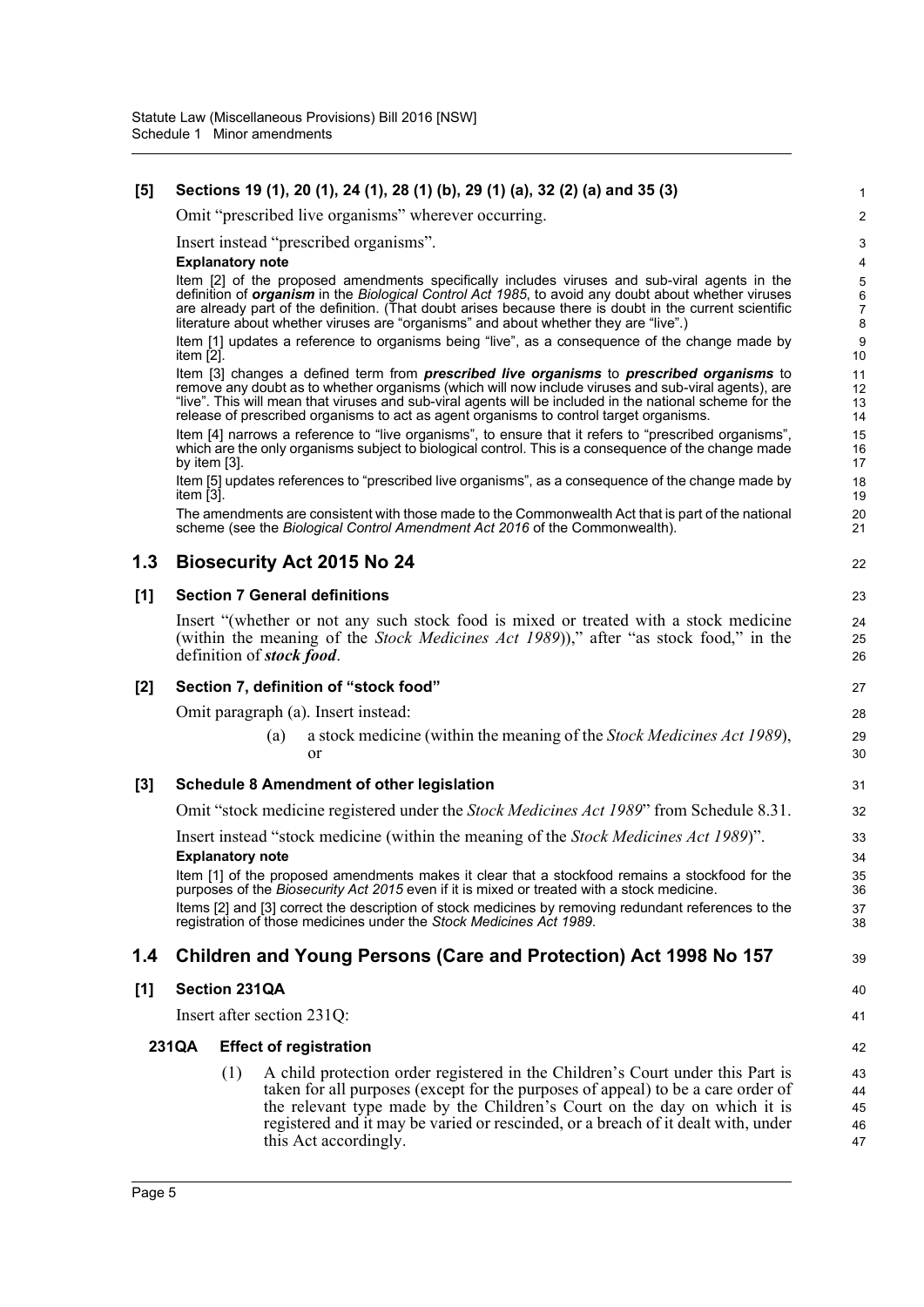(2) An interim order registered in the Children's Court under this Part is taken for all purposes to be an interim care order made by the Children's Court under this Act having effect, from the day on which it is registered, for the period specified in the order.

31 32

- (3) An interim order registered in the Children's Court under this Part cannot be varied under this Act, but nothing in this subsection prevents an application for a new interim care order being made under this Act and, if the application is granted, the interim order being rescinded.
- (4) Despite subsection (3), a breach of an interim order registered in the Children's Court under this Part may be dealt with under this Act in the same way as a breach of any other interim care order.
- (5) If an order under an interstate law to transfer a child protection proceeding to New South Wales is registered under this Part, the proceeding is taken to have been commenced in the Children's Court on the day on which the order is registered.

#### **[2] Section 245I Commonwealth agencies**

Omit "Federal Magistrates Court" from section 245I (b).

Insert instead "Federal Circuit Court".

#### **Explanatory note**

Item [1] of the proposed amendments inserts a provision to clarify the effect of the registration by the Children's Court of child protection orders and other orders that have been transferred to New South Wales from other jurisdictions. Chapter 14A of the *Children and Young Persons (Care and Protection) Act 1998* forms part of a scheme (along with similar provisions enacted in other Australian jurisdictions and New Zealand) for the transfer of child protection orders and other orders and proceedings for such orders between those jurisdictions. The provisions enacted in each of the jurisdictions are based on a model Bill that was approved by the Community Services Ministers' Council on 5 August 1999. The proposed amendment enacts (with minor amendments to take account of the New South Wales context and to clarify the period during which a transferred interim order has effect) a provision that was contained in that model Bill.

Item [2] updates a reference to the Federal Circuit Court.

### **1.5 Community Services (Complaints, Reviews and Monitoring) Act 1993 No 2**

### **[1] Section 8 Functions of Official Community Visitors**

Omit section 8 (1) (e). Insert instead:

- (e) inform the Minister and the Ombudsman on matters affecting the welfare, interests and conditions of persons using visitable services, and
- (f) encourage the promotion of legal and human rights of persons using visitable services, including the right to privacy, confidentiality, adequate information and consultation in relation to those services and the right to complain, and
- (g) consider matters raised by persons using visitable services, staff of providers of visitable services and people having a genuine concern for the welfare, interests and conditions of persons using visitable services, and
- (h) provide information to persons using visitable services as to the advocacy services available to help them in the presentation of any grievance or matter of concern and, in appropriate cases, to assist such persons to obtain such services, and
- (i) facilitate, wherever it is reasonable and practicable to do so, the early and speedy resolution of grievances or matters of concern affecting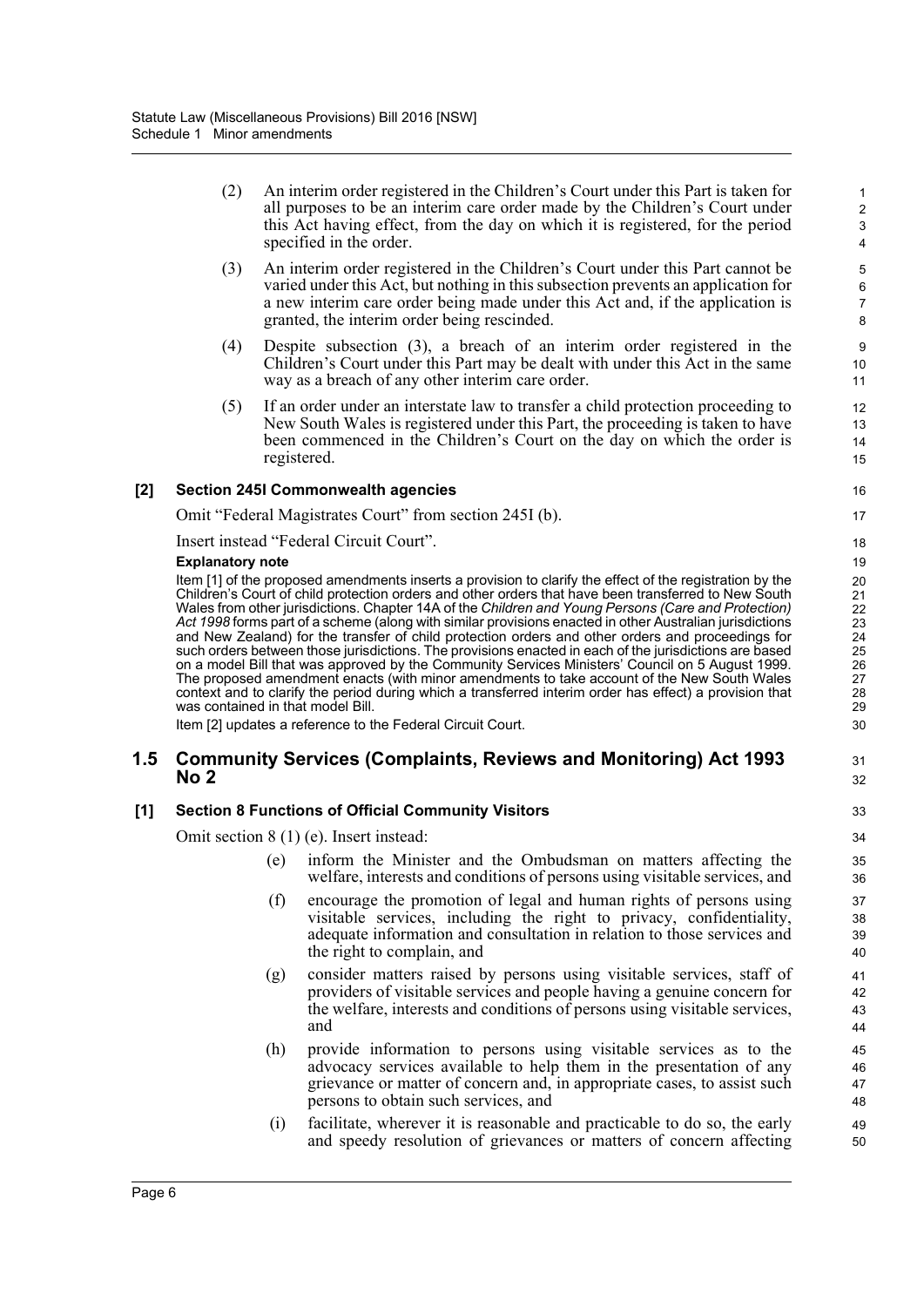persons using visitable services by referring those grievances or matters to the providers of the relevant services or to other appropriate bodies, and

37

(j) exercise such other functions as may be prescribed by the regulations for the purposes of this section.

#### **[2] Section 28 Applications to Tribunal for administrative reviews of decisions**

Omit section 28 (1) (c). Insert instead:

(c) a decision made by a service provider not to take action recommended by the Ombudsman under section 26 of the *Ombudsman Act 1974* as a result of an investigation of a complaint under Part 4 of this Act, or to take part only of the action so recommended,

#### **[3] Section 28 (1A)**

Insert after section 28 (1):

(1A) A right of review relating to a decision of the kind referred to in subsection (1) (c) applies only to the person from whose complaint the recommendation referred to in that paragraph arose. Accordingly, only that person may apply to the Tribunal for a review of that decision.

#### **[4] Section 45 Reasons to be given for certain decisions**

Omit section 45 (1). Insert instead:

- (1) A relevant decision maker must record the reasons for the following decisions and give a written copy of the reasons to each person considered by the decision maker to have been directly affected by the decision:
	- (a) any decision in respect of which there is a right of review by the Tribunal, other than a decision of a kind referred to in section 28 (1) (c),
	- (b) any decision by a service provider that is likely to have a significant impact on the quality or availability of a community service, and that directly affects one or more persons using the service, being a decision in respect of which a request for reasons is made to the service provider by or on behalf of a person so affected within 28 days after the decision is notified to that person.

#### **Explanatory note**

The proposed amendments insert into the *Community Services (Complaints, Reviews and Monitoring) Act 1993* provisions equivalent to the remaining operative provisions of the *Community Services (Complaints, Reviews and Monitoring) Regulation 2004* (which prescribe functions of Official Community Visitors and decisions that are subject to administrative review or for which reasons must be given). That Regulation is proposed to be repealed by Schedule 4.

## **1.6 Conveyancers Licensing Act 2003 No 3**

| [1] | Whole Act (except Schedule 1 and where otherwise amended by this subschedule) | 38 |
|-----|-------------------------------------------------------------------------------|----|
|     | Omit "Director-General" and "Director-General's" wherever occurring.          | 39 |
|     | Insert instead "Secretary" and "Secretary's", respectively.                   | 40 |
| [2] | Section 3, definitions of "Department" and "Director-General"                 | 41 |
|     | Omit the definitions. Insert in alphabetical order:                           | 42 |
|     | <b>Department</b> means the Department of Finance, Services and Innovation.   | 43 |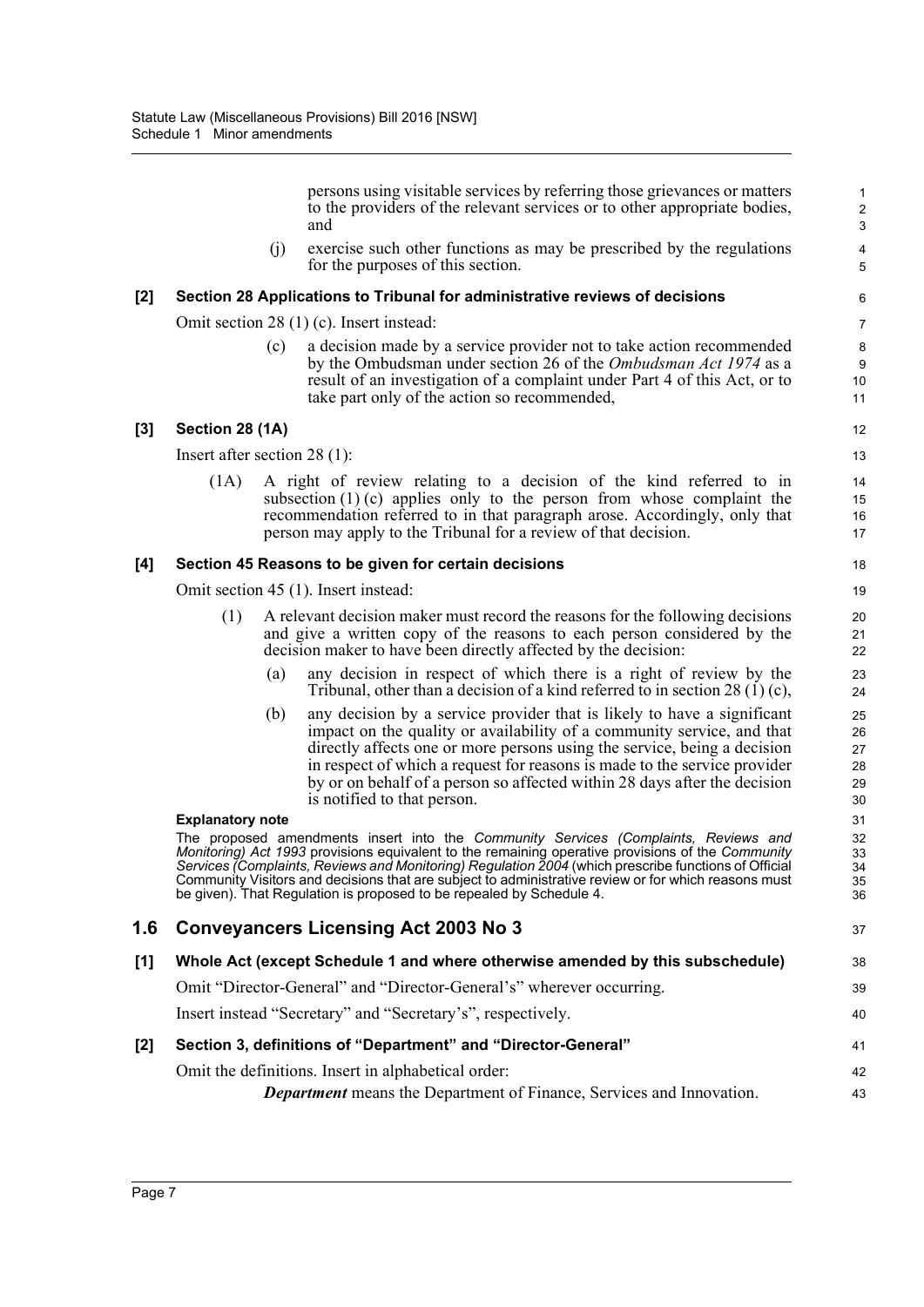| and Innovation, or                                                                                                                                                                                                                                                                                                                                                  | $\overline{c}$<br>3                                                                                                                                                                                                                                                                              |
|---------------------------------------------------------------------------------------------------------------------------------------------------------------------------------------------------------------------------------------------------------------------------------------------------------------------------------------------------------------------|--------------------------------------------------------------------------------------------------------------------------------------------------------------------------------------------------------------------------------------------------------------------------------------------------|
| if there is no person employed as Commissioner for Fair Trading—the<br>(b)<br>Secretary of the Department of Finance, Services and Innovation.                                                                                                                                                                                                                      | $\overline{4}$<br>5                                                                                                                                                                                                                                                                              |
| <b>Section 17 Duration</b>                                                                                                                                                                                                                                                                                                                                          | 6                                                                                                                                                                                                                                                                                                |
| Omit "until the following 30 June". Insert instead "for 1 year".                                                                                                                                                                                                                                                                                                    | $\overline{7}$                                                                                                                                                                                                                                                                                   |
| Sections 80 (2) (c) and 144                                                                                                                                                                                                                                                                                                                                         | 8                                                                                                                                                                                                                                                                                                |
| Omit "officer" wherever occurring. Insert instead "employee".                                                                                                                                                                                                                                                                                                       | 9                                                                                                                                                                                                                                                                                                |
| Section 145 (1), definition of "authorised officer"                                                                                                                                                                                                                                                                                                                 | 10                                                                                                                                                                                                                                                                                               |
| Omit "an officer" from paragraph (a). Insert instead "an employee".                                                                                                                                                                                                                                                                                                 | 11                                                                                                                                                                                                                                                                                               |
| <b>Section 145 (2)</b>                                                                                                                                                                                                                                                                                                                                              | 12                                                                                                                                                                                                                                                                                               |
| Omit "any officer". Insert instead "any employee".                                                                                                                                                                                                                                                                                                                  | 13                                                                                                                                                                                                                                                                                               |
| Section 164 (a)                                                                                                                                                                                                                                                                                                                                                     | 14                                                                                                                                                                                                                                                                                               |
| Omit "member of staff of". Insert instead "person employed in".<br><b>Explanatory note</b>                                                                                                                                                                                                                                                                          | 15<br>16                                                                                                                                                                                                                                                                                         |
| Item [3] of the proposed amendments provides that a licence under the Conveyancers Licensing Act<br>2003 remains in force for 1 year from the date the licence is granted (rather than only until the<br>following 30 June, as is currently the case).                                                                                                              | 17<br>18<br>19                                                                                                                                                                                                                                                                                   |
| Sector Employment Act 2013 and past administrative changes orders.                                                                                                                                                                                                                                                                                                  | 20<br>21                                                                                                                                                                                                                                                                                         |
| <b>Conveyancers Licensing Regulation 2015</b>                                                                                                                                                                                                                                                                                                                       | 22                                                                                                                                                                                                                                                                                               |
| Clause 3 (1), definition of "Secretary"                                                                                                                                                                                                                                                                                                                             | 23                                                                                                                                                                                                                                                                                               |
| Omit the definition.                                                                                                                                                                                                                                                                                                                                                | 24                                                                                                                                                                                                                                                                                               |
| <b>Clause 5 Fees for licence</b>                                                                                                                                                                                                                                                                                                                                    | 25                                                                                                                                                                                                                                                                                               |
| Omit clause 5 (4).                                                                                                                                                                                                                                                                                                                                                  | 26                                                                                                                                                                                                                                                                                               |
| Clause 35 (a)                                                                                                                                                                                                                                                                                                                                                       | 27                                                                                                                                                                                                                                                                                               |
| Omit "Director-General". Insert instead "Secretary".                                                                                                                                                                                                                                                                                                                | 28                                                                                                                                                                                                                                                                                               |
|                                                                                                                                                                                                                                                                                                                                                                     | 29<br>30                                                                                                                                                                                                                                                                                         |
| Licensing Act 2003 in this Schedule.                                                                                                                                                                                                                                                                                                                                | 31                                                                                                                                                                                                                                                                                               |
| Conveyancing Act 1919 No 6                                                                                                                                                                                                                                                                                                                                          | 32                                                                                                                                                                                                                                                                                               |
| <b>Section 184D Registration of instruments</b>                                                                                                                                                                                                                                                                                                                     | 33                                                                                                                                                                                                                                                                                               |
| Insert after section $184D(8)$ :                                                                                                                                                                                                                                                                                                                                    | 34                                                                                                                                                                                                                                                                                               |
| (9)<br>The Registrar-General may refuse to register in the General Register of Deeds<br>an instrument that purports to create a prescribed power of attorney for the<br>purposes of the <i>Powers of Attorney Act 2003</i> if the Registrar-General is not<br>satisfied that the instrument creates a prescribed power of attorney for the<br>purposes of that Act. | 35<br>36<br>37<br>38<br>39                                                                                                                                                                                                                                                                       |
|                                                                                                                                                                                                                                                                                                                                                                     | the Commissioner for Fair Trading, Department of Finance, Services<br>(a)<br>Items [1], [2] and [4]-[7] update terminology and references as a consequence of the Government<br><b>Explanatory note</b><br>The proposed amendments are consequent on the proposed amendments to the Conveyancers |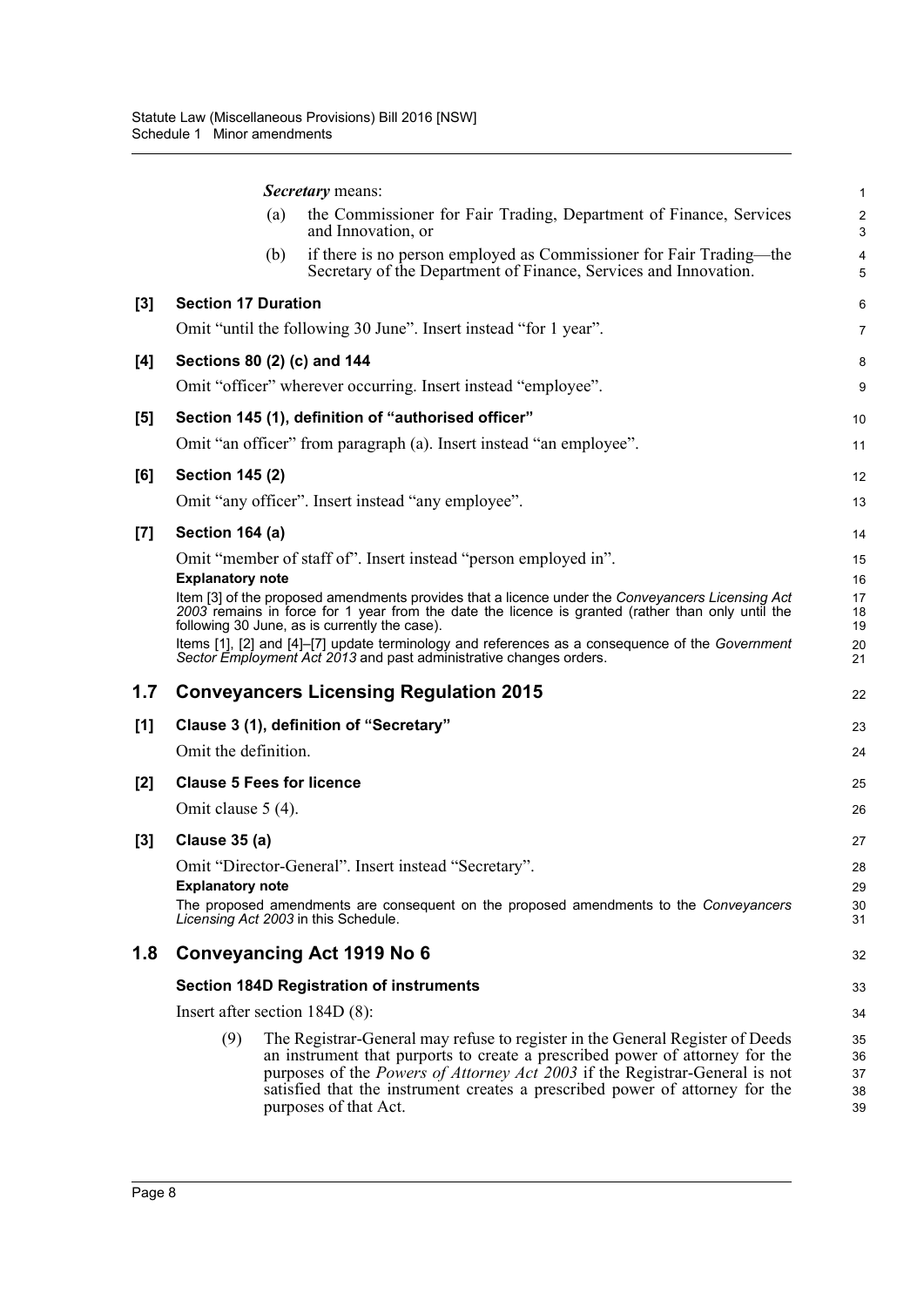|        | <b>Explanatory note</b><br>The proposed amendment allows the Registrar-General to refuse to register in the General Register<br>of Deeds under the Conveyancing Act 1919 an instrument that purports to create a prescribed power<br>of attorney for the purposes of the Powers of Attorney Act 2003 if the Registrar-General is not satisfied<br>that the instrument meets the formal requirements for creation of a prescribed power of attorney,<br>namely that the instrument:<br>is in or to the effect of a form prescribed by the regulations under the Powers of Attorney Act<br>(a)<br>2003 for the purposes of section 8 of that Act, and<br>is duly executed.<br>(b) | 1<br>$\overline{c}$<br>3<br>4<br>5<br>6<br>7<br>8<br>9 |
|--------|---------------------------------------------------------------------------------------------------------------------------------------------------------------------------------------------------------------------------------------------------------------------------------------------------------------------------------------------------------------------------------------------------------------------------------------------------------------------------------------------------------------------------------------------------------------------------------------------------------------------------------------------------------------------------------|--------------------------------------------------------|
| 1.9    | Co-operative Housing and Starr-Bowkett Societies Act 1998 No 11                                                                                                                                                                                                                                                                                                                                                                                                                                                                                                                                                                                                                 | 10                                                     |
| [1]    | <b>Section 3 Definitions</b>                                                                                                                                                                                                                                                                                                                                                                                                                                                                                                                                                                                                                                                    | 11                                                     |
|        | Omit the definitions of <i>applicable accounting standard</i> , <i>standard</i> and <i>Standards</i><br><b>Committee</b> from section 3 (1).                                                                                                                                                                                                                                                                                                                                                                                                                                                                                                                                    | 12<br>13                                               |
|        | Insert in alphabetical order:                                                                                                                                                                                                                                                                                                                                                                                                                                                                                                                                                                                                                                                   | 14                                                     |
|        | <i>standard</i> means a standard that is continued in force under clause 21 of<br>Schedule 5.                                                                                                                                                                                                                                                                                                                                                                                                                                                                                                                                                                                   | 15<br>16                                               |
| $[2]$  | Section 3 (1)                                                                                                                                                                                                                                                                                                                                                                                                                                                                                                                                                                                                                                                                   | 17                                                     |
|        | Insert in alphabetical order:                                                                                                                                                                                                                                                                                                                                                                                                                                                                                                                                                                                                                                                   | 18                                                     |
|        | <i>approved form</i> means a form approved by the Registrar.                                                                                                                                                                                                                                                                                                                                                                                                                                                                                                                                                                                                                    | 19                                                     |
| $[3]$  | Section 12 Interpretation-when one entity controls another                                                                                                                                                                                                                                                                                                                                                                                                                                                                                                                                                                                                                      | 20                                                     |
|        | Omit section $12(3)$ .                                                                                                                                                                                                                                                                                                                                                                                                                                                                                                                                                                                                                                                          | 21                                                     |
| [4]    | <b>Section 19 Functions of Registrar</b>                                                                                                                                                                                                                                                                                                                                                                                                                                                                                                                                                                                                                                        | 22                                                     |
|        | Omit section 19 (e).                                                                                                                                                                                                                                                                                                                                                                                                                                                                                                                                                                                                                                                            | 23                                                     |
| [5]    | <b>Section 30 Inspectors</b>                                                                                                                                                                                                                                                                                                                                                                                                                                                                                                                                                                                                                                                    | 24                                                     |
|        | Omit section 30 (2). Insert instead:                                                                                                                                                                                                                                                                                                                                                                                                                                                                                                                                                                                                                                            | 25                                                     |
|        | (2)<br>The Registrar is to cause each inspector to be issued with a certificate of<br>identification in the approved form.                                                                                                                                                                                                                                                                                                                                                                                                                                                                                                                                                      | 26<br>27                                               |
| [6]    | <b>Section 62 Model rules</b>                                                                                                                                                                                                                                                                                                                                                                                                                                                                                                                                                                                                                                                   | 28                                                     |
|        | Omit the section.                                                                                                                                                                                                                                                                                                                                                                                                                                                                                                                                                                                                                                                               | 29                                                     |
| $[7]$  | <b>Section 78 Fees and charges</b>                                                                                                                                                                                                                                                                                                                                                                                                                                                                                                                                                                                                                                              | 30                                                     |
|        | Omit section 78 (3).                                                                                                                                                                                                                                                                                                                                                                                                                                                                                                                                                                                                                                                            | 31                                                     |
| [8]    | Sections 118 (10), 137 (5) (e), 138 (3) and 140 (12)                                                                                                                                                                                                                                                                                                                                                                                                                                                                                                                                                                                                                            | 32                                                     |
|        | Omit "prescribed form" wherever occurring. Insert instead "approved form".                                                                                                                                                                                                                                                                                                                                                                                                                                                                                                                                                                                                      | 33                                                     |
| [9]    | Section 132 Requirements applying to accounts and group accounts                                                                                                                                                                                                                                                                                                                                                                                                                                                                                                                                                                                                                | 34                                                     |
|        | Omit "requirements, and" from section 132 (1) (a). Insert instead "requirements.".                                                                                                                                                                                                                                                                                                                                                                                                                                                                                                                                                                                              | 35                                                     |
| [10]   | Section 132 (1) (b)                                                                                                                                                                                                                                                                                                                                                                                                                                                                                                                                                                                                                                                             | 36                                                     |
|        | Omit the paragraph.                                                                                                                                                                                                                                                                                                                                                                                                                                                                                                                                                                                                                                                             | 37                                                     |
| $[11]$ | Section 132 (2) and (3)                                                                                                                                                                                                                                                                                                                                                                                                                                                                                                                                                                                                                                                         | 38                                                     |
|        | Omit the subsections.                                                                                                                                                                                                                                                                                                                                                                                                                                                                                                                                                                                                                                                           | 39                                                     |
|        |                                                                                                                                                                                                                                                                                                                                                                                                                                                                                                                                                                                                                                                                                 |                                                        |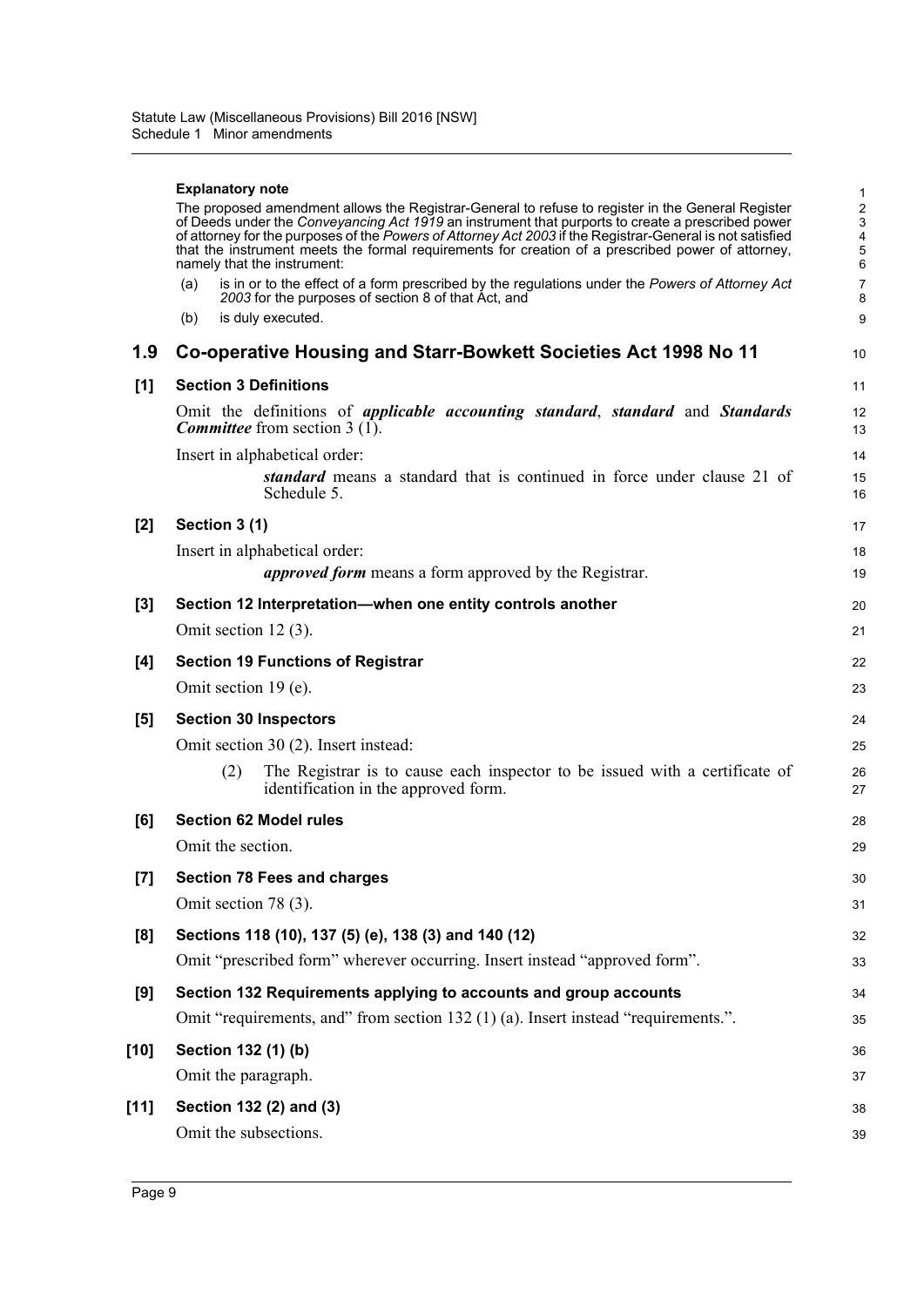| $[12]$ |        |                   | <b>Section 134 Directors' reports</b>                                                                                                                                     | 1              |
|--------|--------|-------------------|---------------------------------------------------------------------------------------------------------------------------------------------------------------------------|----------------|
|        |        |                   | Omit "time, or" from section 134 (8) (b) (ii). Insert instead "time.".                                                                                                    | $\overline{c}$ |
| $[13]$ |        |                   | Section 134 (8) (c)                                                                                                                                                       | 3              |
|        |        |                   | Omit the paragraph.                                                                                                                                                       | 4              |
| $[14]$ |        |                   | <b>Section 136 Contravention of Division</b>                                                                                                                              | 5              |
|        |        |                   | Omit section $136(2)$ .                                                                                                                                                   | 6              |
| $[15]$ |        |                   | <b>Section 143 Auditor's report</b>                                                                                                                                       | 7              |
|        |        |                   | Omit section 143 $(2)$ $(a)$ $(iii)$ .                                                                                                                                    | 8              |
| $[16]$ |        |                   | Section 143 (2) (b)                                                                                                                                                       | 9              |
|        |        |                   | Omit the paragraph.                                                                                                                                                       | 10             |
| $[17]$ |        |                   | Section 143 (2) (e)                                                                                                                                                       | 11             |
|        |        | Omit "or $(b)$ ". |                                                                                                                                                                           | 12             |
| $[18]$ |        |                   | Section 144 Powers and duties of auditor                                                                                                                                  | 13             |
|        |        |                   | Omit section $144(8)$ and $(9)$ .                                                                                                                                         | 14             |
| $[19]$ |        |                   | Part 8 Standards and model rules                                                                                                                                          | 15             |
|        |        | Omit the Part.    |                                                                                                                                                                           | 16             |
| $[20]$ |        |                   | <b>Schedule 1 General interpretative provisions</b>                                                                                                                       | 17             |
|        |        |                   | Omit "prescribed or" from clause 11 (1) and (2), wherever occurring.                                                                                                      | 18             |
| $[21]$ |        |                   | Schedule 4 Provisions relating to the constitution and procedure of the Standards                                                                                         | 19             |
|        |        | <b>Committee</b>  | Omit the Schedule.                                                                                                                                                        | 20             |
|        |        |                   |                                                                                                                                                                           | 21             |
| $[22]$ |        |                   | Schedule 5 Savings, transitional and other provisions                                                                                                                     | 22             |
|        |        |                   | Insert at the end of the Schedule:                                                                                                                                        | 23             |
|        | Part 6 |                   | <b>Provisions consequent on enactment of Statute</b><br>Law (Miscellaneous Provisions) Act 2016                                                                           | 24<br>25       |
|        | 19     |                   | <b>Definition</b>                                                                                                                                                         | 26             |
|        |        |                   | In this Part, <i>repeal day</i> means the day on which Part 8 of this Act is repealed<br>by the Statute Law (Miscellaneous Provisions) Act 2016.                          | 27<br>28       |
|        | 20     |                   | <b>Abolition of Standards Committee</b>                                                                                                                                   | 29             |
|        |        |                   | On the repeal day:                                                                                                                                                        | 30             |
|        |        |                   | the Standards Committee is abolished, and<br>(a)                                                                                                                          | 31             |
|        |        |                   | a person holding office as a member of that Committee ceases to hold<br>(b)<br>that office and is not entitled to compensation because of ceasing to hold<br>that office. | 32<br>33<br>34 |
|        |        |                   |                                                                                                                                                                           |                |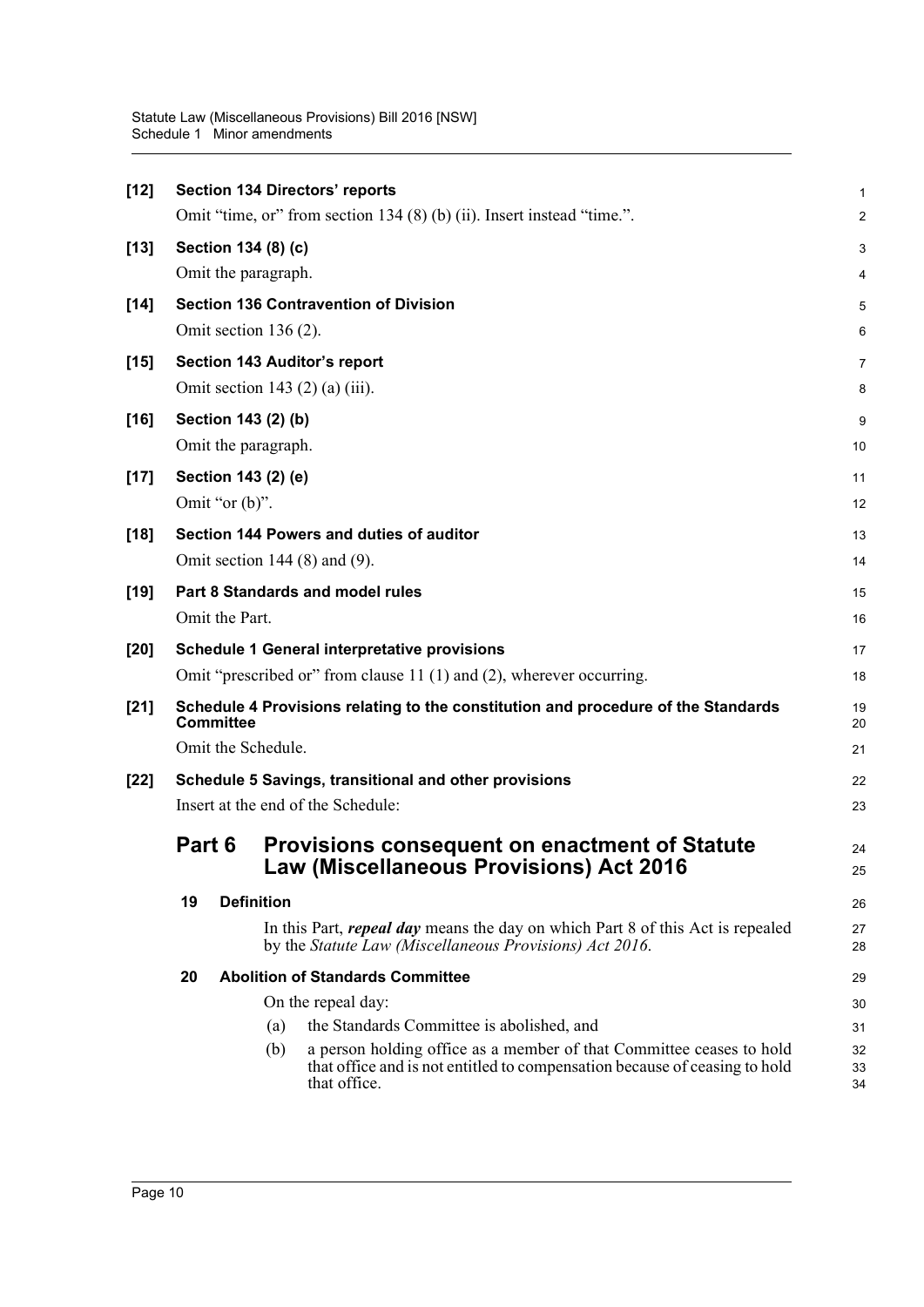|     | 21     |                         |      | <b>Existing standards</b>                                                                                                                                                                                                                                                                                                                                                                                                                                                                                                                                                                                                                                                                                                                                                                                                                                                                                                                           | $\mathbf{1}$                                      |
|-----|--------|-------------------------|------|-----------------------------------------------------------------------------------------------------------------------------------------------------------------------------------------------------------------------------------------------------------------------------------------------------------------------------------------------------------------------------------------------------------------------------------------------------------------------------------------------------------------------------------------------------------------------------------------------------------------------------------------------------------------------------------------------------------------------------------------------------------------------------------------------------------------------------------------------------------------------------------------------------------------------------------------------------|---------------------------------------------------|
|     |        |                         | day: | A standard that was in force under section 192 immediately before the repeal                                                                                                                                                                                                                                                                                                                                                                                                                                                                                                                                                                                                                                                                                                                                                                                                                                                                        | $\overline{c}$<br>3                               |
|     |        |                         | (a)  | continues in force under this Act as if Part 8 of this Act had not been<br>repealed, and                                                                                                                                                                                                                                                                                                                                                                                                                                                                                                                                                                                                                                                                                                                                                                                                                                                            | $\overline{\mathbf{4}}$<br>5                      |
|     |        |                         | (b)  | may be amended or repealed by the Minister, by notice published in the<br>Gazette.                                                                                                                                                                                                                                                                                                                                                                                                                                                                                                                                                                                                                                                                                                                                                                                                                                                                  | 6<br>$\overline{7}$                               |
|     |        | <b>Explanatory note</b> |      |                                                                                                                                                                                                                                                                                                                                                                                                                                                                                                                                                                                                                                                                                                                                                                                                                                                                                                                                                     | $\bf 8$                                           |
|     |        |                         |      | Item [22] of the proposed amendments abolishes the Standards Committee established under the<br>Co-operative Housing and Starr-Bowkett Societies Act 1998 (the principal Act) and provides for the<br>continued operation of standards made by that Committee before its abolition. Items [3], [6], [9]-[18]<br>consequentially repeal provisions relating to model rules made, and applicable accounting standards<br>declared, by the Committee (which are redundant because there are currently no such model rules<br>or declarations in force). Items [1], [4], [7], [19] and [21] make other consequential amendments.<br>Items [2], [5], [8] and [20] provide that certain documents required to be provided under the principal<br>Act are to be provided in the form approved by the Secretary of the Department of Finance, Services<br>and Innovation (rather than in the form prescribed by the regulations, as is currently the case). | 9<br>10<br>11<br>12<br>13<br>14<br>15<br>16<br>17 |
|     |        |                         |      | 1.10 Co-operative Housing and Starr-Bowkett Societies Regulation 2015                                                                                                                                                                                                                                                                                                                                                                                                                                                                                                                                                                                                                                                                                                                                                                                                                                                                               | 18                                                |
| [1] |        |                         |      | Clauses 3 (2), 12, 14 (2) and (3) and Schedule 1                                                                                                                                                                                                                                                                                                                                                                                                                                                                                                                                                                                                                                                                                                                                                                                                                                                                                                    | 19                                                |
|     |        | Omit the provisions.    |      |                                                                                                                                                                                                                                                                                                                                                                                                                                                                                                                                                                                                                                                                                                                                                                                                                                                                                                                                                     | 20                                                |
| [2] |        |                         |      | <b>Clause 10 Registration of associations</b>                                                                                                                                                                                                                                                                                                                                                                                                                                                                                                                                                                                                                                                                                                                                                                                                                                                                                                       | 21                                                |
|     |        |                         |      | Omit "form approved by the Registrar" from clause $10(1)(a)$ .                                                                                                                                                                                                                                                                                                                                                                                                                                                                                                                                                                                                                                                                                                                                                                                                                                                                                      | 22                                                |
|     |        |                         |      | Insert instead "approved form".                                                                                                                                                                                                                                                                                                                                                                                                                                                                                                                                                                                                                                                                                                                                                                                                                                                                                                                     | 23                                                |
| [3] |        |                         |      | <b>Clause 14 Annual returns</b>                                                                                                                                                                                                                                                                                                                                                                                                                                                                                                                                                                                                                                                                                                                                                                                                                                                                                                                     | 24                                                |
|     |        |                         |      | Insert "in the approved form" after "following returns" in clause 14 (1).                                                                                                                                                                                                                                                                                                                                                                                                                                                                                                                                                                                                                                                                                                                                                                                                                                                                           | 25                                                |
| [4] |        |                         |      | Schedule 4 Prescribed information relating to proposed compromise or arrangement                                                                                                                                                                                                                                                                                                                                                                                                                                                                                                                                                                                                                                                                                                                                                                                                                                                                    | 26                                                |
|     |        |                         |      | Omit "the form approved by the Registrar" from clause $2(3)(a)$ .                                                                                                                                                                                                                                                                                                                                                                                                                                                                                                                                                                                                                                                                                                                                                                                                                                                                                   | 27                                                |
|     |        |                         |      | Insert instead "the approved form".                                                                                                                                                                                                                                                                                                                                                                                                                                                                                                                                                                                                                                                                                                                                                                                                                                                                                                                 | 28                                                |
|     |        | <b>Explanatory note</b> |      |                                                                                                                                                                                                                                                                                                                                                                                                                                                                                                                                                                                                                                                                                                                                                                                                                                                                                                                                                     | 29                                                |
|     |        |                         |      | The proposed amendments are consequent on the proposed amendments to the Co-operative<br>Housing and Starr-Bowkett Societies Act 1998 in this Schedule.                                                                                                                                                                                                                                                                                                                                                                                                                                                                                                                                                                                                                                                                                                                                                                                             | 30<br>31                                          |
|     |        |                         |      | 1.11 Fisheries Management Amendment Act 2015 No 59                                                                                                                                                                                                                                                                                                                                                                                                                                                                                                                                                                                                                                                                                                                                                                                                                                                                                                  | 32                                                |
|     |        |                         |      | Schedule 1 Amendment of Fisheries Management Act 1994 No 38                                                                                                                                                                                                                                                                                                                                                                                                                                                                                                                                                                                                                                                                                                                                                                                                                                                                                         | 33                                                |
|     |        |                         |      | Omit Schedule 1 [38]. Insert instead:                                                                                                                                                                                                                                                                                                                                                                                                                                                                                                                                                                                                                                                                                                                                                                                                                                                                                                               | 34                                                |
|     | $[38]$ |                         |      | Section 69 Nomination of commercial fisher by holder of shares                                                                                                                                                                                                                                                                                                                                                                                                                                                                                                                                                                                                                                                                                                                                                                                                                                                                                      | 35                                                |
|     |        |                         |      | Omit section 69 (2).                                                                                                                                                                                                                                                                                                                                                                                                                                                                                                                                                                                                                                                                                                                                                                                                                                                                                                                                | 36                                                |
|     |        | <b>Explanatory note</b> |      |                                                                                                                                                                                                                                                                                                                                                                                                                                                                                                                                                                                                                                                                                                                                                                                                                                                                                                                                                     | 37                                                |
|     |        |                         |      | The proposed amendment provides for the repeal of an uncommenced provision that inserts into the<br>Fisheries Management Act 1994 a provision that is unnecessary (because the effect of the provision<br>is achieved by another provision to be inserted by the Fisheries Management Amendment Act 2015).                                                                                                                                                                                                                                                                                                                                                                                                                                                                                                                                                                                                                                          | 38<br>39<br>40                                    |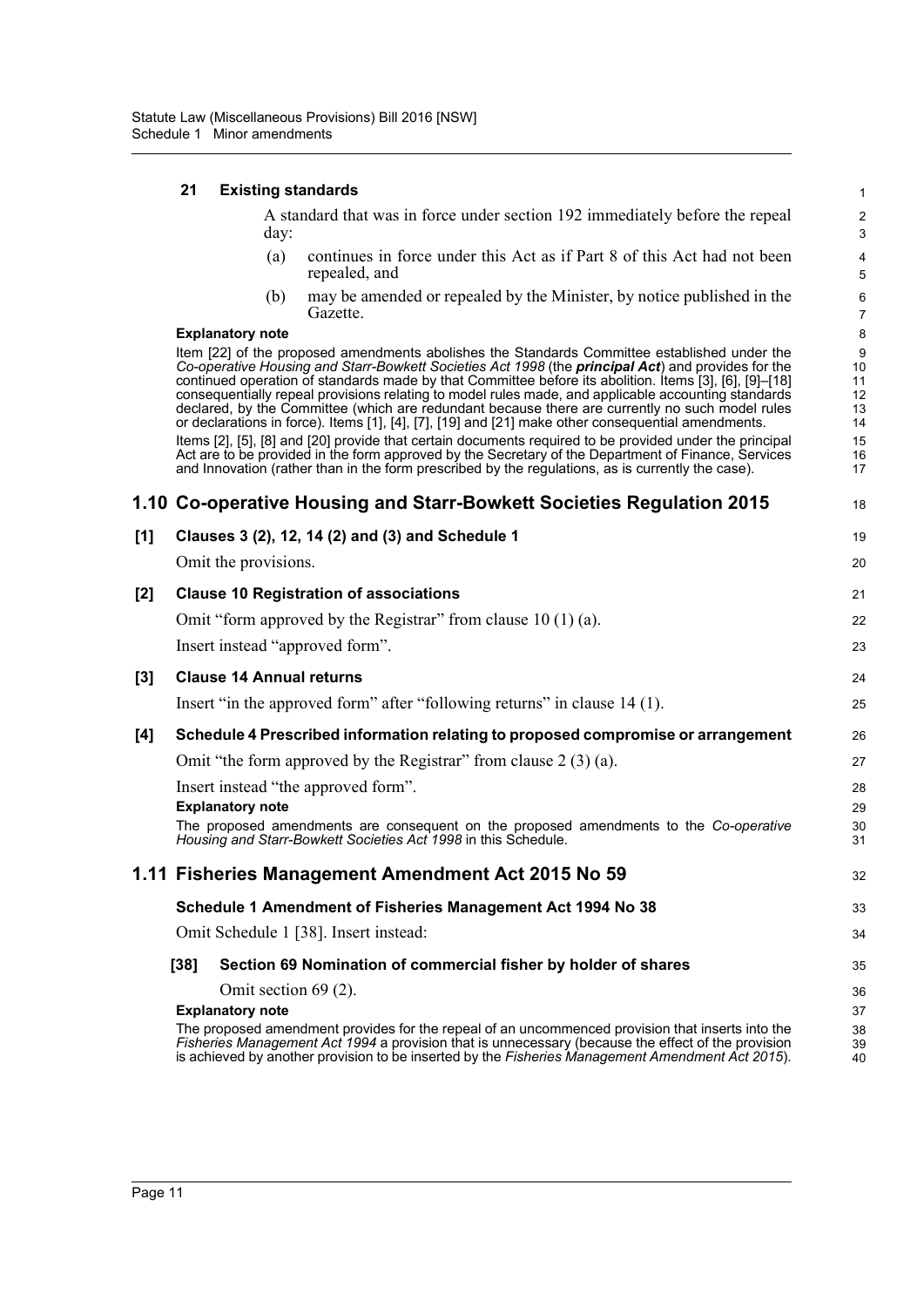|       |                         | 1.12 Geographical Names Act 1966 No 13                                                                                                                                                                                                                                                                                                                                                                     | 1                          |
|-------|-------------------------|------------------------------------------------------------------------------------------------------------------------------------------------------------------------------------------------------------------------------------------------------------------------------------------------------------------------------------------------------------------------------------------------------------|----------------------------|
| [1]   |                         | Section 5 Powers and functions of board                                                                                                                                                                                                                                                                                                                                                                    | $\overline{2}$             |
|       |                         | Omit "tribal" from section $5(1)(g)$ .                                                                                                                                                                                                                                                                                                                                                                     | 3                          |
| $[2]$ | Section 5 (1) (h)       |                                                                                                                                                                                                                                                                                                                                                                                                            | 4                          |
|       | <b>Explanatory note</b> | Omit "dictionary". Insert instead "register".                                                                                                                                                                                                                                                                                                                                                              | 5<br>6                     |
|       | geographical names.     | Items [1] and [2] of the proposed amendments update terminology used in reference to the<br>Geographical Names Board's functions of compiling and maintaining information relating to                                                                                                                                                                                                                      | $\overline{7}$<br>8<br>9   |
|       |                         | 1.13 Home Building Act 1989 No 147                                                                                                                                                                                                                                                                                                                                                                         | 10                         |
|       |                         | <b>Schedule 4 Savings and transitional provisions</b>                                                                                                                                                                                                                                                                                                                                                      | 11                         |
|       |                         | Omit "to which the requirement was subject" from clause 143.                                                                                                                                                                                                                                                                                                                                               | 12                         |
|       | <b>Explanatory note</b> | Insert instead "which was subject to the requirement".                                                                                                                                                                                                                                                                                                                                                     | 13<br>14                   |
|       | is currently the case). | The proposed amendment corrects a transitional provision by providing that an amendment made to<br>the Home Building Act 1989 by the Home Building Amendment Act 2014 that imposes a former<br>requirement of the regulations extends to any contract or matter that was formerly subject to that<br>requirement (rather than to any contract or matter to which that requirement was formerly subject, as | 15<br>16<br>17<br>18<br>19 |
|       |                         | 1.14 Marine Estate Management Act 2014 No 72                                                                                                                                                                                                                                                                                                                                                               | 20                         |
|       | notifications           | Section 59 General provisions relating to marine park and aquatic reserve                                                                                                                                                                                                                                                                                                                                  | 21<br>22                   |
|       |                         | Insert "in the Gazette" after "publication of the notification" in section 59 (1).                                                                                                                                                                                                                                                                                                                         | 23                         |
|       | <b>Explanatory note</b> | The proposed amendment makes it clear that a marine park or aquatic reserve notification (which<br>prohibits an activity at a marine park or aquatic reserve) takes effect on its publication in the Gazette<br>(rather than on its publication on the internet) or on a later date specified in the notification.                                                                                         | 24<br>25<br>26<br>27       |
|       |                         | 1.15 Mental Health Act 2007 No 8                                                                                                                                                                                                                                                                                                                                                                           | 28                         |
| [1]   | mental health facility  | Section 27 Steps for medical examination requirements for ongoing detention in                                                                                                                                                                                                                                                                                                                             | 29<br>30                   |
|       | occurring.              | Omit "in the form prescribed by the regulations" from section 27 (b) and (c) wherever                                                                                                                                                                                                                                                                                                                      | 31<br>32                   |
| $[2]$ | Section 27 (2) and (3)  |                                                                                                                                                                                                                                                                                                                                                                                                            | 33                         |
|       |                         | Insert at the end of section 27:                                                                                                                                                                                                                                                                                                                                                                           | 34                         |
|       | (2)                     | Any certification under subsection (1) (a) or notification under<br>subsection $(1)$ (b) or $(c)$ of the opinion that a person is, after an examination<br>under this section or section 27A, a mentally ill person or a mentally<br>disordered person, is to be in the form prescribed by the regulations.                                                                                                | 35<br>36<br>37<br>38       |
|       | (3)                     | Any form used for the purposes of this section or section 27A (as in force<br>immediately before the commencement of this subsection) is, until such time<br>as a form is prescribed for the purposes of subsection $(2)$ , taken to be the form<br>so prescribed.                                                                                                                                         | 39<br>40<br>41<br>42       |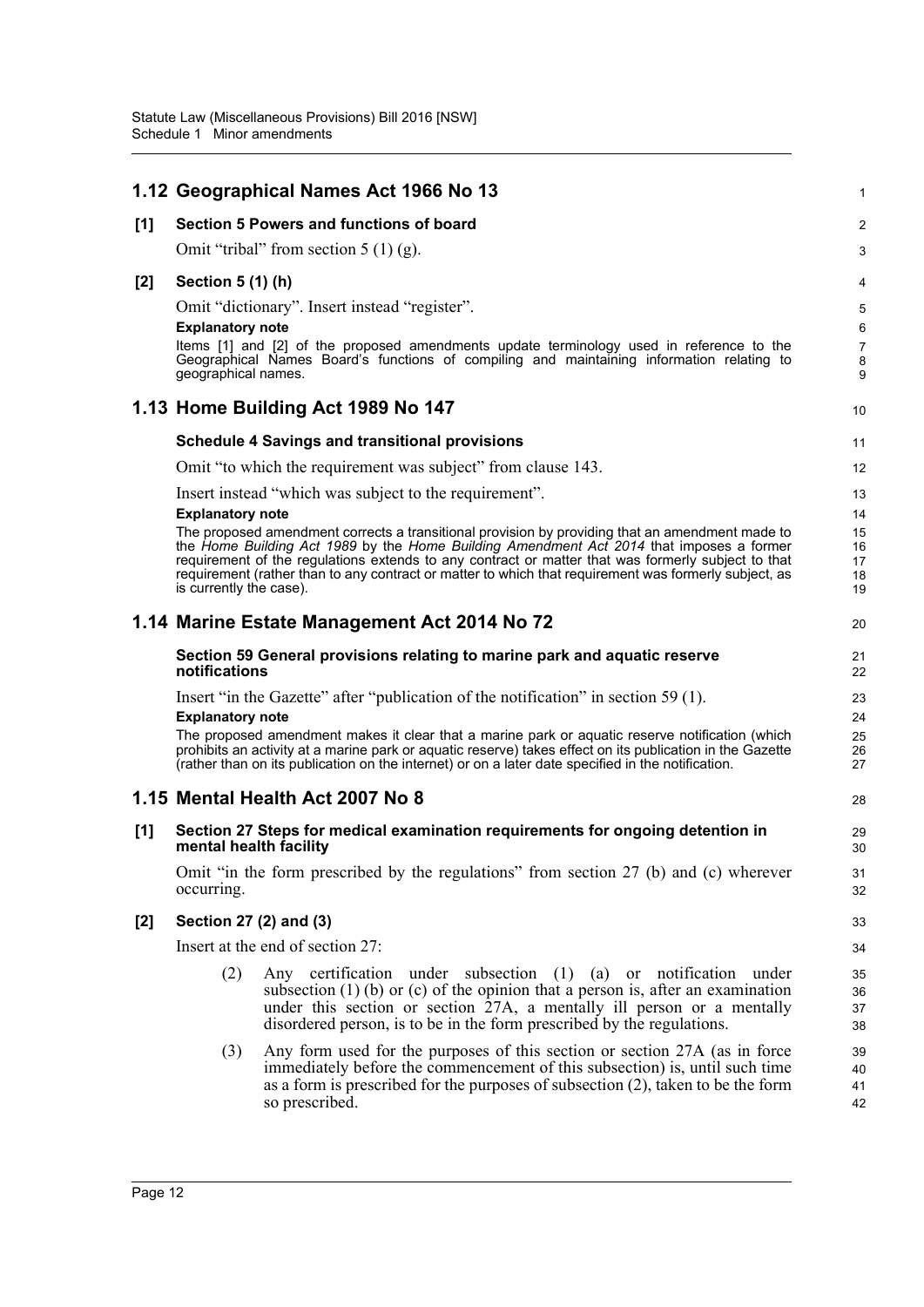|       | <b>Explanatory note</b> | Item [2] of the proposed amendments makes it clear that any certification or notification of an opinion<br>as to the mental state of a person that is given after the person is detained in a mental health facility<br>and examined by certain medical practitioners or authorised persons is to be in the form prescribed<br>by the regulations (whether the examination is conducted in person or using an audio visual link).<br>Item [1] makes a consequential amendment.                                                                                 | 1<br>$\overline{\mathbf{c}}$<br>$\mathbf{3}$<br>4<br>5<br>6 |
|-------|-------------------------|----------------------------------------------------------------------------------------------------------------------------------------------------------------------------------------------------------------------------------------------------------------------------------------------------------------------------------------------------------------------------------------------------------------------------------------------------------------------------------------------------------------------------------------------------------------|-------------------------------------------------------------|
|       |                         | 1.16 Mining Act 1992 No 29                                                                                                                                                                                                                                                                                                                                                                                                                                                                                                                                     | $\overline{7}$                                              |
| [1]   |                         | Section 114A Power of decision-maker in relation to renewal applications for<br>exploration licences                                                                                                                                                                                                                                                                                                                                                                                                                                                           | 8<br>9                                                      |
|       |                         | Omit "new" from section 114A (4). Insert instead "renewed".                                                                                                                                                                                                                                                                                                                                                                                                                                                                                                    | 10                                                          |
| $[2]$ |                         | <b>Section 240D Effect of direction</b>                                                                                                                                                                                                                                                                                                                                                                                                                                                                                                                        | 11                                                          |
|       |                         | Omit "section 126" from the note. Insert instead "Division 3 of Part 7".                                                                                                                                                                                                                                                                                                                                                                                                                                                                                       | 12                                                          |
| [3]   |                         | Section 242AA Prior notice of direction under section 240 or 240A not required                                                                                                                                                                                                                                                                                                                                                                                                                                                                                 | 13                                                          |
|       |                         | Insert "or 240A" after "240".                                                                                                                                                                                                                                                                                                                                                                                                                                                                                                                                  | 14                                                          |
| [4]   |                         | Section 282 Liability to pay royalty-publicly owned minerals                                                                                                                                                                                                                                                                                                                                                                                                                                                                                                   | 15                                                          |
|       |                         | Omit "clause $8(4)$ " from section 282 (2). Insert instead "clause $7A(3)$ ".                                                                                                                                                                                                                                                                                                                                                                                                                                                                                  | 16                                                          |
| [5]   |                         | Schedule 1B Further provisions relating to authorisations generally                                                                                                                                                                                                                                                                                                                                                                                                                                                                                            | 17                                                          |
|       |                         | Insert after clause $7(1)(b)$ :                                                                                                                                                                                                                                                                                                                                                                                                                                                                                                                                | 18                                                          |
|       |                         | in the case of a mining lease—the conditions referred to in clause 7A,<br>(b1)<br>and                                                                                                                                                                                                                                                                                                                                                                                                                                                                          | 19<br>20                                                    |
| [6]   |                         | Schedule 1B, clause 7A                                                                                                                                                                                                                                                                                                                                                                                                                                                                                                                                         | 21                                                          |
|       |                         | Insert after clause 7:                                                                                                                                                                                                                                                                                                                                                                                                                                                                                                                                         | 22                                                          |
|       | 7A                      | <b>Additional conditions of mining leases</b>                                                                                                                                                                                                                                                                                                                                                                                                                                                                                                                  | 23                                                          |
|       | (1)                     | A mining lease is subject to a condition that the holder of the lease may<br>suspend mining operations in the mining area only if the operations are<br>suspended in accordance with the written consent of the decision-maker.                                                                                                                                                                                                                                                                                                                                | 24<br>25<br>26                                              |
|       | (2)                     | However, a mining lease that is granted in relation to a mining purpose or<br>mining purposes only is not subject to such a condition.                                                                                                                                                                                                                                                                                                                                                                                                                         | 27<br>28                                                    |
|       | (3)                     | A mining lease granted on the basis of a tender lodged under section 53 is<br>taken to include a condition in the terms specified in the tender for the<br>purposes of section 53 (3).                                                                                                                                                                                                                                                                                                                                                                         | 29<br>30<br>31                                              |
|       | (4)                     | The conditions referred to in this clause apply in addition to the conditions<br>referred to in clause 7.                                                                                                                                                                                                                                                                                                                                                                                                                                                      | 32<br>33                                                    |
| [7]   |                         | Schedule 1B, clause 8 (3) and (4)                                                                                                                                                                                                                                                                                                                                                                                                                                                                                                                              | 34                                                          |
|       | <b>Explanatory note</b> | Omit the subclauses.<br>Item [1] of the proposed amendments corrects a reference to a renewed exploration licence to make<br>it clear that the licence is not a new exploration licence.<br>Item [2] updates a cross-reference in a note relating to the cancellation of authorities.<br>Item [3] extends to a prohibition notice (which directs a person to discontinue unauthorised mining,<br>prospecting or related activities) a provision that allows certain other directions under the Act to be<br>given without prior notice to any affected person. | 35<br>36<br>37<br>38<br>39<br>40<br>41<br>42                |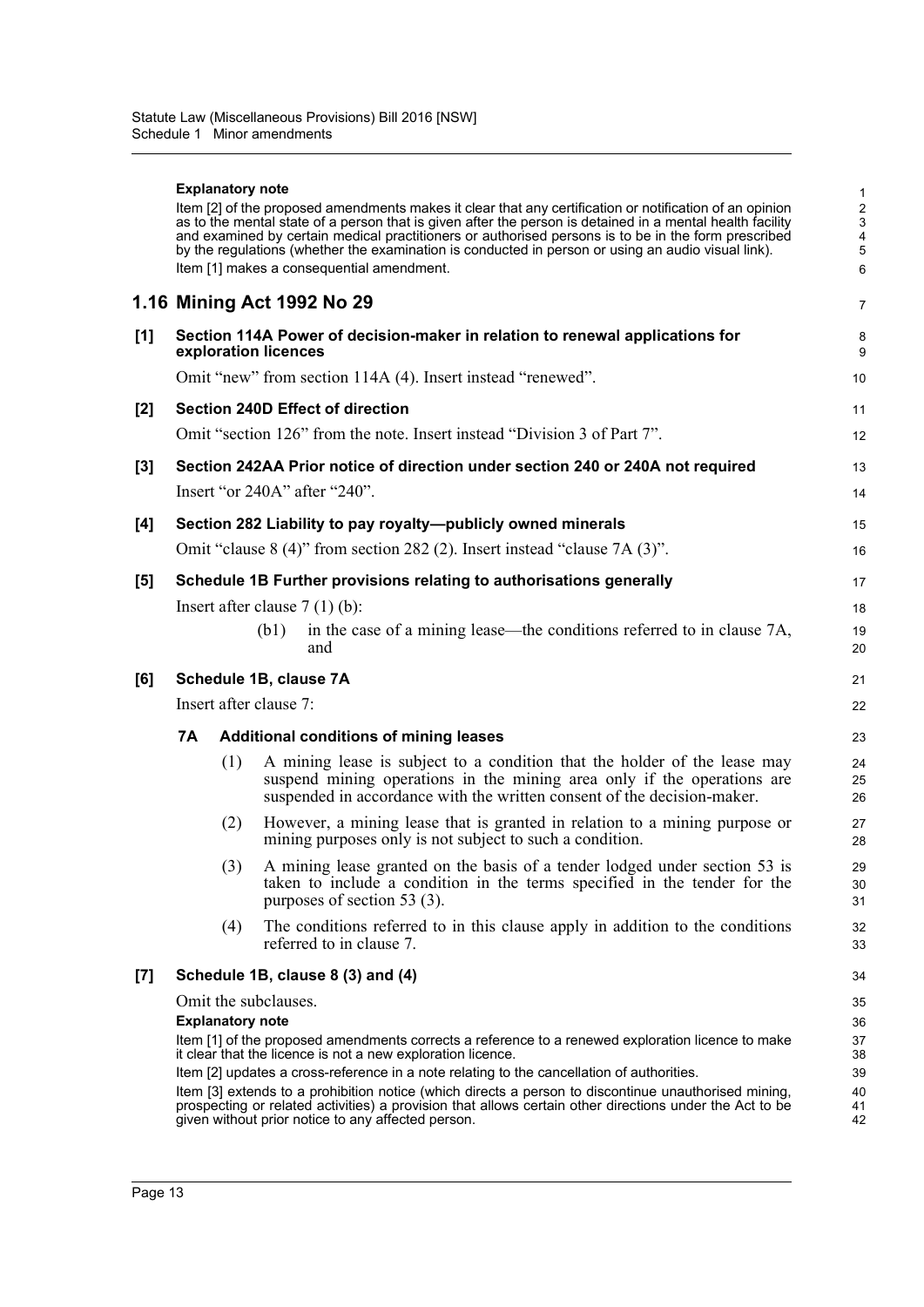Items [6] and [7] transfer provisions creating statutory conditions of mining leases from a provision that applies to mineral claims to a provision that applies only to mining leases. In doing so, a statutory condition requiring consent to the suspension of mining operations is redrafted to clarify its operation. Items [4] and [5] make consequential amendments.

5 6

38

## **1.17 Mining and Petroleum Legislation Amendment (Land Access Arbitration) Act 2015 No 41**

| [1] |                                | Schedule 2 Amendment of Petroleum (Onshore) Act 1991 No 84                                                                                                                                                                                                                                                                                                                                                                                                                                                                      | $\overline{7}$                   |
|-----|--------------------------------|---------------------------------------------------------------------------------------------------------------------------------------------------------------------------------------------------------------------------------------------------------------------------------------------------------------------------------------------------------------------------------------------------------------------------------------------------------------------------------------------------------------------------------|----------------------------------|
|     |                                | Omit proposed section 19 (6) in Schedule 2 [2].                                                                                                                                                                                                                                                                                                                                                                                                                                                                                 | 8                                |
| [2] | Schedule 2 [2]                 |                                                                                                                                                                                                                                                                                                                                                                                                                                                                                                                                 | 9                                |
|     |                                | Renumber proposed section 19 (7) as section 19 (6).                                                                                                                                                                                                                                                                                                                                                                                                                                                                             | 10                               |
| [3] | Schedule 2 [10]                |                                                                                                                                                                                                                                                                                                                                                                                                                                                                                                                                 | 11                               |
|     |                                | Insert after proposed section $69G(2)$ :                                                                                                                                                                                                                                                                                                                                                                                                                                                                                        | 12                               |
|     | (3)<br><b>Explanatory note</b> | The Secretary is to appoint a member of the Arbitration Panel as an arbitrator.<br>Item [1] of the proposed amendments removes an uncommenced provision that duplicates an existing<br>provision of the Petroleum (Onshore) Act 1991 (the <b>Petroleum Act</b> ) relating to the renewal of<br>petroleum titles. Item [2] makes a consequential amendment.                                                                                                                                                                      | 13<br>14<br>15<br>16<br>17       |
|     | the heads of Departments.      | Item [3] changes an uncommenced amendment to a provision of the Petroleum Act that provides for<br>the appointment of an arbitrator (on the application of a title holder or landholder) to make it clear that<br>the Secretary of the Department of Industry, Skills and Regional Development is required to make the<br>appointment, but may do so without consulting the heads of certain Departments. The uncommenced<br>amendment repeals a provision that requires the Secretary to make the appointment after consulting | 18<br>19<br>20<br>21<br>22<br>23 |
|     |                                | 1.18 Motor Dealers and Repairers Act 2013 No 107                                                                                                                                                                                                                                                                                                                                                                                                                                                                                | 24                               |
| [1] | <b>Section 4 Definitions</b>   |                                                                                                                                                                                                                                                                                                                                                                                                                                                                                                                                 | 25                               |
|     |                                | Omit the definition of <b>Secretary</b> from section $4(1)$ . Insert instead:<br><b>Secretary</b> means:                                                                                                                                                                                                                                                                                                                                                                                                                        | 26<br>27                         |
|     | (a)                            | the Commissioner for Fair Trading, Department of Finance, Services<br>and Innovation, or                                                                                                                                                                                                                                                                                                                                                                                                                                        | 28<br>29                         |
|     | (b)                            | if there is no person employed as Commissioner for Fair Trading—the<br>Secretary of the Department of Finance, Services and Innovation.                                                                                                                                                                                                                                                                                                                                                                                         | 30<br>31                         |
| [2] | Section 4 (1)                  |                                                                                                                                                                                                                                                                                                                                                                                                                                                                                                                                 | 32                               |
|     | Insert in alphabetical order:  |                                                                                                                                                                                                                                                                                                                                                                                                                                                                                                                                 | 33                               |
|     |                                | <i>towable recreation vehicle</i> means a trailer equipped with living space or<br>sleeping facilities, or both, and includes a caravan, fifth wheeler, pop-top<br>caravan, camper trailer or tent trailer.                                                                                                                                                                                                                                                                                                                     | 34<br>35<br>36                   |
| [3] | <b>Section 5 Motor dealers</b> |                                                                                                                                                                                                                                                                                                                                                                                                                                                                                                                                 | 37                               |

# **[3] Section 5 Motor dealers**

Omit "cars" from section 5 (2). Insert instead "motor vehicles".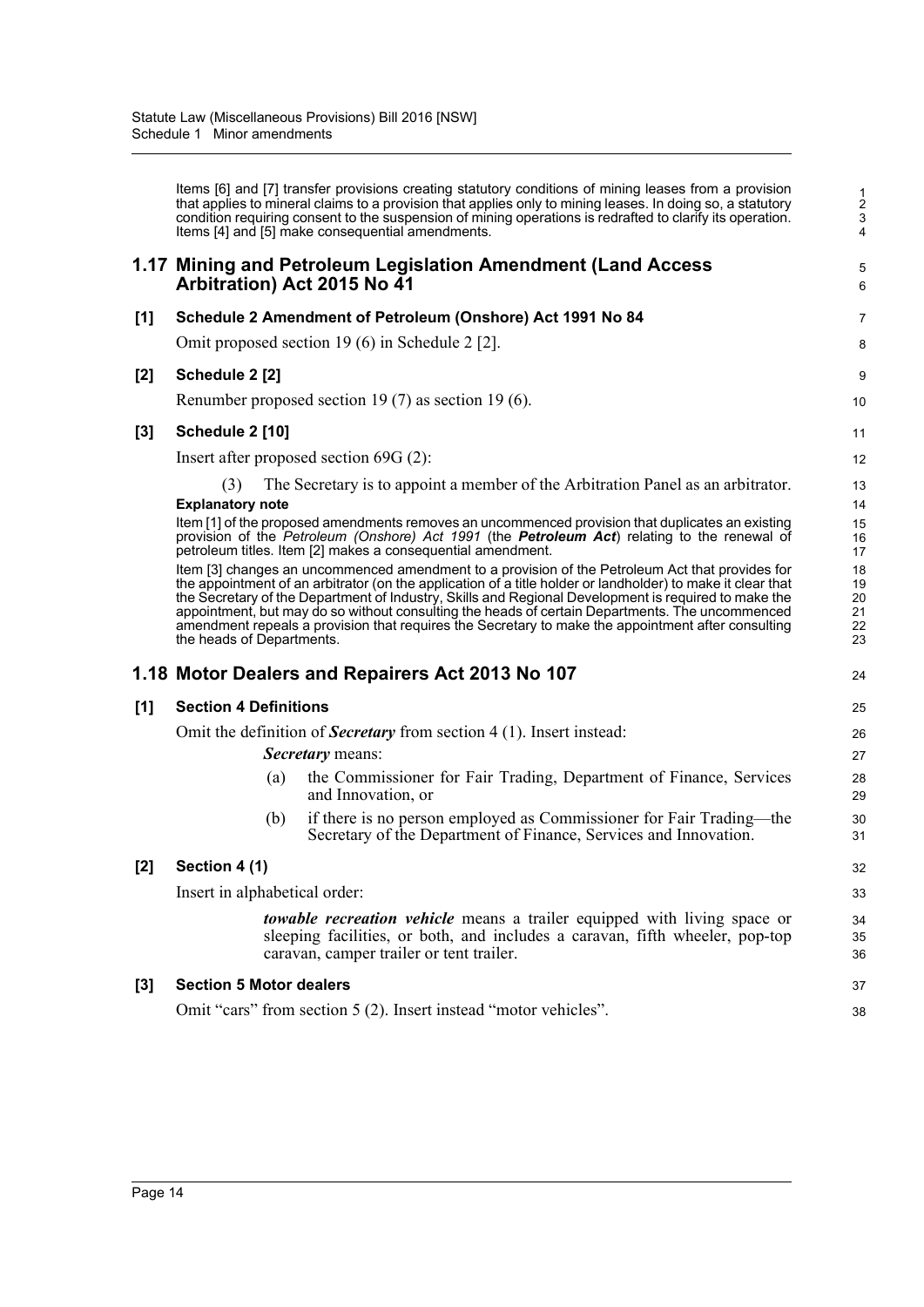| [4]   |                                      |     |                    | Section 63 Sale notices for certain second-hand motor vehicles                                                                                                                                                                                                                                                                                                                                                                | 1                          |
|-------|--------------------------------------|-----|--------------------|-------------------------------------------------------------------------------------------------------------------------------------------------------------------------------------------------------------------------------------------------------------------------------------------------------------------------------------------------------------------------------------------------------------------------------|----------------------------|
|       | Omit section 63 (1). Insert instead: |     |                    |                                                                                                                                                                                                                                                                                                                                                                                                                               | $\overline{c}$             |
|       | (1)                                  |     | <b>Application</b> |                                                                                                                                                                                                                                                                                                                                                                                                                               | 3                          |
|       |                                      |     |                    | This section does not apply to any of the following:                                                                                                                                                                                                                                                                                                                                                                          | 4                          |
|       |                                      | (a) |                    | a demonstrator motor vehicle,                                                                                                                                                                                                                                                                                                                                                                                                 | 5                          |
|       |                                      | (b) |                    | a second-hand motor cycle,                                                                                                                                                                                                                                                                                                                                                                                                    | 6                          |
|       |                                      | (c) |                    | a second-hand trailer,                                                                                                                                                                                                                                                                                                                                                                                                        | 7                          |
|       |                                      | (d) |                    | a second-hand towable recreation vehicle.                                                                                                                                                                                                                                                                                                                                                                                     | 8                          |
| [5]   | vehicles                             |     |                    | Section 64 Sale notices for demonstrator motor vehicles and other second-hand                                                                                                                                                                                                                                                                                                                                                 | 9<br>10                    |
|       |                                      |     |                    | Omit "second-hand motor cycle or a demonstrator motor vehicle".                                                                                                                                                                                                                                                                                                                                                               | 11                         |
|       |                                      |     |                    | Insert instead "demonstrator motor vehicle, second-hand motor cycle, second-hand trailer<br>or second-hand towable recreation vehicle".                                                                                                                                                                                                                                                                                       | 12<br>13                   |
|       | <b>Explanatory note</b>              |     |                    | Item [1] of the proposed amendments confers on the Commissioner for Fair Trading, who is employed<br>in the Department of Finance, Services and Innovation, functions under the Motor Dealers and<br>Repairers Act 2013 that are currently conferred on the Secretary of that Department.                                                                                                                                     | 14<br>15<br>16<br>17       |
|       | Item [3] corrects terminology.       |     |                    | Item [4] exempts second-hand trailers and towable recreation vehicles from a provision that requires<br>a dealer's notice to be attached to certain motor vehicles while they are offered or displayed for sale.<br>Item [5] ensures that the dealer's notice will still be required to be provided to a purchaser at or before<br>the time of the sale. Item [2] inserts a definition of <i>towable recreation vehicle</i> . | 18<br>19<br>20<br>21<br>22 |
|       |                                      |     |                    |                                                                                                                                                                                                                                                                                                                                                                                                                               |                            |
|       |                                      |     |                    | 1.19 Motor Dealers and Repairers Regulation 2014                                                                                                                                                                                                                                                                                                                                                                              | 23                         |
| [1]   | <b>Clause 3 Definitions</b>          |     |                    |                                                                                                                                                                                                                                                                                                                                                                                                                               | 24                         |
|       |                                      |     |                    | Omit the definition of <i>towable recreation vehicle</i> from clause $3(1)$ .                                                                                                                                                                                                                                                                                                                                                 | 25                         |
|       |                                      |     |                    | <b>Clause 25 Form of dealer's notices</b>                                                                                                                                                                                                                                                                                                                                                                                     |                            |
| $[2]$ |                                      |     |                    |                                                                                                                                                                                                                                                                                                                                                                                                                               | 26<br>27                   |
|       |                                      | (a) | $(Form 5)$ ,       | Omit clause $25(2)(a)$ and (b). Insert instead:<br>for the purposes of section 63 of the Act—Motor Dealer's Notice Form                                                                                                                                                                                                                                                                                                       | 28<br>29                   |
|       |                                      | (b) |                    | for the purposes of section 64 of the Act:                                                                                                                                                                                                                                                                                                                                                                                    | 30                         |
|       |                                      |     | (i)                | if the motor vehicle is a motor cycle—Motor Dealer's Notice for<br>Motor Cycles Form (Form 7), or                                                                                                                                                                                                                                                                                                                             | 31<br>32                   |
|       |                                      |     | (ii)               | if the motor vehicle is a trailer or towable recreation vehicle—<br>Motor Dealer's Notice for Trailers and Towable Recreation<br>Vehicles Form (Form 9), or                                                                                                                                                                                                                                                                   | 33<br>34<br>35             |
|       |                                      |     | (iii)              | in any other case—Motor Dealer's Notice Form (Form 5),                                                                                                                                                                                                                                                                                                                                                                        | 36                         |
| $[3]$ | Schedule 2, Forms 5, 6, 7 and 8      |     |                    |                                                                                                                                                                                                                                                                                                                                                                                                                               | 37                         |
|       |                                      |     |                    | Omit "kms" wherever occurring. Insert instead "km".                                                                                                                                                                                                                                                                                                                                                                           | 38                         |
| $[4]$ | Schedule 2, Form 5                   |     |                    |                                                                                                                                                                                                                                                                                                                                                                                                                               | 39                         |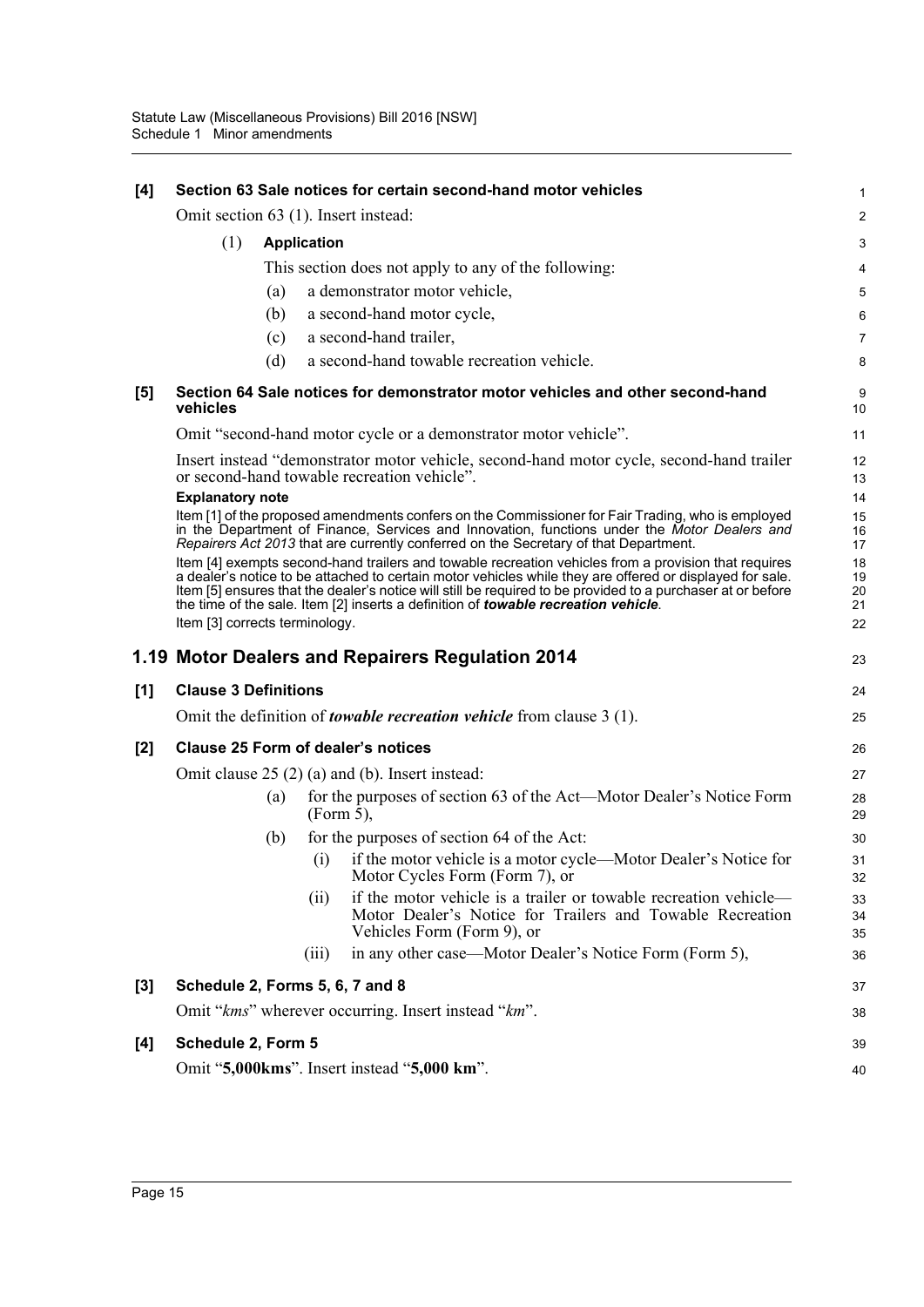| [5]    | Schedule 2, Form 6                                                                                                                                                                                                                     | $\mathbf{1}$   |
|--------|----------------------------------------------------------------------------------------------------------------------------------------------------------------------------------------------------------------------------------------|----------------|
|        | Omit "2,000kms", "20,000kms" and "5,000kms".                                                                                                                                                                                           | 2              |
|        | Insert instead "2,000 km", "20,000 km" and "5,000 km", respectively.                                                                                                                                                                   | 3              |
| [6]    | Schedule 2, Form 7                                                                                                                                                                                                                     | 4              |
|        | Omit "sections 62, 64, 65". Insert instead "sections 62, 64".                                                                                                                                                                          | 5              |
| $[7]$  | Schedule 2, Forms 7 and 8                                                                                                                                                                                                              | 6              |
|        | Omit "Date on which Notice affixed to Motor Cycle" wherever occurring.                                                                                                                                                                 | $\overline{7}$ |
|        | Insert instead "Date of Notice".                                                                                                                                                                                                       | 8              |
| [8]    | Schedule 2, Forms 7 and 8                                                                                                                                                                                                              | 9              |
|        | Omit "This section must be completed before the notice is affixed to the motor cycle."<br>wherever occurring.                                                                                                                          | 10<br>11       |
| [9]    | Schedule 2, Form 7                                                                                                                                                                                                                     | 12             |
|        | Omit "3,000kms". Insert instead "3,000 km".                                                                                                                                                                                            | 13             |
| $[10]$ | Schedule 2, Form 8                                                                                                                                                                                                                     | 14             |
|        | Omit "2,000kms", "10,000kms", "7,000kms", "3,000kms", "30,000kms" and "5,000kms"<br>wherever occurring.                                                                                                                                | 15<br>16       |
|        | Insert instead "2,000 km", "10,000 km", "7,000 km", "3,000 km", "30,000 km" and<br>"5,000 km", respectively.                                                                                                                           | 17<br>18       |
| $[11]$ | Schedule 2, Form 9                                                                                                                                                                                                                     | 19             |
|        | Omit the heading to the Form.                                                                                                                                                                                                          | 20             |
|        | Insert instead "Motor Dealer's Notice for Trailers and Towable Recreation Vehicles".                                                                                                                                                   | 21             |
| $[12]$ | Schedule 2, Form 9                                                                                                                                                                                                                     | 22             |
|        | Omit "MOTOR DEALER'S NOTICE FOR TOWABLE RECREATIONAL VEHICLES".                                                                                                                                                                        | 23             |
|        | Insert instead "MOTOR DEALER'S NOTICE FOR TRAILERS AND TOWABLE<br>RECREATION VEHICLES".                                                                                                                                                | 24<br>25       |
| $[13]$ | Schedule 2, Form 9                                                                                                                                                                                                                     | 26             |
|        | Omit "sections 62, 63, 65". Insert instead "sections 62, 64".                                                                                                                                                                          | 27             |
| $[14]$ | Schedule 2, Form 9                                                                                                                                                                                                                     | 28             |
|        | Omit "Date on which Notice Affixed to Motor Vehicle". Insert instead "Date of notice".                                                                                                                                                 | 29             |
| $[15]$ | Schedule 2, Form 10                                                                                                                                                                                                                    | 30             |
|        | Omit "sections 62, 63". Insert instead "sections 62, 64".                                                                                                                                                                              | 31             |
| $[16]$ | Schedule 2, Form 10                                                                                                                                                                                                                    | 32             |
|        | Omit "Date on which Notice Affixed to Motor Vehicle". Insert instead "Date of notice".                                                                                                                                                 | 33             |
|        | <b>Explanatory note</b>                                                                                                                                                                                                                | 34             |
|        | Items [1], [2], [6] and [11]-[16] of the proposed amendments are consequent on the proposed<br>amendments to the Motor Dealers and Repairers Act 2013 in this Schedule.<br>Items [3], [4], [5], [9] and [10] correct the use of units. | 35<br>36<br>37 |
|        |                                                                                                                                                                                                                                        |                |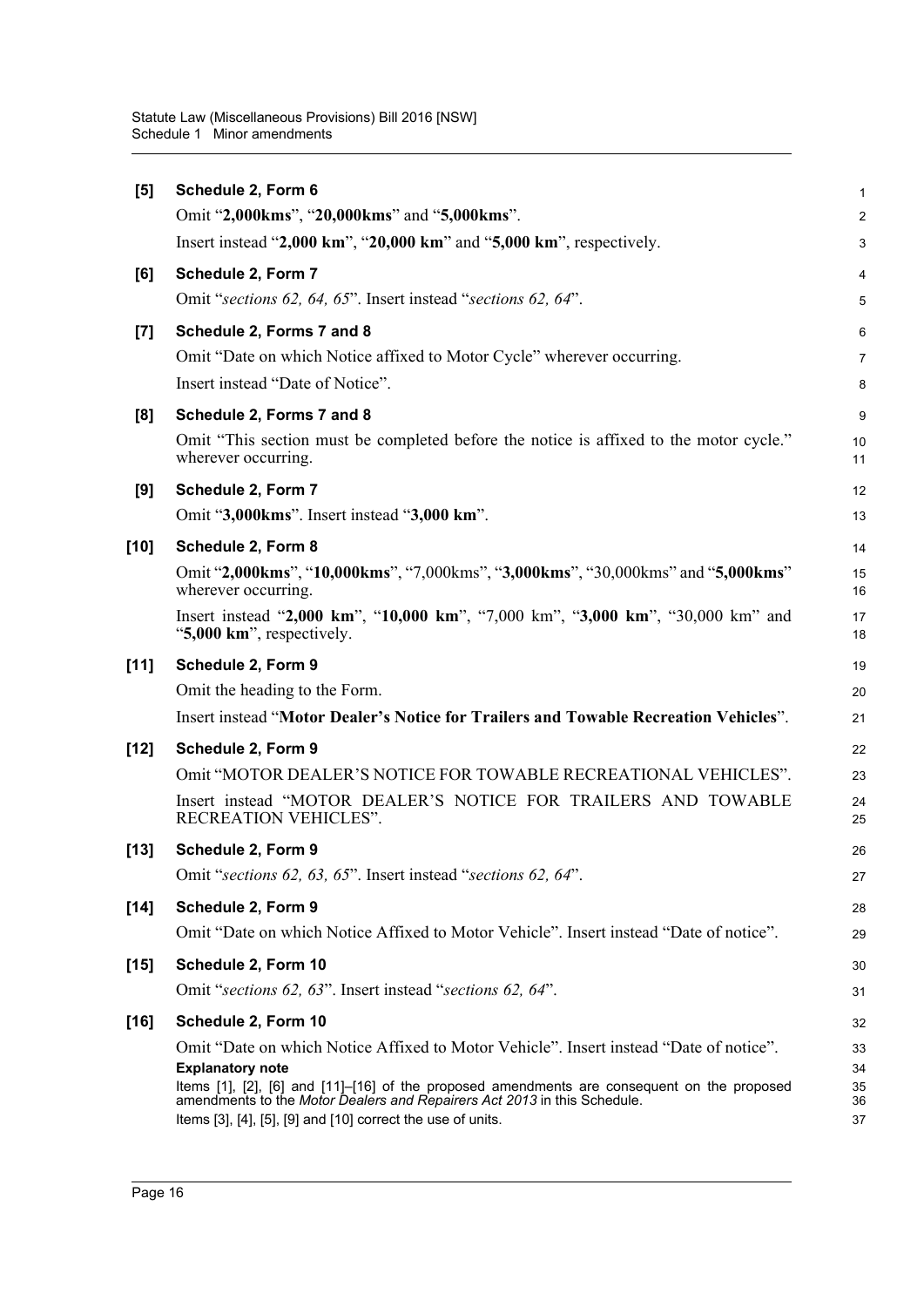|     |              |                         |                      | Items [7] and [8] update Forms for notices to reflect the requirements under the Motor Dealers and<br>Repairers Act 2013 for those notices.                                                                                                                                                                                                                                                                                                                                                                                                                                        | $\frac{1}{2}$                    |
|-----|--------------|-------------------------|----------------------|------------------------------------------------------------------------------------------------------------------------------------------------------------------------------------------------------------------------------------------------------------------------------------------------------------------------------------------------------------------------------------------------------------------------------------------------------------------------------------------------------------------------------------------------------------------------------------|----------------------------------|
|     |              |                         |                      | 1.20 National Disability Insurance Scheme (NSW Enabling) Act 2013 No 104                                                                                                                                                                                                                                                                                                                                                                                                                                                                                                           | 3                                |
|     |              |                         |                      | Schedule 3 Savings, transitional and other provisions                                                                                                                                                                                                                                                                                                                                                                                                                                                                                                                              | 4                                |
|     |              |                         | Insert after Part 1: |                                                                                                                                                                                                                                                                                                                                                                                                                                                                                                                                                                                    | 5                                |
|     | Part 2       |                         |                      | Provisions consequent on repeal of Home Care<br>Service Act 1988 by Statute Law (Miscellaneous<br><b>Provisions) Act 2016</b>                                                                                                                                                                                                                                                                                                                                                                                                                                                      | 6<br>$\overline{7}$<br>8         |
|     | $\mathbf{2}$ |                         | <b>Definitions</b>   |                                                                                                                                                                                                                                                                                                                                                                                                                                                                                                                                                                                    | 9                                |
|     |              |                         |                      | In this Part:                                                                                                                                                                                                                                                                                                                                                                                                                                                                                                                                                                      | 10                               |
|     |              |                         |                      | dissolution day means the day on which the Home Care Service Act 1988 is<br>repealed by the Statute Law (Miscellaneous Provisions) Act 2016.                                                                                                                                                                                                                                                                                                                                                                                                                                       | 11<br>12                         |
|     |              |                         |                      | former authority means the Home Care Service of New South Wales.                                                                                                                                                                                                                                                                                                                                                                                                                                                                                                                   | 13                               |
|     | 3            |                         |                      | <b>Dissolution of Home Care Service of New South Wales</b>                                                                                                                                                                                                                                                                                                                                                                                                                                                                                                                         | 14                               |
|     |              |                         |                      | The former authority is dissolved on the dissolution day.                                                                                                                                                                                                                                                                                                                                                                                                                                                                                                                          | 15                               |
|     | 4            |                         |                      | Transfer of assets, rights and liabilities                                                                                                                                                                                                                                                                                                                                                                                                                                                                                                                                         | 16                               |
|     |              | (1)                     |                      | On the dissolution day, any assets, rights and liabilities of the former authority<br>immediately before its dissolution by this Part are transferred to the Crown.                                                                                                                                                                                                                                                                                                                                                                                                                | 17<br>18                         |
|     |              | (2)                     |                      | Clause 3 of Schedule 2 applies in relation to the transfer of assets, rights and<br>liabilities under this clause. For that purpose:                                                                                                                                                                                                                                                                                                                                                                                                                                               | 19<br>20                         |
|     |              |                         | (a)                  | a reference in clause 3 of Schedule 2 to the vesting of assets, rights and<br>liabilities by a vesting order is taken to be a reference to the transfer of<br>assets, rights and liabilities by this clause, and                                                                                                                                                                                                                                                                                                                                                                   | 21<br>22<br>23                   |
|     |              |                         | (b)                  | a reference in clause 3 of Schedule 2 to the transferee is taken to be a<br>reference to the Crown, and                                                                                                                                                                                                                                                                                                                                                                                                                                                                            | 24<br>25                         |
|     |              |                         | (c)                  | a reference in clause 3 of Schedule 2 to the transferor is taken to be a<br>reference to the former authority.                                                                                                                                                                                                                                                                                                                                                                                                                                                                     | 26<br>27                         |
|     |              | <b>Explanatory note</b> |                      |                                                                                                                                                                                                                                                                                                                                                                                                                                                                                                                                                                                    | 28                               |
|     |              |                         |                      | The proposed amendment dissolves the Home Care Service of New South Wales and transfers any<br>of its residual assets, rights and liabilities to the Crown. Assets, rights and liabilities of the Home Care<br>Service relating to the exercise of its functions under the Home Care Service Act 1988 have been<br>transferred to Australian Unity Home Care Service Pty Ltd under the National Disability Insurance<br>Scheme (NSW Enabling) Act 2013. The Home Care Service is constituted by the Home Care Service<br>Act 1988, which is proposed to be repealed by Schedule 4. | 29<br>30<br>31<br>32<br>33<br>34 |
|     |              |                         |                      | 1.21 Pawnbrokers and Second-hand Dealers Act 1996 No 13                                                                                                                                                                                                                                                                                                                                                                                                                                                                                                                            | 35                               |
| [1] |              | subschedule)            |                      | Whole Act (other than Schedule 2 and where otherwise amended by this                                                                                                                                                                                                                                                                                                                                                                                                                                                                                                               | 36<br>37                         |
|     |              |                         |                      | Omit "Director-General" wherever occurring. Insert instead "Secretary".                                                                                                                                                                                                                                                                                                                                                                                                                                                                                                            | 38                               |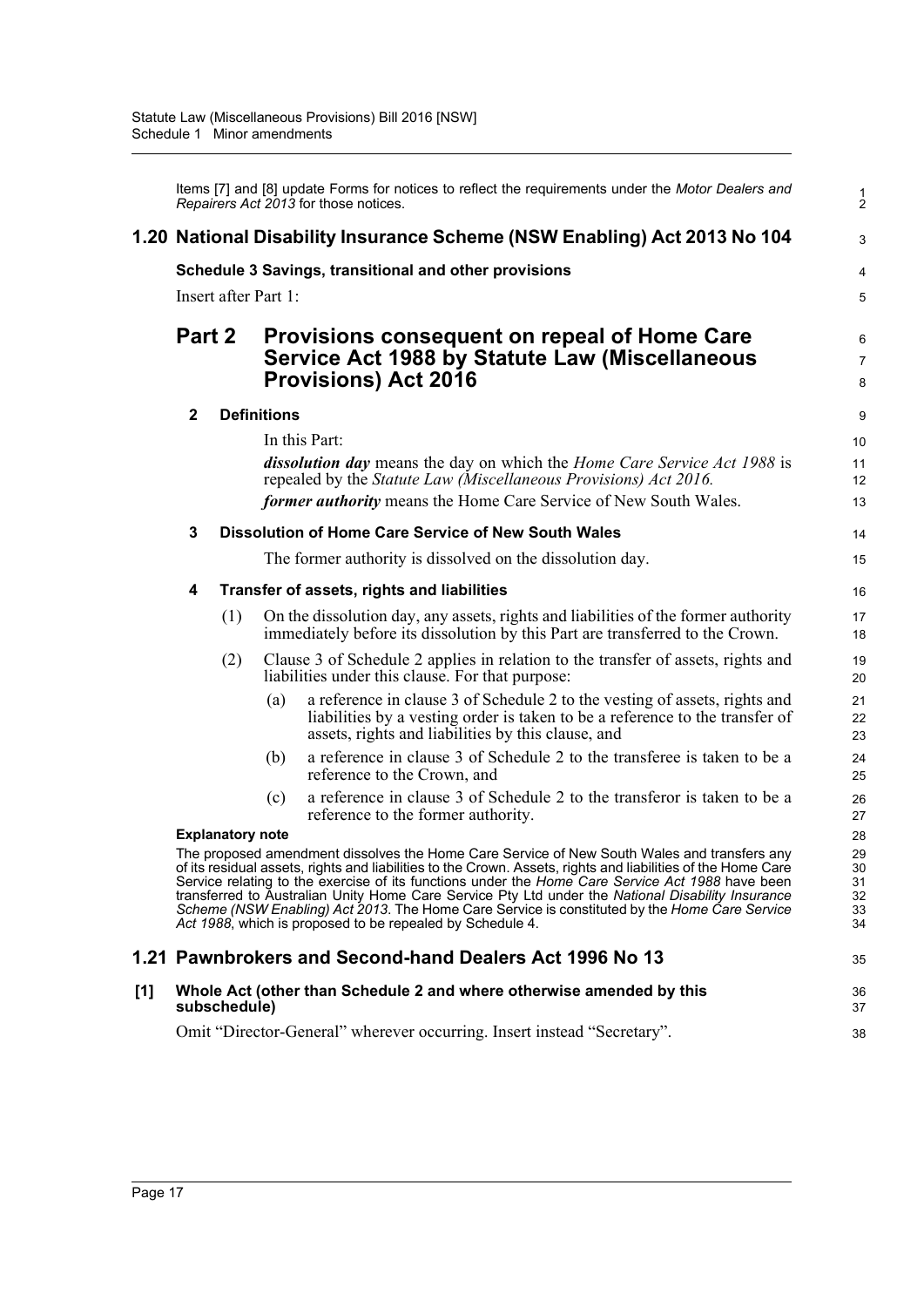| [2] |     | <b>Section 3 Definitions</b>   |                                                                                                                                                                                                                                                                                                                                                                                                                                                                              | 1                         |
|-----|-----|--------------------------------|------------------------------------------------------------------------------------------------------------------------------------------------------------------------------------------------------------------------------------------------------------------------------------------------------------------------------------------------------------------------------------------------------------------------------------------------------------------------------|---------------------------|
|     |     |                                | Omit the definition of <b>Director-General</b> from section $3(1)$ . Insert in alphabetical order:                                                                                                                                                                                                                                                                                                                                                                           | $\boldsymbol{2}$          |
|     |     |                                | Secretary means:                                                                                                                                                                                                                                                                                                                                                                                                                                                             | 3                         |
|     |     | (a)                            | the Commissioner for Fair Trading, Department of Finance, Services<br>and Innovation, or                                                                                                                                                                                                                                                                                                                                                                                     | 4<br>5                    |
|     |     | (b)                            | if there is no person employed as Commissioner for Fair Trading—the<br>Secretary of the Department of Finance, Services and Innovation.                                                                                                                                                                                                                                                                                                                                      | 6<br>7                    |
|     |     | <b>Explanatory note</b>        |                                                                                                                                                                                                                                                                                                                                                                                                                                                                              | 8                         |
|     |     |                                | Item [2] of the proposed amendments confers on the Commissioner for Fair Trading, who is employed<br>in the Department of Finance, Services and Innovation, functions under the Pawnbrokers and<br>Second-hand Dealers Act 1996 that are currently conferred on the Secretary of that Department. The<br>proposed amendments also update terminology and references as a consequence of the<br>Government Sector Employment Act 2013 and past administrative changes orders. | 9<br>10<br>11<br>12<br>13 |
|     |     |                                | 1.22 Pawnbrokers and Second-hand Dealers Regulation 2015                                                                                                                                                                                                                                                                                                                                                                                                                     | 14                        |
|     |     | <b>Clause 3 Interpretation</b> |                                                                                                                                                                                                                                                                                                                                                                                                                                                                              | 15                        |
|     |     |                                | Omit the definition of <b>Secretary</b> from clause 3 (1).                                                                                                                                                                                                                                                                                                                                                                                                                   | 16                        |
|     |     | <b>Explanatory note</b>        |                                                                                                                                                                                                                                                                                                                                                                                                                                                                              | 17                        |
|     |     |                                | The proposed amendment is consequent on the proposed amendments to the Pawnbrokers and<br>Second-hand Dealers Act 1996 in this Schedule.                                                                                                                                                                                                                                                                                                                                     | 18<br>19                  |
|     |     |                                | 1.23 Professional Standards Act 1994 No 81                                                                                                                                                                                                                                                                                                                                                                                                                                   | 20                        |
| [1] |     | <b>Section 43B</b>             |                                                                                                                                                                                                                                                                                                                                                                                                                                                                              | 21                        |
|     |     | Insert after section 43A:      |                                                                                                                                                                                                                                                                                                                                                                                                                                                                              | 22                        |
|     | 43B |                                | <b>Delegation of functions</b>                                                                                                                                                                                                                                                                                                                                                                                                                                               | 23                        |
|     |     |                                | The Council may delegate to any person whose services are used by the<br>Council under section 46 any of the functions of the Council other than the<br>function under section 43 (1) (j) or this power of delegation.                                                                                                                                                                                                                                                       | 24<br>25<br>26            |
| [2] |     |                                | <b>Section 46 Staff of the Council</b>                                                                                                                                                                                                                                                                                                                                                                                                                                       | 27                        |
|     |     |                                | Insert ", including a person designated as chief executive officer," after "staff".                                                                                                                                                                                                                                                                                                                                                                                          | 28                        |
| [3] |     | <b>Section 50A</b>             |                                                                                                                                                                                                                                                                                                                                                                                                                                                                              | 29                        |
|     |     | Insert after section 50:       |                                                                                                                                                                                                                                                                                                                                                                                                                                                                              | 30                        |
|     | 50A |                                | <b>Disclosure of information</b>                                                                                                                                                                                                                                                                                                                                                                                                                                             | 31                        |
|     |     |                                | A person must not disclose any information obtained in connection with the<br>administration or execution of this Act unless that disclosure is made:                                                                                                                                                                                                                                                                                                                        | 32<br>33                  |
|     |     |                                |                                                                                                                                                                                                                                                                                                                                                                                                                                                                              | 34                        |
|     |     | (a)                            | with the consent of the person from whom the information was<br>obtained, or                                                                                                                                                                                                                                                                                                                                                                                                 | 35                        |
|     |     | (b)                            | in connection with the administration or execution of this Act, or                                                                                                                                                                                                                                                                                                                                                                                                           | 36                        |
|     |     | (c)                            | for the purposes of any legal proceedings arising out of this Act or of<br>any report of any such proceedings, or                                                                                                                                                                                                                                                                                                                                                            | 37<br>38                  |
|     |     | (d)                            | in accordance with a requirement imposed under the Ombudsman Act<br>$1974$ , or                                                                                                                                                                                                                                                                                                                                                                                              | 39<br>40                  |
|     |     | (e)                            | with other lawful excuse.<br>Maximum penalty: 20 penalty units.                                                                                                                                                                                                                                                                                                                                                                                                              | 41                        |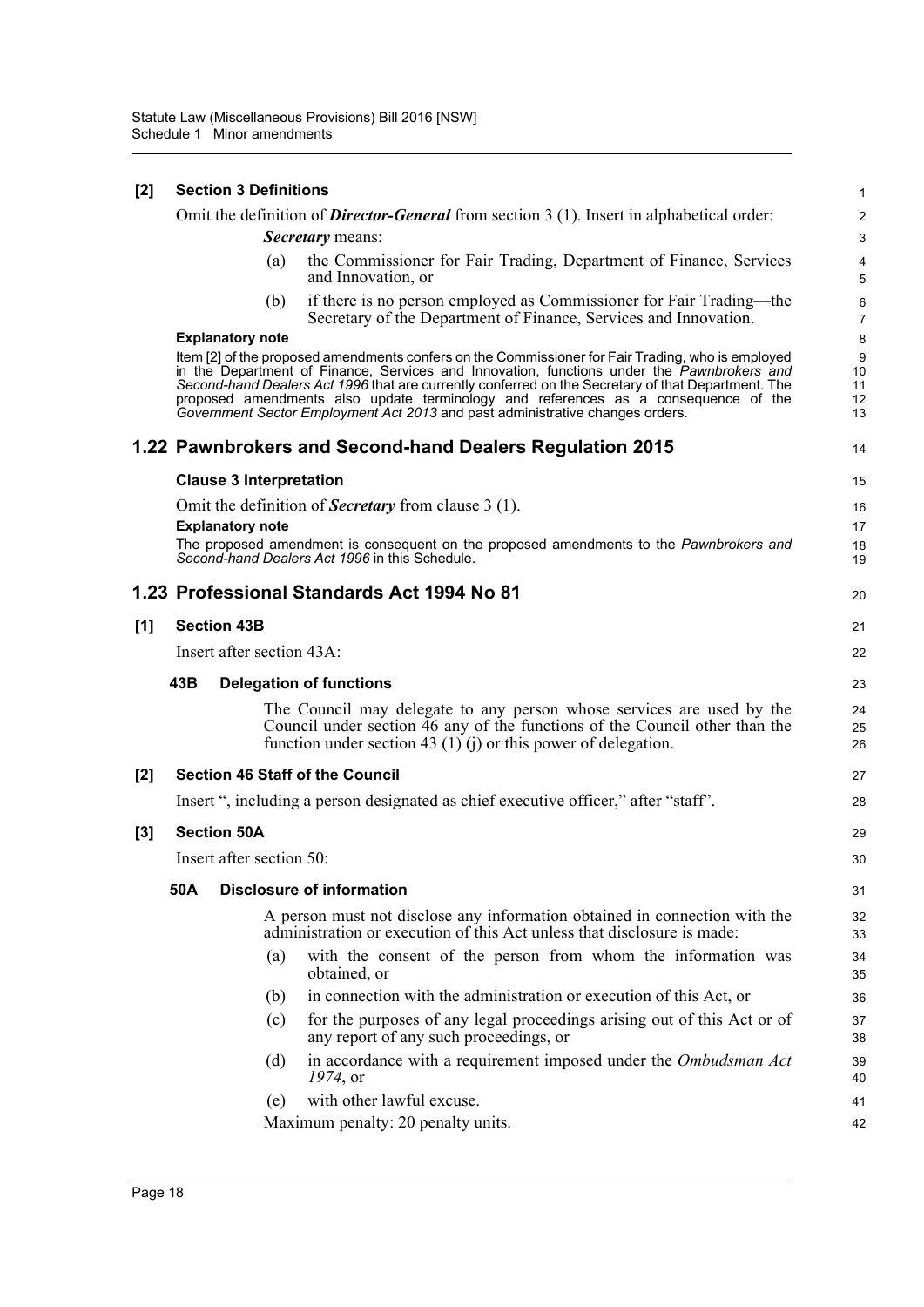|     | <b>Explanatory note</b> | Item [1] of the proposed amendments gives the NSW Professional Standards Council a power to                                                                                                                                                                                                                                                                                                                                                                                                                                                                                                                                                                          | 1<br>$\overline{c}$                    |
|-----|-------------------------|----------------------------------------------------------------------------------------------------------------------------------------------------------------------------------------------------------------------------------------------------------------------------------------------------------------------------------------------------------------------------------------------------------------------------------------------------------------------------------------------------------------------------------------------------------------------------------------------------------------------------------------------------------------------|----------------------------------------|
|     | delegate its functions. |                                                                                                                                                                                                                                                                                                                                                                                                                                                                                                                                                                                                                                                                      | 3                                      |
|     |                         | Item [2] makes it clear that the staff whose services the NSW Professional Standards Council uses<br>may include a person designated as chief executive officer.                                                                                                                                                                                                                                                                                                                                                                                                                                                                                                     | 4<br>5                                 |
|     |                         | Item [3] makes it an offence to disclose information obtained in connection with the administration or<br>execution of the Professional Standards Act 1994 (except in certain circumstances).                                                                                                                                                                                                                                                                                                                                                                                                                                                                        | 6<br>$\overline{7}$                    |
|     |                         | 1.24 Security Industry Act 1997 No 157                                                                                                                                                                                                                                                                                                                                                                                                                                                                                                                                                                                                                               | 8                                      |
| [1] |                         | <b>Section 10 Master licences</b>                                                                                                                                                                                                                                                                                                                                                                                                                                                                                                                                                                                                                                    | 9                                      |
|     |                         | Omit "corporation holding" from section 10 (3). Insert instead "person holding".                                                                                                                                                                                                                                                                                                                                                                                                                                                                                                                                                                                     | 10                                     |
| [2] |                         | Section 35 Licence to be produced on demand                                                                                                                                                                                                                                                                                                                                                                                                                                                                                                                                                                                                                          | 11                                     |
|     |                         | Insert after section $35(2)$ :                                                                                                                                                                                                                                                                                                                                                                                                                                                                                                                                                                                                                                       | 12                                     |
|     | (3)                     | A person, who has been granted the renewal of a licence but has yet to be<br>issued with the renewed licence, complies with this section if the person<br>instead produces the most recent licence issued to the person.                                                                                                                                                                                                                                                                                                                                                                                                                                             | 13<br>14<br>15                         |
| [3] |                         | Section 36 Licence to be worn by licensee                                                                                                                                                                                                                                                                                                                                                                                                                                                                                                                                                                                                                            | 16                                     |
|     |                         | Insert after section $36(3)$ :                                                                                                                                                                                                                                                                                                                                                                                                                                                                                                                                                                                                                                       | 17                                     |
|     | (4)                     | A person, who has been granted the renewal of a licence but has yet to be<br>issued with the renewed licence, complies with this section if the person<br>instead wears (in the manner required by this section) the most recent licence<br>issued to the person.                                                                                                                                                                                                                                                                                                                                                                                                    | 18<br>19<br>20<br>21                   |
|     | <b>Explanatory note</b> |                                                                                                                                                                                                                                                                                                                                                                                                                                                                                                                                                                                                                                                                      | 22                                     |
|     | is a corporation.       | A visitor permit under the Security Industry Act 1997 (the <b>principal Act</b> ) authorises the holder of the<br>permit to carry out specified security activities during one or more specified events. A visitor permit<br>may be issued to individuals or corporations. If a visitor permit authorises the holder to carry on<br>security activities of a kind authorised by a master licence under the principal Act, the holder of a<br>master licence can enter into an arrangement with the holder of the visitor permit for the provision of<br>persons to carry on security activities. However, this is permitted only if the holder of the visitor permit | 23<br>24<br>25<br>26<br>27<br>28<br>29 |
|     |                         | Item [1] of the proposed amendments removes this limitation so arrangements can now be entered<br>into regardless of whether the holder of the visitor permit is an individual or a corporation.                                                                                                                                                                                                                                                                                                                                                                                                                                                                     | 30<br>31                               |
|     |                         | Items [2] and [3] provide that a person who has been granted the renewal of a licence under the<br>principal Act but who is yet to receive the renewed licence satisfies a requirement to produce the<br>licence or to wear the licence if the person instead produces or wears the most recent licence issued<br>to the person (even though that licence will have expired).                                                                                                                                                                                                                                                                                        | 32<br>33<br>34<br>35                   |
|     |                         | 1.25 Sporting Venues (Invasions) Act 2003 No 44                                                                                                                                                                                                                                                                                                                                                                                                                                                                                                                                                                                                                      | 36                                     |
|     |                         | <b>Section 3 Interpretation</b>                                                                                                                                                                                                                                                                                                                                                                                                                                                                                                                                                                                                                                      | 37                                     |
|     |                         | Omit the definition of <i>designated sporting venue</i> from section $3(1)$ . Insert instead:                                                                                                                                                                                                                                                                                                                                                                                                                                                                                                                                                                        | 38                                     |
|     |                         | designated sporting venue means a venue for sporting activities prescribed by<br>the regulations for the purposes of this Act.                                                                                                                                                                                                                                                                                                                                                                                                                                                                                                                                       | 39<br>40                               |
|     | <b>Explanatory note</b> | The proposed amendment removes references to certain sporting venues that have been renamed                                                                                                                                                                                                                                                                                                                                                                                                                                                                                                                                                                          | 41                                     |
|     |                         | from the definition of <i>designated sporting venue</i> in the Sporting Venues (Invasions) Act 2003 (which<br>also includes sporting venues prescribed by the regulations for the purposes of that Act). The<br>renamed venues will be included instead in the regulations.                                                                                                                                                                                                                                                                                                                                                                                          | 42<br>43<br>44<br>45                   |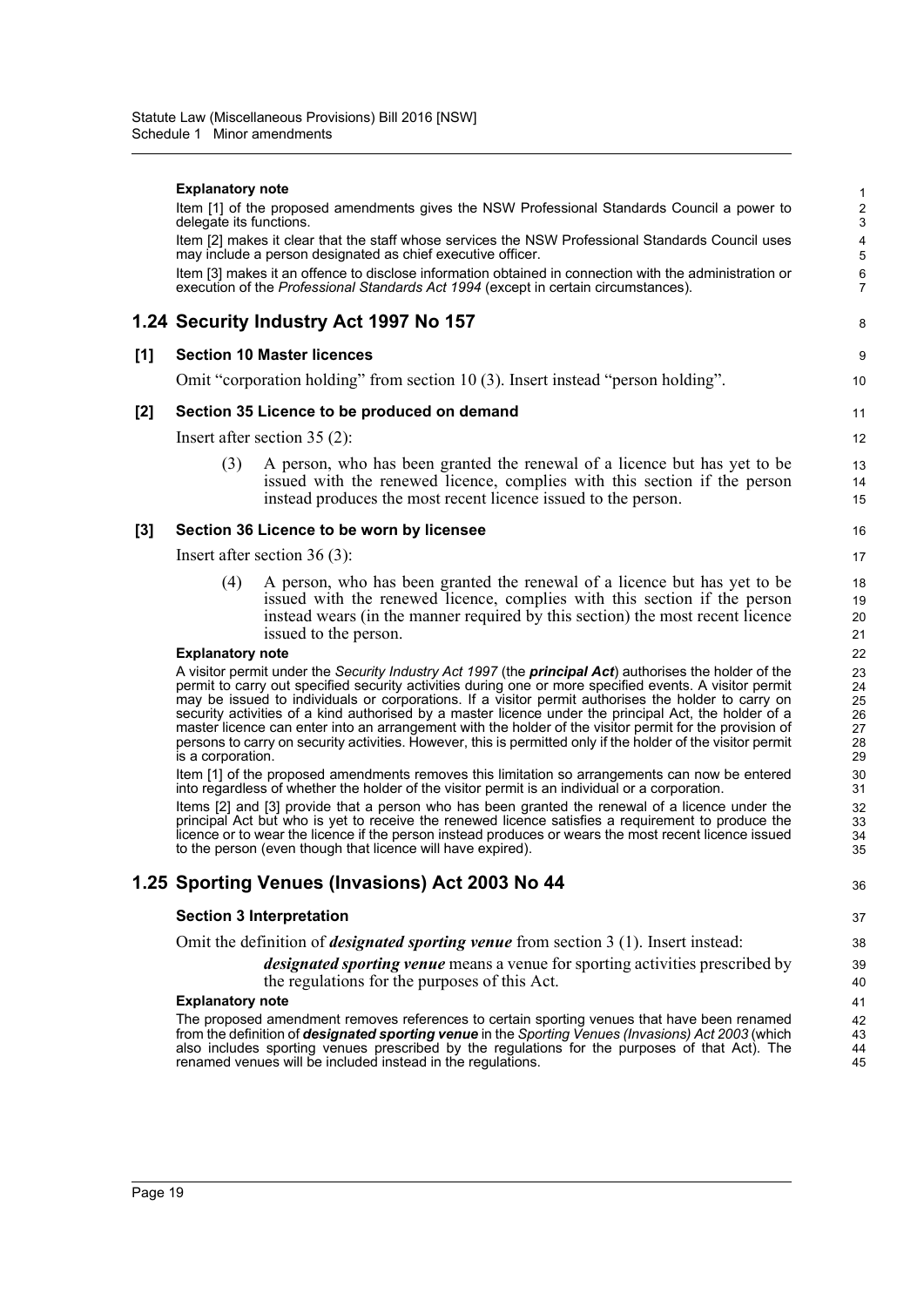|       |                         | 1.26 Sporting Venues (Invasions) Regulation 2011                                                                                                                                                                                                                                         | 1                    |
|-------|-------------------------|------------------------------------------------------------------------------------------------------------------------------------------------------------------------------------------------------------------------------------------------------------------------------------------|----------------------|
|       | <b>Clause 4</b>         |                                                                                                                                                                                                                                                                                          | 2                    |
|       |                         | Omit the clause. Insert instead:                                                                                                                                                                                                                                                         | 3                    |
|       | 4                       | <b>Designated sporting venues</b>                                                                                                                                                                                                                                                        | 4                    |
|       |                         | The following are prescribed as designated sporting venues for the purposes<br>of the Act:                                                                                                                                                                                               | 5<br>6               |
|       |                         | Central Coast Stadium at Dane Drive, Gosford,<br>(a)                                                                                                                                                                                                                                     | $\overline{7}$       |
|       |                         | Wollongong Stadium at Harbour Street, Wollongong,<br>(b)                                                                                                                                                                                                                                 | 8                    |
|       |                         | Newcastle Stadium at Turton Road, Broadmeadow.<br>(c)                                                                                                                                                                                                                                    | 9                    |
|       | <b>Explanatory note</b> | The proposed amendment is consequent on the proposed amendment to the Sporting Venues<br>(Invasions) Act 2003 in this Schedule.                                                                                                                                                          | 10<br>11<br>12       |
|       |                         | 1.27 State Emergency and Rescue Management Act 1989 No 165                                                                                                                                                                                                                               | 13                   |
| [1]   |                         | <b>Section 20A State Emergency Recovery Controller and Deputy</b>                                                                                                                                                                                                                        | 14                   |
|       | section $20A(1)$ .      | Insert "and a Deputy State Emergency Recovery Controller" after "Controller" in                                                                                                                                                                                                          | 15<br>16             |
| $[2]$ |                         | Section 20A (3) and (4)                                                                                                                                                                                                                                                                  | 17                   |
|       |                         | Insert after section $20A(2)$ :                                                                                                                                                                                                                                                          | 18                   |
|       | (3)                     | The office of the Deputy State Emergency Recovery Controller is to be held<br>by an employee of the Department of Justice who is designated by the<br>Secretary as the Deputy State Emergency Recovery Controller.                                                                       | 19<br>20<br>21       |
|       | (4)                     | If the State Emergency Recovery Controller is unavailable for any reason, the<br>Deputy State Emergency Recovery Controller has, during the period of<br>unavailability, all the functions of the State Emergency Recovery Controller.                                                   | 22<br>23<br>24       |
|       | <b>Explanatory note</b> | The proposed amendments provide for the office of Deputy State Emergency Recovery Controller<br>and for the holder of that office to have the functions of the State Emergency Recovery Controller<br>during any period in which the State Emergency Recovery Controller is unavailable. | 25<br>26<br>27<br>28 |
|       |                         | 1.28 Subordinate Legislation Act 1989 No 146                                                                                                                                                                                                                                             | 29                   |
|       |                         | Schedule 5 Further postponement of repeal of certain statutory rules                                                                                                                                                                                                                     | 30                   |
|       | Insert after clause 5:  |                                                                                                                                                                                                                                                                                          | 31                   |
|       | 6                       | Postponement of repeal of other statutory rules due for repeal in 2016                                                                                                                                                                                                                   | 32                   |
|       |                         | The following statutory rules remain in force until 1 September 2017, unless<br>sooner repealed:                                                                                                                                                                                         | 33<br>34             |
|       |                         | Commercial Agents and Private Inquiry Agents Regulation 2006,<br>(a)                                                                                                                                                                                                                     | 35                   |
|       |                         | Commons Management Regulation 2006,<br>(b)                                                                                                                                                                                                                                               | 36                   |
|       |                         | Crown Lands (Continued Tenures) Regulation 2006,<br>(c)                                                                                                                                                                                                                                  | 37                   |
|       |                         | Crown Lands (General Reserves) By-law 2006,<br>(d)                                                                                                                                                                                                                                       | 38                   |
|       |                         | Crown Lands Regulation 2006,<br>(e)                                                                                                                                                                                                                                                      | 39                   |
|       |                         | <b>Employment Protection Regulation 2001,</b><br>(f)                                                                                                                                                                                                                                     | 40                   |
|       |                         | Environmental Planning and Assessment Regulation 2000,<br>(g)                                                                                                                                                                                                                            | 41                   |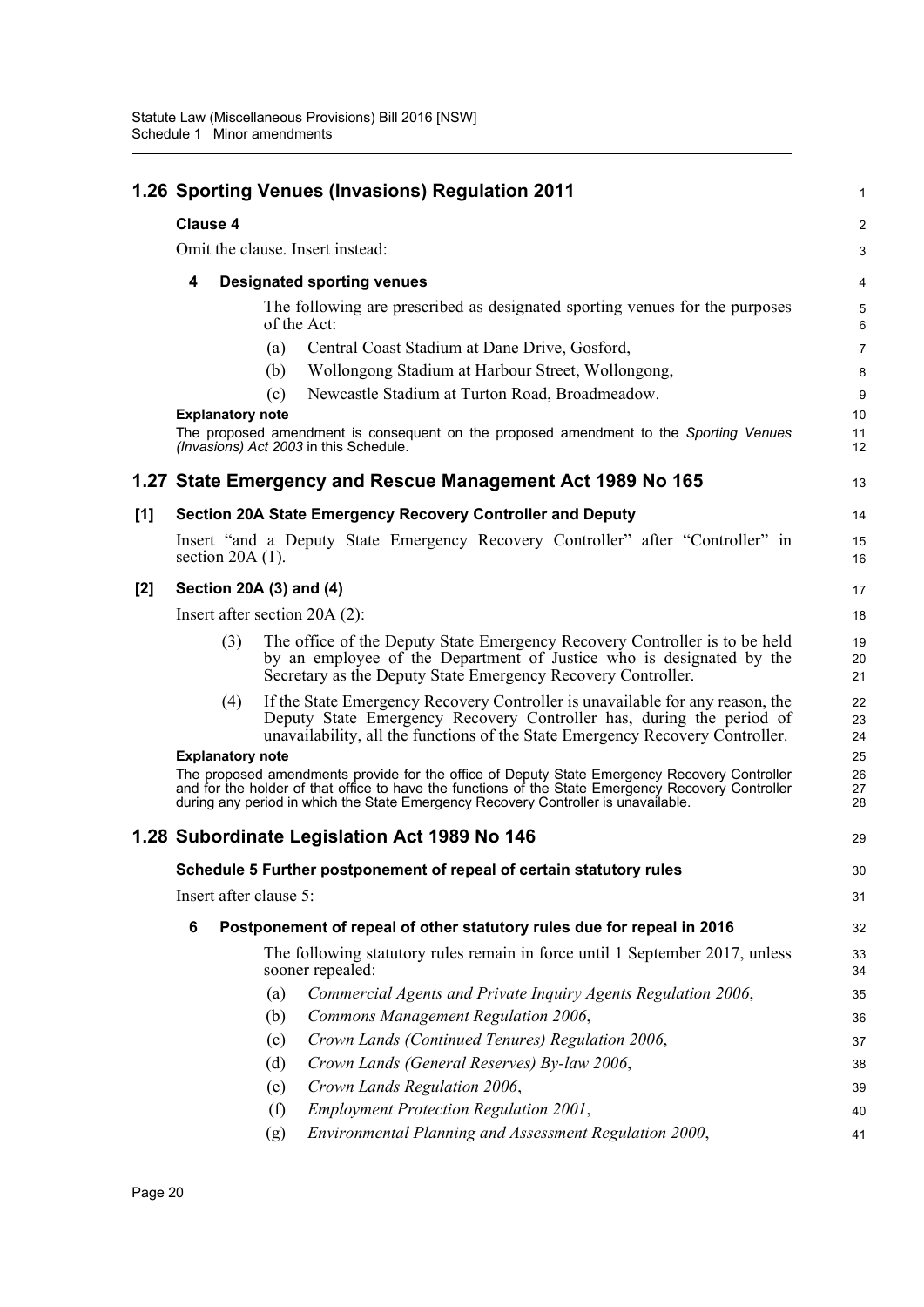|     |       | (h)                          | Firearms Regulation 2006,                                                                                                                                                                                                                                                                                                                                                                                                                          | 1                                |
|-----|-------|------------------------------|----------------------------------------------------------------------------------------------------------------------------------------------------------------------------------------------------------------------------------------------------------------------------------------------------------------------------------------------------------------------------------------------------------------------------------------------------|----------------------------------|
|     |       | (i)                          | Local Government (General) Regulation 2005,                                                                                                                                                                                                                                                                                                                                                                                                        | $\overline{2}$                   |
|     |       | (j)                          | Local Government (Manufactured Home Estates, Caravan Parks,<br>Camping Grounds and Moveable Dwellings) Regulation 2005.                                                                                                                                                                                                                                                                                                                            | 3<br>$\overline{4}$              |
|     |       | <b>Explanatory note</b>      |                                                                                                                                                                                                                                                                                                                                                                                                                                                    | 5                                |
|     |       |                              | The proposed amendment keeps a number of statutory rules in force for a further period of 1 year<br>after the date on which they would otherwise be repealed by the Subordinate Legislation Act 1989.<br>However, any of the statutory rules may be repealed sooner by other legislation.                                                                                                                                                          | $\,6\,$<br>$\boldsymbol{7}$<br>8 |
|     | 2016. |                              | The proposed amendment is necessary as the statutory rules have each been postponed on at least<br>5 occasions and are due to be repealed by the Subordinate Legislation Act 1989 on 1 September                                                                                                                                                                                                                                                   | $\boldsymbol{9}$<br>10<br>11     |
|     |       |                              | Each of the statutory rules continues to be required and the repeal of each of the statutory rules is to<br>be further postponed until 1 September 2017 for the following reasons:                                                                                                                                                                                                                                                                 | 12<br>13                         |
|     | (a)   |                              | Legislation governing commercial agents and private inquiry agents is currently being<br>reviewed. As changes to the Commercial Agents and Private Inquiry Agents Act 2004 and its<br>regulations are likely, it is considered that it would be premature to remake the Commercial<br>Agents and Private Inquiry Agents Regulation 2006 before the conclusion of that review.                                                                      | 14<br>15<br>16<br>17             |
|     | (b)   | legislation.                 | The comprehensive review of NSW Crown Lands Management has proposed new legislation<br>replace the principal Acts under which the Commons Management Regulation 2006, the<br>Crown Lands (Continued Tenures) Regulation 2006, the Crown Lands (General Reserves)<br>By-law 2006 and the Crown Lands Regulation 2006 are made. It is therefore proposed to<br>postpone the repeal of these regulations and the by-law pending the enactment of that | 18<br>19<br>20<br>21<br>22<br>23 |
|     | (c)   |                              | NSW Industrial Relations is to undertake a review of the <i>Employment Protection Act 1982</i> and<br>other industrial legislation in light of recent government sector reforms and various changes to<br>Commonwealth workplace relations laws. It is considered that it would be premature to remake<br>the Employment Protection Regulation 2001 before the conclusion of that review.                                                          | 24<br>25<br>26<br>27             |
|     | (d)   |                              | The Environmental Planning and Assessment Act 1979 and its related legislation is under<br>ongoing review. It is considered that it would be premature to remake the <i>Environmental</i><br>Planning and Assessment Regulation 2000 until the results of the review are clear.                                                                                                                                                                    | 28<br>29<br>30                   |
|     | (e)   |                              | The legislation governing firearms and prohibited weapons is under ongoing review. It is<br>considered that it would be premature to remake the Firearms Regulation 2006 at this time.                                                                                                                                                                                                                                                             | 31<br>32                         |
|     | (f)   |                              | The Local Government Act 1993 is currently under comprehensive review. It is considered that<br>it would be premature to remake the Local Government (General) Regulation 2005 before the<br>conclusion of that review.                                                                                                                                                                                                                            | 33<br>34<br>35                   |
|     | (g)   |                              | A review is being undertaken to determine whether the Local Government (Manufactured<br>Home Estates, Caravan Parks, Camping Grounds and Moveable Dwellings) Regulation 2005<br>should be remade or replaced and whether to align it with the outcome of the current review<br>of the Local Government Act 1993. It is considered that it would be premature to remake the<br>Regulation before the conclusion of that review.                     | 36<br>37<br>38<br>39<br>40       |
|     |       |                              | 1.29 Surveying and Spatial Information Act 2002 No 83                                                                                                                                                                                                                                                                                                                                                                                              | 41                               |
|     |       |                              | <b>Section 27 Constitution of Board</b>                                                                                                                                                                                                                                                                                                                                                                                                            | 42                               |
|     |       |                              | Omit "Department" from section 27 (2) (b). Insert instead "Public Service".                                                                                                                                                                                                                                                                                                                                                                        | 43                               |
|     |       | <b>Explanatory note</b>      |                                                                                                                                                                                                                                                                                                                                                                                                                                                    | 44                               |
|     |       | in the Public Service.       | The proposed amendment extends a provision relating to the appointment of members to the Board<br>of Surveying and Spatial Information to provide that the registered surveyor appointed to the Board<br>(who is currently required to be a person employed in the Department) may be any person employed                                                                                                                                          | 45<br>46<br>47<br>48             |
|     |       |                              | 1.30 University of Technology Sydney Act 1989 No 69                                                                                                                                                                                                                                                                                                                                                                                                | 49                               |
| [1] |       | <b>Section 3 Definitions</b> |                                                                                                                                                                                                                                                                                                                                                                                                                                                    | 50                               |
|     |       |                              | Insert in alphabetical order in section $3(1)$ :                                                                                                                                                                                                                                                                                                                                                                                                   | 51                               |
|     |       |                              | <i>professional staff</i> of the University means the staff of the University that is not<br>the academic staff.                                                                                                                                                                                                                                                                                                                                   | 52<br>53                         |
|     |       |                              |                                                                                                                                                                                                                                                                                                                                                                                                                                                    |                                  |

 $[1]$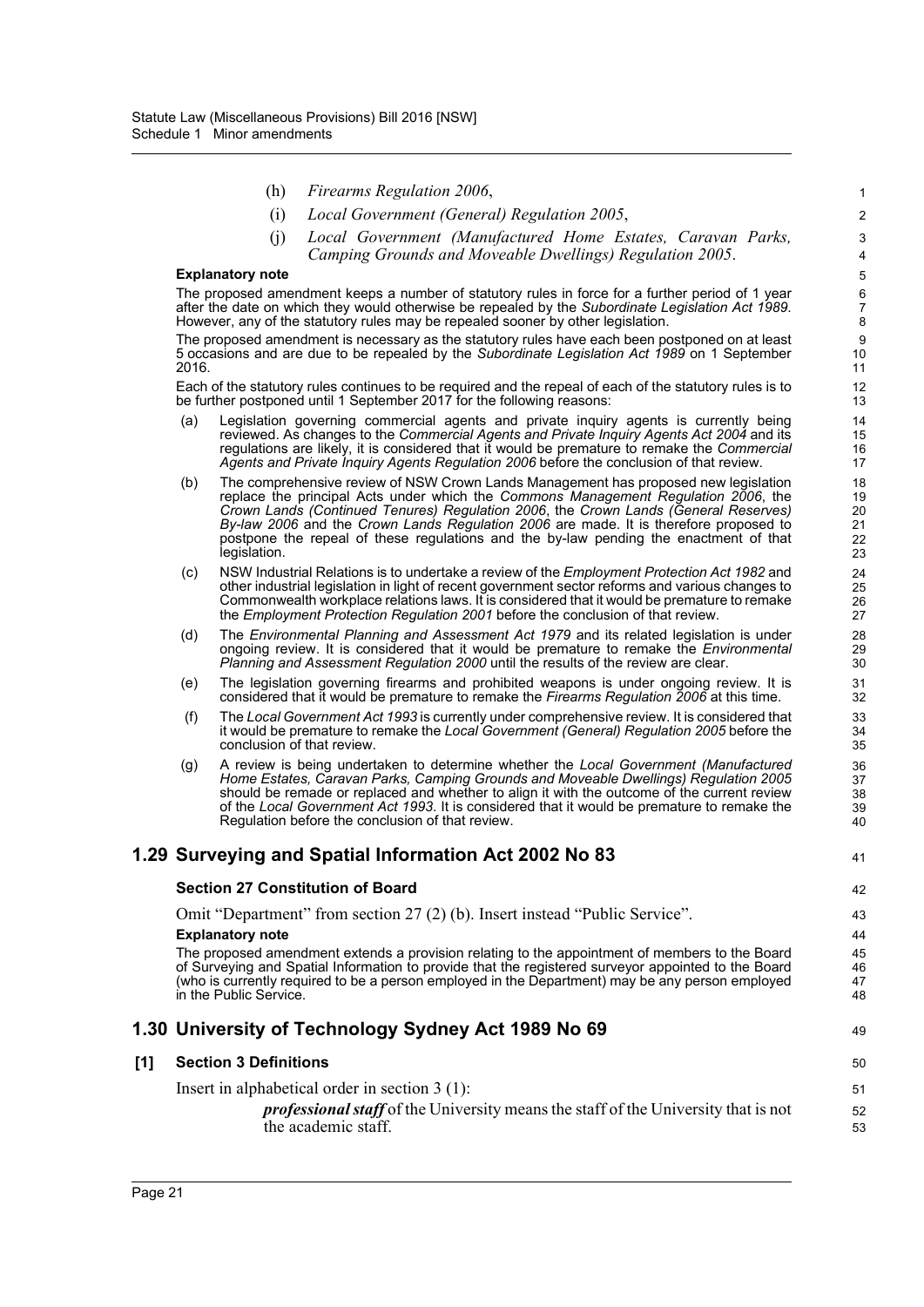| $[2]$ | Sections 8 (definition of "external person"), 8D and 28 (1) (k)                                                                                                                                   | 1                   |
|-------|---------------------------------------------------------------------------------------------------------------------------------------------------------------------------------------------------|---------------------|
|       | Omit "non-academic" wherever occurring. Insert instead "professional".                                                                                                                            | $\overline{c}$      |
|       | <b>Explanatory note</b>                                                                                                                                                                           | 3                   |
|       | Item [2] of the proposed amendments changes terminology used in reference to staff of the University<br>of Technology Sydney other than academic staff. Item [1] makes a consequential amendment. | $\overline{4}$<br>5 |
|       | 1.31 University of Technology Sydney By-law 2005                                                                                                                                                  | 6                   |
| [1]   | <b>Clause 3 Definitions</b>                                                                                                                                                                       | 7                   |
|       | Omit the definition of <i>elected (non-academic staff)</i> member from clause $3(1)$ .                                                                                                            | 8                   |
|       | Insert in alphabetical order:                                                                                                                                                                     | 9                   |
|       | elected (professional staff) member means a member of the Council referred<br>to in section 8D $(1)$ (b) of the Act.                                                                              | 10<br>11            |
| $[2]$ | Clauses 3 (2), 6, 8, 11 (1) (a), 14 (1) (b), 16 (1), 20 (1) and 38                                                                                                                                | 12                  |
|       | Omit "non-academic" and "Non-Academic" wherever occurring.                                                                                                                                        | 13                  |
|       | Insert instead "professional" and "Professional", respectively.                                                                                                                                   | 14                  |
|       | <b>Explanatory note</b>                                                                                                                                                                           | 15                  |
|       | The proposed amendments are consequent on the proposed amendments to the University of<br>Technology Sydney Act 1989 in this Schedule.                                                            | 16<br>17            |
|       | 1.32 University of Western Sydney Act 1997 No 116                                                                                                                                                 | 18                  |
| [1]   | Long title                                                                                                                                                                                        | 19                  |
|       | Omit "University of Western Sydney". Insert instead "Western Sydney University".                                                                                                                  | 20                  |
| $[2]$ | <b>Section 1 Name of Act</b>                                                                                                                                                                      | 21                  |
|       | Omit "University of Western Sydney Act 1997".                                                                                                                                                     | 22                  |
|       | Insert instead "Western Sydney University Act 1997".                                                                                                                                              | 23                  |
| $[3]$ | <b>Section 3 Definitions</b>                                                                                                                                                                      | 24                  |
|       | Omit "University of Western Sydney" from the definition of <i>University</i> in section 3 (1).                                                                                                    | 25                  |
|       | Insert instead "Western Sydney University".                                                                                                                                                       | 26                  |
| [4]   | <b>Section 6 Incorporation of University</b>                                                                                                                                                      | 27                  |
|       | Omit "University of Western Sydney". Insert instead "Western Sydney University".                                                                                                                  | 28                  |
|       | <b>Explanatory note</b>                                                                                                                                                                           | 29                  |
|       | Item [4] of the proposed amendments changes the name of the University of Western Sydney to the<br>Western Sydney University.                                                                     | 30<br>31            |
|       | Items [1]-[3] make consequential amendments. Consequential amendments to other Acts and<br>instruments are contained in Schedule 3.                                                               | 32<br>33            |
|       | 1.33 Water Management Act 2000 No 92                                                                                                                                                              | 34                  |
| [1]   | <b>Section 5 Water management principles</b>                                                                                                                                                      | 35                  |
|       | Omit "indigenous" from section 5 (2) (e). Insert instead "Aboriginal".                                                                                                                            | 36                  |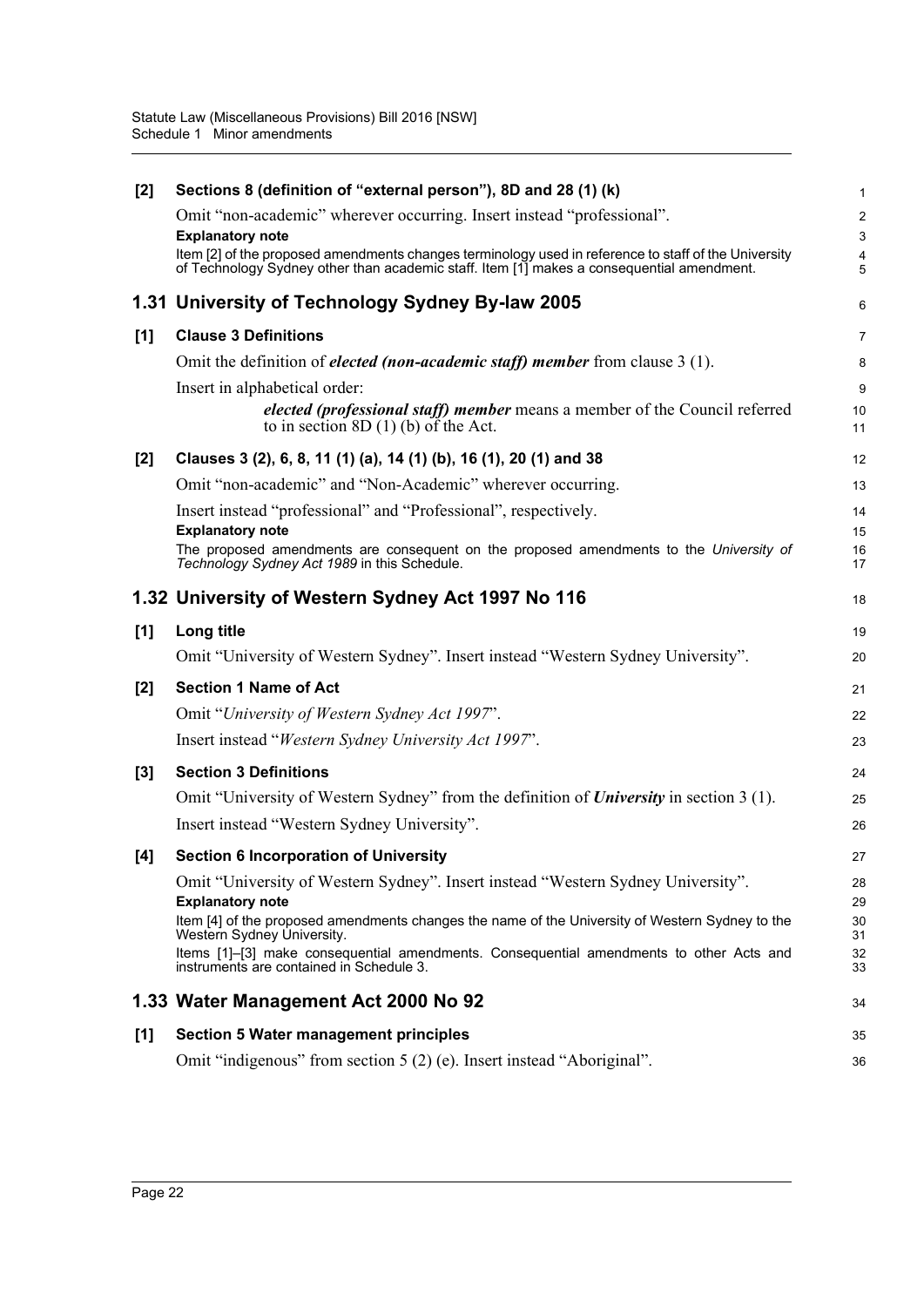Minister's functions under the Act to any person.)

| [2] | <b>Section 6 State Water Management Outcomes Plan</b>                                                                                                                                                                                                                                                                                                                                                                                                                                                                                                                                                                        | 1                                |  |  |  |
|-----|------------------------------------------------------------------------------------------------------------------------------------------------------------------------------------------------------------------------------------------------------------------------------------------------------------------------------------------------------------------------------------------------------------------------------------------------------------------------------------------------------------------------------------------------------------------------------------------------------------------------------|----------------------------------|--|--|--|
|     | Omit "referred to in the <i>Murray-Darling Basin Act 1992</i> " from section 6 (3) (a).                                                                                                                                                                                                                                                                                                                                                                                                                                                                                                                                      | $\overline{\mathbf{c}}$          |  |  |  |
|     | Insert instead "set out in Schedule 1 to the <i>Water Act 2007</i> of the Commonwealth".                                                                                                                                                                                                                                                                                                                                                                                                                                                                                                                                     | 3                                |  |  |  |
| [3] | <b>Section 104 Duration of approval</b>                                                                                                                                                                                                                                                                                                                                                                                                                                                                                                                                                                                      | 4                                |  |  |  |
|     | Omit "a statutory declaration" from section $104(5)$ (b). Insert instead "a written statement".                                                                                                                                                                                                                                                                                                                                                                                                                                                                                                                              | 5                                |  |  |  |
| [4] | Section 389A Conferral of water management functions on public authorities                                                                                                                                                                                                                                                                                                                                                                                                                                                                                                                                                   | 6                                |  |  |  |
|     | Omit "Local Land Services" from section 389A (1). Insert instead "a public authority".                                                                                                                                                                                                                                                                                                                                                                                                                                                                                                                                       | 7                                |  |  |  |
| [5] | <b>Section 389A (2)</b>                                                                                                                                                                                                                                                                                                                                                                                                                                                                                                                                                                                                      |                                  |  |  |  |
|     | Omit "Local Land Services". Insert instead "A public authority".                                                                                                                                                                                                                                                                                                                                                                                                                                                                                                                                                             | 9                                |  |  |  |
|     | <b>Explanatory note</b>                                                                                                                                                                                                                                                                                                                                                                                                                                                                                                                                                                                                      | 10                               |  |  |  |
|     | Item [1] of the proposed amendments changes terminology used in a provision setting out the water<br>management principles of the Water Management Act 2000 (the Act) by replacing the term<br>"indigenous" with "Aboriginal" (which will make the terminology consistent with other provisions of the<br>Act).                                                                                                                                                                                                                                                                                                              | 11<br>12<br>13<br>14             |  |  |  |
|     | Item [2] updates a reference to the Murray-Darling Basin Agreement (which, in its current form, is set<br>out in Schedule 1 to the Water Act 2007 of the Commonwealth).                                                                                                                                                                                                                                                                                                                                                                                                                                                      | 15<br>16                         |  |  |  |
|     | Item [3] enables the holder of an expired approval, when applying for an extension of the period for<br>which the approval has effect, to give the reasons for the delay in applying by way of written statement<br>(rather than by statutory declaration).                                                                                                                                                                                                                                                                                                                                                                  | 17<br>18<br>19                   |  |  |  |
|     | Items [4] and [5] enable the Minister for Lands and Water to confer certain water management<br>functions on a <i>public authority</i> (within the meaning of the Act) rather than only on Local Land<br>Services. These functions relate to assisting the Minister in the development or implementation of<br>management plans, managing licensed environmental water under access licences and monitoring<br>water quality and other environmental health objectives. (The section under which the Minister may<br>confer these functions does not limit the Minister's general power under the Act to delegate any of the | 20<br>21<br>22<br>23<br>24<br>25 |  |  |  |

26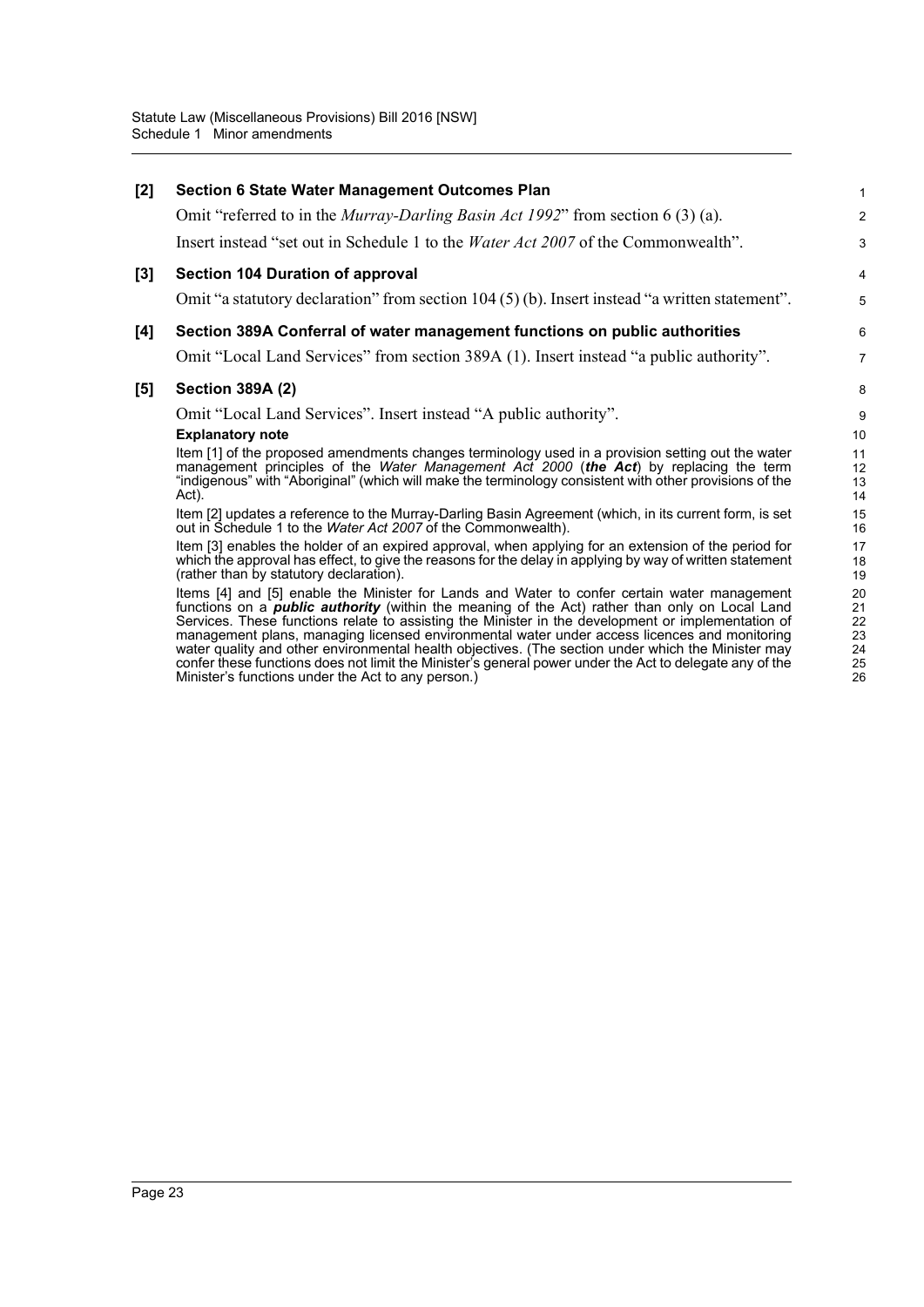<span id="page-27-0"></span>

|     | <b>Schedule 2</b><br>Amendments by way of statute law revision                                                                                                           | $\mathbf{1}$                   |
|-----|--------------------------------------------------------------------------------------------------------------------------------------------------------------------------|--------------------------------|
| 2.1 | Agricultural and Veterinary Chemicals (New South Wales) Act 1994<br><b>No 53</b>                                                                                         | $\overline{c}$<br>$\mathbf{3}$ |
| [1] | Section 3 (1)                                                                                                                                                            | $\overline{4}$                 |
|     | Omit the definition of NRA. Insert in alphabetical order:                                                                                                                | 5                              |
|     | APVMA means the Australian Pesticides and Veterinary Medicines Authority<br>continued in existence by the Agricultural and Veterinary Chemicals<br>(Administration) Act. | $\,6\,$<br>$\overline{7}$<br>8 |
| [2] | Sections 16 (2), 21–24, 28 (1), 30 and 31 (1) (c)–(g) and (2)                                                                                                            | 9                              |
|     | Omit "NRA" wherever occurring. Insert instead "APVMA".                                                                                                                   | 10                             |
|     | <b>Explanatory note</b>                                                                                                                                                  | 11                             |
|     | The proposed amendments update references to a renamed Commonwealth authority.                                                                                           | 12                             |
| 2.2 | <b>Bathurst Regional Local Environmental Plan 2014</b>                                                                                                                   | 13                             |
|     | Schedule 3, Part 2, clause 4.4 (4)                                                                                                                                       | 14                             |
|     | Omit "Regulations". Insert instead "Regulation".                                                                                                                         | 15                             |
|     | <b>Explanatory note</b>                                                                                                                                                  | 16                             |
|     | The proposed amendment corrects a citation.                                                                                                                              | 17                             |
| 2.3 | <b>Bega Valley Local Environmental Plan 2002</b>                                                                                                                         | 18                             |
|     | <b>Clause 51 (3)</b>                                                                                                                                                     | 19                             |
|     | Omit "Service" where secondly occurring.                                                                                                                                 | 20                             |
|     | <b>Explanatory note</b>                                                                                                                                                  | 21                             |
|     | The proposed amendment corrects a citation.                                                                                                                              | 22                             |
| 2.4 | Boarding Houses Act 2012 No 74                                                                                                                                           | 23                             |
|     | Section 4 (1), definition of "Government Department"                                                                                                                     | 24                             |
|     | Omit "Department within the meaning of the <i>Public Sector Employment and Management</i><br>Act $2002$ <sup>5</sup> .                                                   | 25<br>26                       |
|     | Insert instead "Public Service agency within the meaning of the Government Sector<br>Employment Act 2013".<br><b>Explanatory note</b>                                    | 27<br>28<br>29                 |
|     | The proposed amendment updates terminology.                                                                                                                              | 30                             |
| 2.5 | <b>Broken Hill Local Environmental Plan 2013</b>                                                                                                                         | 31                             |
|     | <b>Schedule 1</b>                                                                                                                                                        | 32                             |
|     | Omit "Use of certain land that". Insert instead "1 Use of certain land that".                                                                                            | 33                             |
|     | <b>Explanatory note</b>                                                                                                                                                  | 34                             |
|     | The proposed amendment inserts a missing number.                                                                                                                         | 35                             |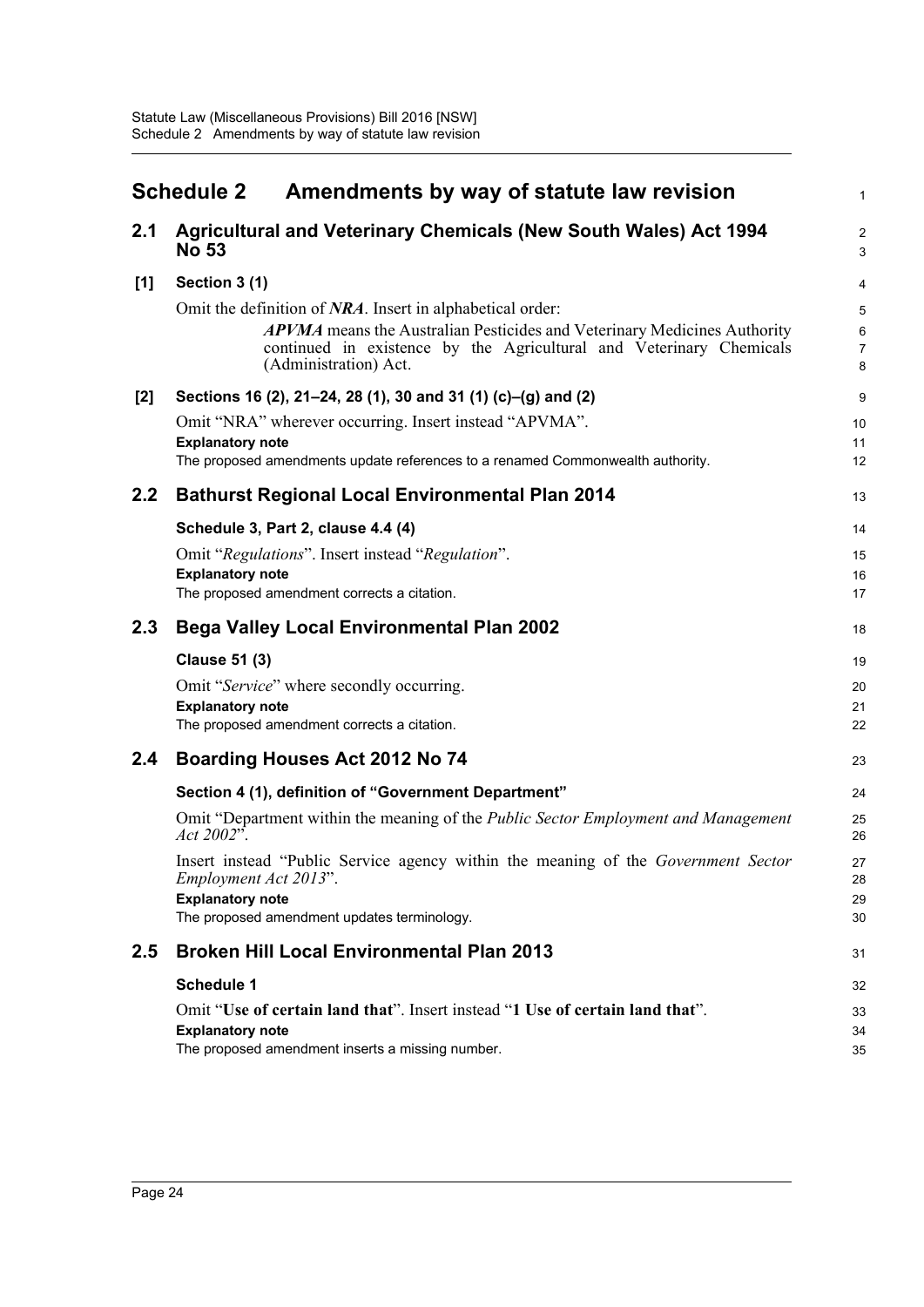| 2.6 | <b>Children and Young Persons (Care and Protection) Regulation 2012</b>                   | $\mathbf{1}$            |
|-----|-------------------------------------------------------------------------------------------|-------------------------|
| [1] | Clause 8 (1) (g)                                                                          | $\overline{2}$          |
|     | Omit "Federal Magistrates Court". Insert instead "Federal Circuit Court".                 | $\mathbf{3}$            |
| [2] | Clause 43 (1) (b)                                                                         | 4                       |
|     | Omit "Federal Magistrates Court". Insert instead "Federal Circuit Court of Australia".    | 5                       |
|     | <b>Explanatory note</b><br>The proposed amendments update references to a renamed court.  | $\,6$<br>$\overline{7}$ |
| 2.7 | Civil and Administrative Tribunal Act 2013 No 2                                           | 8                       |
|     | Section 17 (5) (b) and clause 2 (2) of Schedule 4                                         | 9                       |
|     | Omit "Fair Trading" wherever occurring.                                                   | 10                      |
|     | Insert instead "Innovation and Better Regulation".                                        | 11                      |
|     | <b>Explanatory note</b>                                                                   | 12                      |
|     | The proposed amendment updates references to a Minister.                                  | 13                      |
| 2.8 | <b>Conargo Local Environmental Plan 2013</b>                                              | 14                      |
|     | <b>Clause 6.5 (2)</b>                                                                     | 15                      |
|     | Renumber paragraphs (b) and (c) as paragraphs (a) and (b), respectively.                  | 16                      |
|     | <b>Explanatory note</b><br>The proposed amendment corrects numbering.                     | 17<br>18                |
| 2.9 |                                                                                           |                         |
|     | Co-operative Schemes (Administrative Actions) Act 2001 No 45                              | 19                      |
|     | Section 3, definition of "Commonwealth authority"                                         | 20                      |
|     |                                                                                           |                         |
|     | Omit "Federal Magistrates Court". Insert instead "Federal Circuit Court of Australia".    | 21                      |
|     | <b>Explanatory note</b>                                                                   | 22<br>23                |
|     | The proposed amendment updates a reference to a renamed court.                            |                         |
|     | 2.10 Corporations (Administrative Actions) Act 2001 No 33                                 | 24                      |
|     | Section 3, definition of "Commonwealth authority"                                         | 25                      |
|     | Omit "Federal Magistrates Court". Insert instead "Federal Circuit Court of Australia".    | 26                      |
|     | <b>Explanatory note</b><br>The proposed amendment updates a reference to a renamed court. | 27<br>28                |
|     | 2.11 Crimes (Administration of Sentences) Act 1999 No 93                                  | 29                      |
|     | Section 77 (5), definition of "court"                                                     | 30                      |
|     | Omit "Federal Magistrates Court" from paragraph (d).                                      | 31                      |
|     | Insert instead "Federal Circuit Court".                                                   | 32                      |
|     | <b>Explanatory note</b><br>The proposed amendment updates a reference to a renamed court. | 33<br>34                |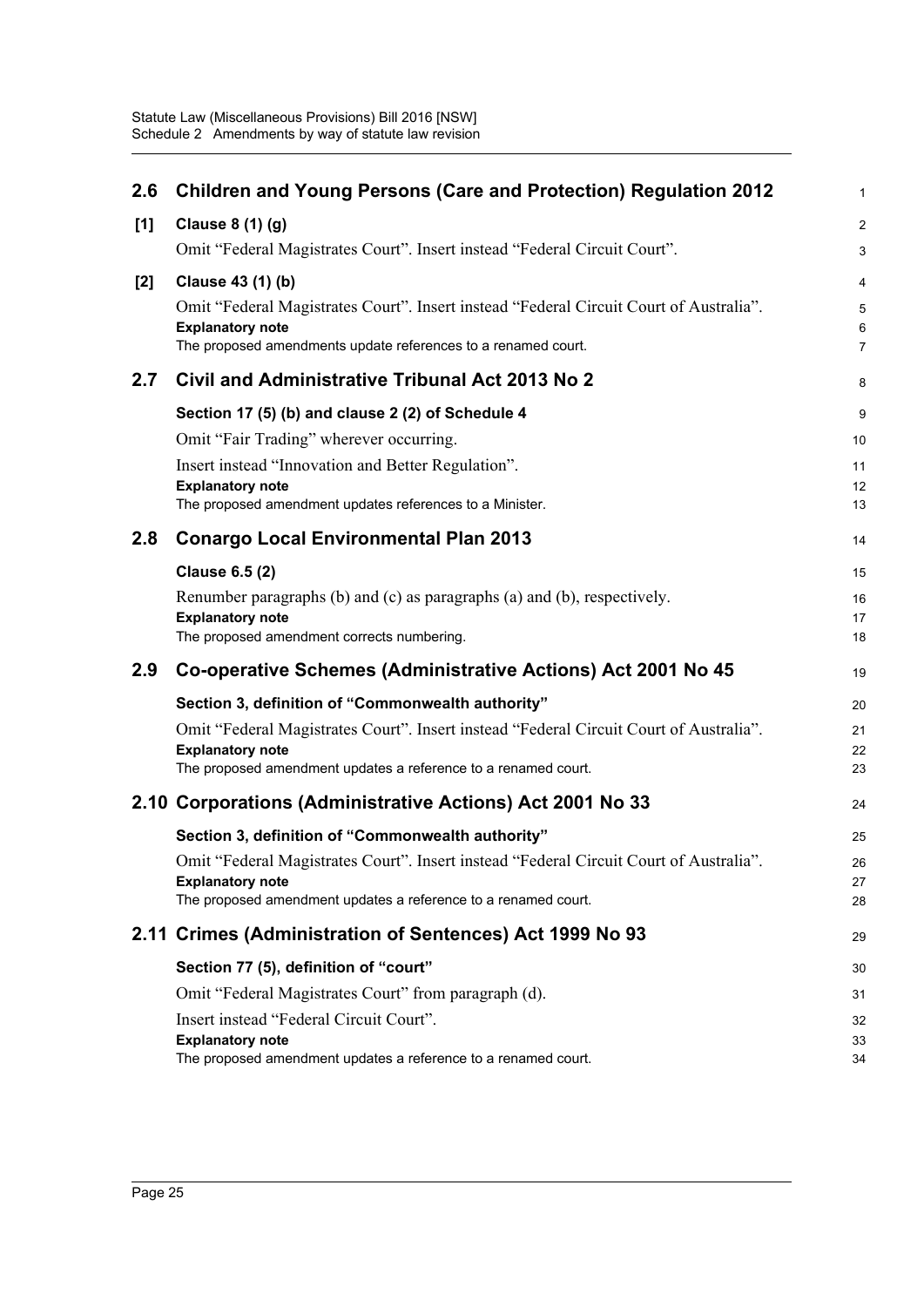|       | 2.12 Dangerous Goods (Road and Rail Transport) Regulation 2014                                                                                                                                                                                                                 | $\mathbf{1}$                       |
|-------|--------------------------------------------------------------------------------------------------------------------------------------------------------------------------------------------------------------------------------------------------------------------------------|------------------------------------|
| [1]   | <b>Schedule 1</b>                                                                                                                                                                                                                                                              | $\overline{2}$                     |
|       | Omit "clause" wherever occurring. Insert instead "Clause".                                                                                                                                                                                                                     | 3                                  |
| $[2]$ | <b>Schedule 1</b>                                                                                                                                                                                                                                                              | 4                                  |
|       | Number all lines commencing with "in the case of" and "in any other" as paragraphs (a) and<br>(b), respectively.<br><b>Explanatory note</b><br>Item [1] of the proposed amendments corrects capitalisation. Item [2] applies numbering to<br>paragraphs previously unnumbered. | 5<br>6<br>$\overline{7}$<br>8<br>9 |
|       | 2.13 Drug Misuse and Trafficking Act 1985 No 226                                                                                                                                                                                                                               | 10                                 |
|       | Section 3 (3)                                                                                                                                                                                                                                                                  | 11                                 |
|       | Insert after section $3(2)$ :                                                                                                                                                                                                                                                  | 12                                 |
|       | Notes included in this Act do not form part of this Act.<br>(3)                                                                                                                                                                                                                | 13                                 |
|       | <b>Explanatory note</b>                                                                                                                                                                                                                                                        | 14                                 |
|       | The proposed amendment inserts a provision clarifying the status of notes.                                                                                                                                                                                                     | 15                                 |
|       | 2.14 Electricity Network Assets (Authorised Transactions) Act 2015 No 5                                                                                                                                                                                                        | 16                                 |
|       | <b>Section 38 (1)</b>                                                                                                                                                                                                                                                          | 17                                 |
|       | Omit "licence under". Insert instead "licence referred to in".                                                                                                                                                                                                                 | 18                                 |
|       | <b>Explanatory note</b><br>The proposed amendment clarifies a cross-reference.                                                                                                                                                                                                 | 19<br>20                           |
|       | 2.15 Electricity Supply Act 1995 No 94                                                                                                                                                                                                                                         | 21                                 |
|       | <b>Section 191 (4)</b>                                                                                                                                                                                                                                                         | 22                                 |
|       | Omit "Fair Trading". Insert instead "Innovation and Better Regulation".                                                                                                                                                                                                        | 23                                 |
|       | <b>Explanatory note</b><br>The proposed amendment updates a reference to a Minister.                                                                                                                                                                                           | 24<br>25                           |
|       |                                                                                                                                                                                                                                                                                |                                    |
|       | 2.16 Fair Trading Act 1987 No 68                                                                                                                                                                                                                                               | 26                                 |
|       | Sections 9A (3) (c), 25F (1) (b) (ii), 25I (1) (b) (i) and 25L (1) (b) (ii)                                                                                                                                                                                                    | 27                                 |
|       | Omit "for Fair Trading" wherever occurring.                                                                                                                                                                                                                                    | 28                                 |
|       | <b>Explanatory note</b><br>The proposed amendment omits unnecessary references to a Ministerial portfolio.                                                                                                                                                                     | 29<br>30                           |
|       |                                                                                                                                                                                                                                                                                |                                    |
|       | 2.17 Fisheries Management (General) Regulation 2010                                                                                                                                                                                                                            | 31                                 |
|       | Clause 11, Table 1                                                                                                                                                                                                                                                             | 32                                 |
|       | Omit "armatuss" from Part 4. Insert instead "armatus".<br><b>Explanatory note</b>                                                                                                                                                                                              | 33<br>34                           |
|       | The proposed amendment corrects a spelling error.                                                                                                                                                                                                                              | 35                                 |
|       |                                                                                                                                                                                                                                                                                |                                    |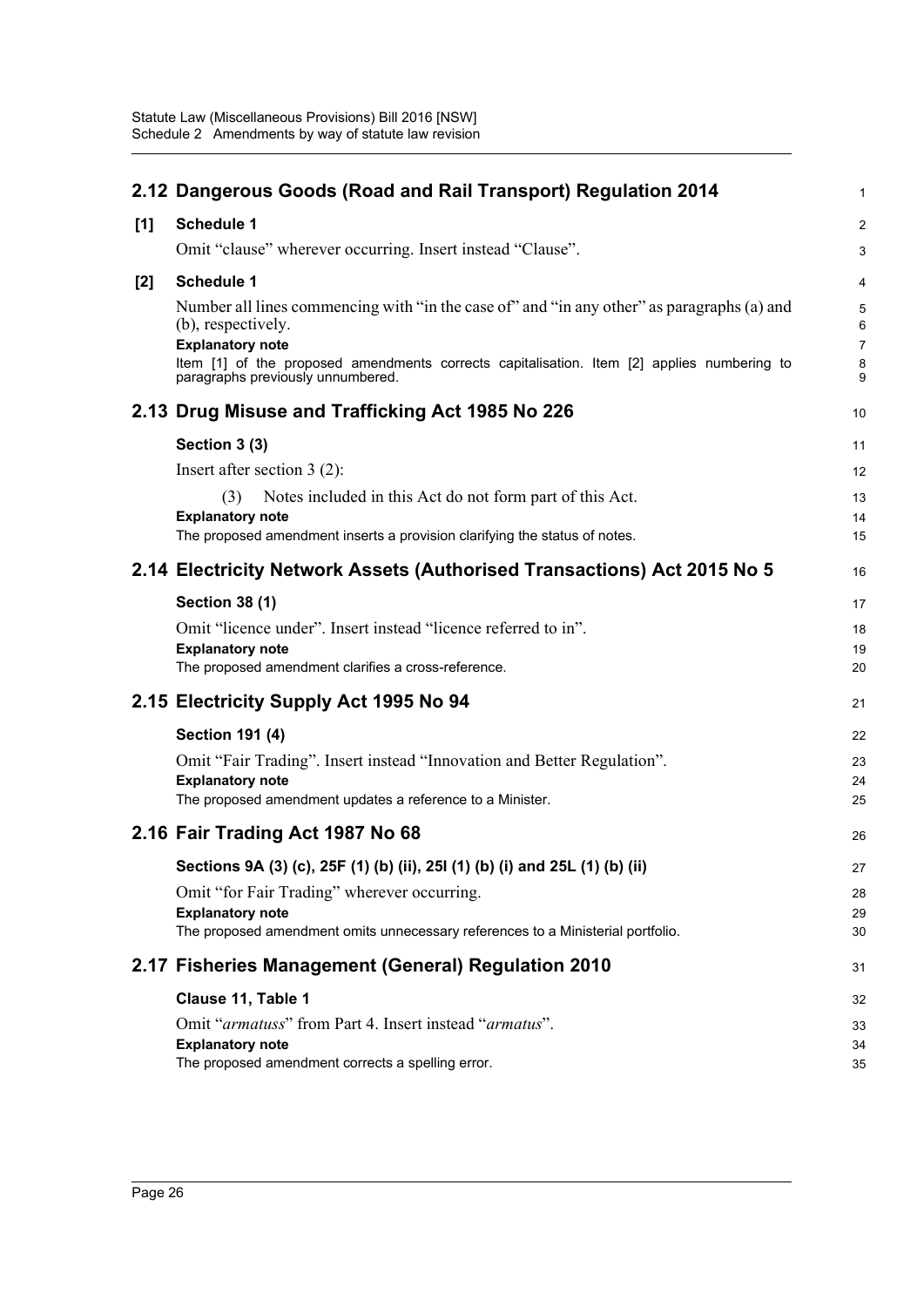Statute Law (Miscellaneous Provisions) Bill 2016 [NSW] Schedule 2 Amendments by way of statute law revision

|       | 2.18 Gas Supply Act 1996 No 38                                                                                                                                     | 1              |
|-------|--------------------------------------------------------------------------------------------------------------------------------------------------------------------|----------------|
|       | Sections 55 (2A), 77 (note) and 83 (4)                                                                                                                             | $\overline{2}$ |
|       | Omit "Minister for Fair Trading" wherever occurring.                                                                                                               | 3              |
|       | Insert instead "Minister for Innovation and Better Regulation".                                                                                                    | 4              |
|       | <b>Explanatory note</b>                                                                                                                                            | 5              |
|       | The proposed amendment updates references to a Minister.                                                                                                           | 6              |
|       | 2.19 Greater Sydney Commission Act 2015 No 57                                                                                                                      | $\overline{7}$ |
|       | Section 9 (g)                                                                                                                                                      | 8              |
|       | Omit "Regions". Insert instead "Region".                                                                                                                           | 9              |
|       | <b>Explanatory note</b>                                                                                                                                            | 10             |
|       | The proposed amendment corrects a typographical error.                                                                                                             | 11             |
|       | 2.20 Heavy Vehicle (Adoption of National Law) Act 2013 No 42                                                                                                       | 12             |
|       | <b>Schedule 1.2 [6]</b>                                                                                                                                            | 13             |
|       | Omit " $(5)$ " wherever occurring. Insert instead " $(6)$ ".                                                                                                       | 14             |
|       | <b>Explanatory note</b>                                                                                                                                            | 15             |
|       | The proposed amendment corrects a numbering conflict between the Heavy Vehicle National Law<br>and a NSW modification.                                             | 16<br>17       |
|       | 2.21 Hemp Industry Act 2008 No 58                                                                                                                                  | 18             |
| [1]   | Whole Act (except Schedule 1 and where otherwise amended by this subschedule)                                                                                      | 19             |
|       | Omit "Director-General" and "Director-General's" wherever occurring.                                                                                               | 20             |
|       | Insert instead "Secretary" and "Secretary's", respectively.                                                                                                        |                |
|       |                                                                                                                                                                    | 21             |
| $[2]$ | Section 3 (1), definitions of "Department" and "Director-General"                                                                                                  | 22             |
|       | Omit the definitions. Insert in alphabetical order:                                                                                                                | 23             |
|       | <b>Department</b> means the Department of Industry, Skills and Regional                                                                                            | 24<br>25       |
|       | Development.<br><b>Secretary</b> means the Secretary of the Department.                                                                                            | 26             |
|       | <b>Explanatory note</b>                                                                                                                                            | 27             |
|       | The proposed amendments update terminology and references as a consequence of the Government<br>Sector Employment Act 2013 and past administrative changes orders. | 28<br>29       |
|       | 2.22 Home Building Regulation 2014                                                                                                                                 | 30             |
| $[1]$ | Whole Regulation (except clause 75 (3))                                                                                                                            | 31             |
|       | Omit "Chief Executive" wherever occurring. Insert instead "Secretary".                                                                                             | 32             |
| $[2]$ | <b>Clauses 72 (1) and 73</b>                                                                                                                                       | 33             |
|       | Omit "Office of Finance and Services" wherever occurring.                                                                                                          | 34             |
|       | Insert instead "Department of Finance, Services and Innovation".                                                                                                   | 35             |
|       | <b>Explanatory note</b><br>The proposed amendments update terminology and references as a consequence of the Government                                            | 36<br>37       |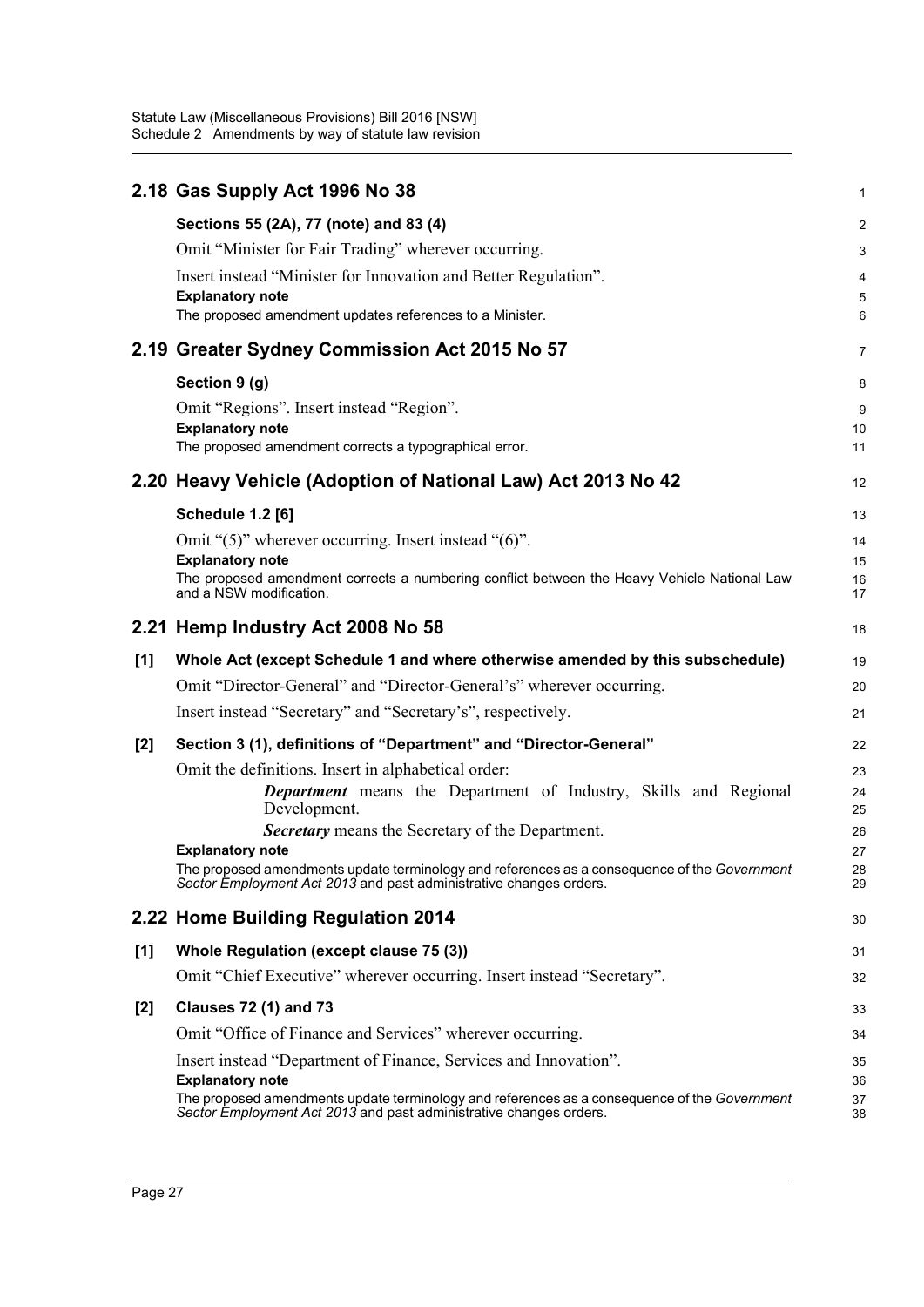|       |                           | 2.23 Lake Macquarie Local Environmental Plan 2014                                                                                             | 1                       |
|-------|---------------------------|-----------------------------------------------------------------------------------------------------------------------------------------------|-------------------------|
|       | Clause 7.18 (5) (e)       |                                                                                                                                               | $\overline{\mathbf{c}}$ |
|       |                           | Omit "subclause". Insert instead "clause".                                                                                                    | 3                       |
|       | <b>Explanatory note</b>   | The proposed amendment corrects a cross-reference.                                                                                            | 4<br>5                  |
|       |                           |                                                                                                                                               |                         |
|       |                           | 2.24 Land Tax Management Act 1956 No 26                                                                                                       | 6                       |
|       | Schedule 1A, clause 6 (1) |                                                                                                                                               | 7                       |
|       | <b>Explanatory note</b>   | Omit "residence, if". Insert instead "residence if".                                                                                          | 8                       |
|       |                           | The proposed amendment corrects punctuation.                                                                                                  | 9<br>10                 |
|       |                           | 2.25 Landlord and Tenant (Amendment) Act 1948 No 25                                                                                           | 11                      |
| [1]   |                           | Whole Act (except where otherwise amended by this subschedule)                                                                                | 12                      |
|       |                           | Omit "Director-General" and "Director-General's" wherever occurring.                                                                          | 13                      |
|       |                           | Insert instead "Secretary" and "Secretary's", respectively.                                                                                   | 14                      |
| $[2]$ |                           | Section 8 (1), definitions of "Department" and "Director-General"                                                                             | 15                      |
|       |                           | Omit the definitions. Insert in alphabetical order:                                                                                           | 16                      |
|       |                           | clerk of a Fair Rents Board means:                                                                                                            | 17                      |
|       | (a)                       | the person employed in the Public Service as the clerk of the Board, or                                                                       | 18                      |
|       | (b)                       | if there is no person employed as the clerk of the Board—the registrar<br>of the Local Court for the place at which the Board is constituted. | 19<br>20                |
|       |                           | <b>Department</b> means the Department of Finance, Services and Innovation.                                                                   | 21                      |
|       |                           | <b>Secretary</b> means:                                                                                                                       | 22                      |
|       | (a)                       | the Commissioner for Fair Trading, Department of Finance, Services<br>and Innovation, or                                                      | 23<br>24                |
|       | (b)                       | if there is no person employed as Commissioner for Fair Trading—the<br>Secretary of the Department of Finance, Services and Innovation.       | 25<br>26                |
| $[3]$ | Sections 13 and 14        |                                                                                                                                               | 27                      |
|       | Omit the sections.        |                                                                                                                                               | 28                      |
|       | <b>Explanatory note</b>   | The proposed amendments update terminology and references as a consequence of the Government                                                  | 29<br>30                |
|       |                           | Sector Employment Act 2013 and past administrative changes orders.                                                                            | 31                      |
|       |                           | 2.26 Mid-Western Regional Local Environmental Plan 2012                                                                                       | 32                      |
| [1]   | Clause 4.1F               |                                                                                                                                               | 33                      |
|       |                           | Renumber clause 4.1BB as clause 4.1F and relocate it after clause 4.1E.                                                                       | 34                      |
| [2]   |                           | Dictionary, definition of "Visually Sensitive Land Map"                                                                                       | 35                      |
|       |                           | Omit "Mid-Western Local". Insert instead "Mid-Western Regional Local".                                                                        | 36                      |
|       | <b>Explanatory note</b>   | Item [1] of the proposed amendments corrects clause numbering. Item [2] corrects a reference to a                                             | 37                      |
|       | map.                      |                                                                                                                                               | 38<br>39                |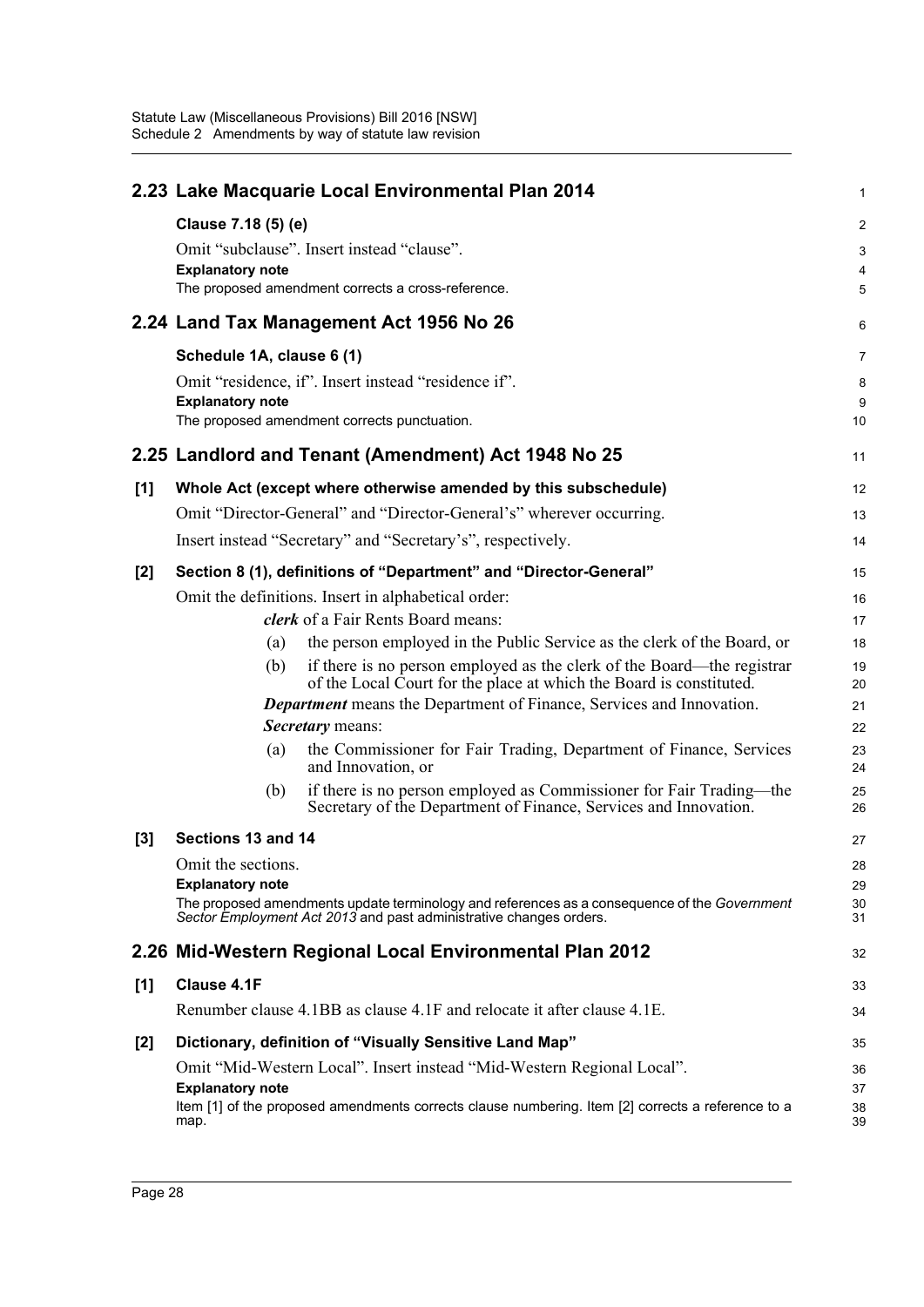|       | 2.27 Mine and Petroleum Site Safety (Cost Recovery) Act 2005 No 116                                                    | $\mathbf{1}$        |
|-------|------------------------------------------------------------------------------------------------------------------------|---------------------|
| [1]   | Long title                                                                                                             | $\overline{2}$      |
|       | Omit "mine safety". Insert instead "safety at mines and petroleum sites".                                              | $\mathbf{3}$        |
| $[2]$ | Section 3 (1), definition of "Department"                                                                              | 4                   |
|       | Omit "Trade and Investment, Regional Infrastructure and Services".                                                     | 5                   |
|       | Insert instead "Industry, Skills and Regional Development".                                                            | 6                   |
|       | <b>Explanatory note</b><br>Item [1] of the proposed amendments is consequent on amendments made by the Work Health and | $\overline{7}$<br>8 |
|       | Safety (Mines and Petroleum) Legislation Amendment (Harmonisation) Act 2015.                                           | 9                   |
|       | Item [2] updates a reference to a Department.                                                                          | 10                  |
|       | 2.28 Newcastle Local Environmental Plan 2012                                                                           | 11                  |
|       | Schedule 5, Part 1                                                                                                     | $12 \overline{ }$   |
|       | Omit "Fort Scratchely" from item I480. Insert instead "Fort Scratchley".                                               | 13                  |
|       | <b>Explanatory note</b><br>The proposed amendment corrects a typographical error.                                      | 14<br>15            |
|       |                                                                                                                        |                     |
|       | 2.29 Oberon Local Environmental Plan 2013                                                                              | 16                  |
|       | <b>Clause 6.3 (2)</b>                                                                                                  | 17                  |
|       | Renumber paragraphs (b) and (c) as paragraphs (a) and (b), respectively.                                               | 18                  |
|       | <b>Explanatory note</b><br>The proposed amendment corrects numbering.                                                  | 19<br>20            |
|       | 2.30 Parramatta Local Environmental Plan 2011                                                                          |                     |
|       |                                                                                                                        | 21                  |
|       | <b>Clause 7.2 (2)</b>                                                                                                  | 22                  |
|       | Omit "subclause (2)". Insert instead "subclause (1)".<br><b>Explanatory note</b>                                       | 23<br>24            |
|       | The proposed amendment corrects a cross-reference.                                                                     | 25                  |
|       | 2.31 Passenger Transport Regulation 2007                                                                               | 26                  |
| [1]   | <b>Clause 16 (2)</b>                                                                                                   | 27                  |
|       | Omit "Motor Vehicle Repairs Act 1980".                                                                                 | 28                  |
|       | Insert instead "Motor Dealers and Repairers Act 2013".                                                                 | 29                  |
| [2]   | <b>Clause 16 (3)</b>                                                                                                   | 30                  |
|       | Omit "under section 5 of the Motor Vehicle Repairs Act 1980".                                                          | 31                  |
|       | Insert instead "under the Motor Dealers and Repairers Act 2013".                                                       | 32                  |
|       | <b>Explanatory note</b><br>The proposed amendments update references to a repealed Act.                                | 33<br>34            |
|       |                                                                                                                        |                     |
|       | 2.32 Petroleum (Onshore) Act 1991 No 84                                                                                | 35                  |
| $[1]$ | <b>Section 19B (4)</b>                                                                                                 | 36                  |
|       | Omit "new". Insert instead "renewed".                                                                                  | 37                  |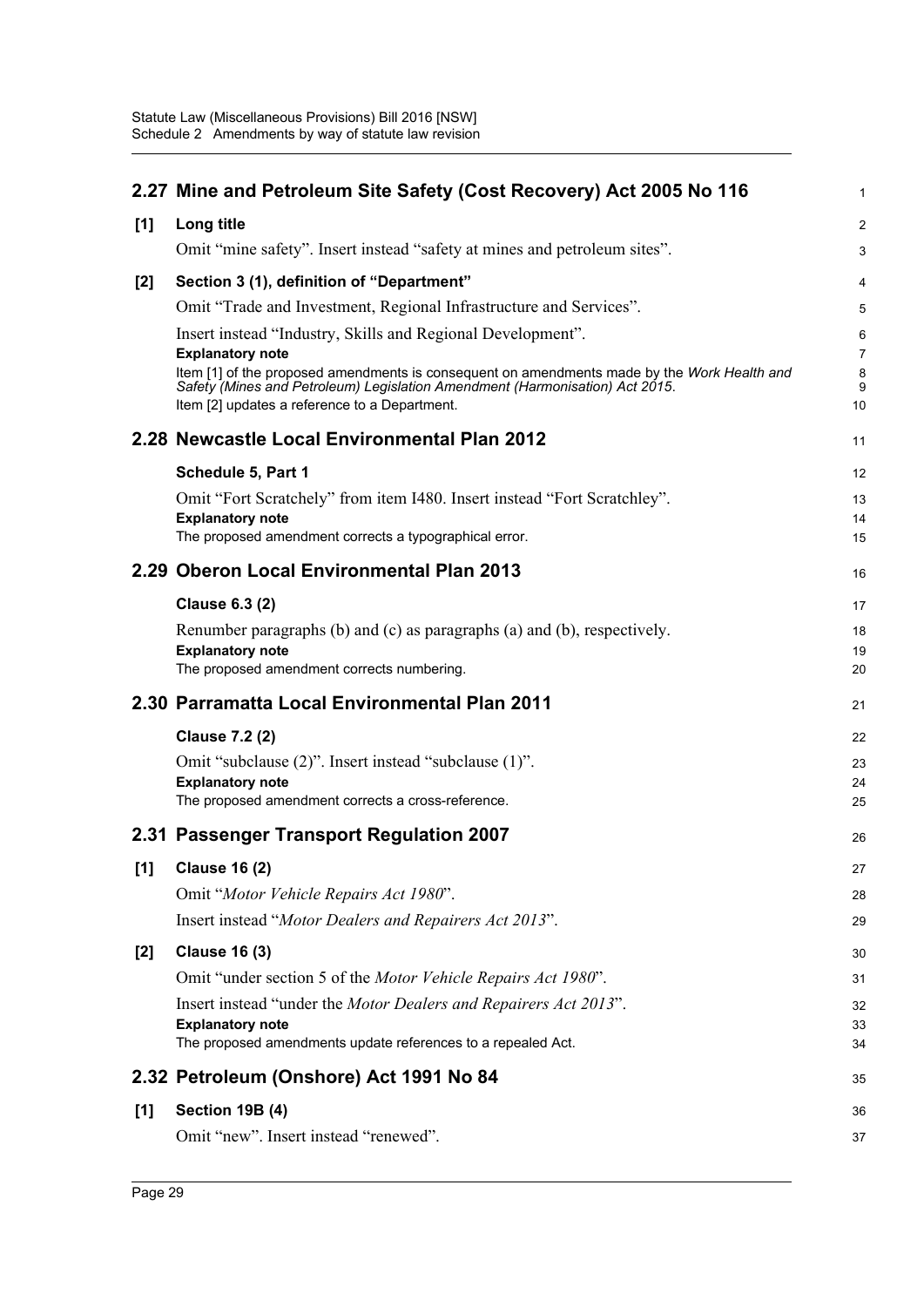| $[2]$ | Section 28B Land over which exploration licence granted (as inserted by the Mining<br>and Petroleum Legislation Amendment (Grant of Coal and Petroleum Prospecting<br><b>Titles) Act 2015)</b> | $\mathbf{1}$<br>$\overline{2}$<br>3 |
|-------|------------------------------------------------------------------------------------------------------------------------------------------------------------------------------------------------|-------------------------------------|
|       | Renumber the section as section 28C.                                                                                                                                                           | 4                                   |
| $[3]$ | Section 78B (note)                                                                                                                                                                             | 5                                   |
|       | Omit "section 22A on a ground specified in section 22".                                                                                                                                        | 6                                   |
|       | Insert instead "Division 1 of Part 3".                                                                                                                                                         | $\overline{7}$                      |
|       | <b>Explanatory note</b><br>Item [1] of the proposed amendments corrects a reference to a renewed licence. Item [2] corrects                                                                    | 8<br>9                              |
|       | duplicate numbering. Item [3] corrects a cross-reference.                                                                                                                                      | 10                                  |
|       | 2.33 Port Macquarie-Hastings Local Environmental Plan 2011                                                                                                                                     | 11                                  |
|       | Clause 4.2B (3), note                                                                                                                                                                          | 12                                  |
|       | Omit "Development) Codes 2008". Insert instead "Development Codes) 2008".                                                                                                                      | 13                                  |
|       | <b>Explanatory note</b><br>The proposed amendment corrects a cross-reference.                                                                                                                  | 14<br>15                            |
|       |                                                                                                                                                                                                |                                     |
|       | 2.34 Port Stephens Local Environmental Plan 2013                                                                                                                                               | 16                                  |
|       | Clause 4.1C                                                                                                                                                                                    | 17                                  |
|       | Renumber clause 4.1C (3) (where secondly occurring) and (4) as subclauses (4) and (5),<br>respectively.                                                                                        | 18<br>19                            |
|       | <b>Explanatory note</b>                                                                                                                                                                        | 20                                  |
|       | The proposed amendment corrects numbering.                                                                                                                                                     | 21                                  |
|       | 2.35 Property, Stock and Business Agents Act 2002 No 66                                                                                                                                        | 22                                  |
|       |                                                                                                                                                                                                |                                     |
| [1]   | Whole Act (except Schedule 1 and where otherwise amended by this subschedule)                                                                                                                  | 23                                  |
|       | Omit "Director-General" and "Director-General's" wherever occurring.                                                                                                                           | 24                                  |
|       | Insert instead "Secretary" and "Secretary's", respectively.                                                                                                                                    | 25                                  |
| [2]   | Section 3 (1), definitions of "Department" and "Director-General"                                                                                                                              | 26                                  |
|       | Omit the definitions. Insert in alphabetical order:                                                                                                                                            | 27                                  |
|       | <b>Department</b> means the Department of Finance, Services and Innovation.                                                                                                                    | 28                                  |
|       | <b>Secretary</b> means:                                                                                                                                                                        | 29                                  |
|       | the Commissioner for Fair Trading, Department of Finance, Services<br>(a)<br>and Innovation, or                                                                                                | 30<br>31                            |
|       | if there is no person employed as Commissioner for Fair Trading—the<br>(b)<br>Secretary of the Department of Finance, Services and Innovation.                                                 | 32<br>33                            |
| $[3]$ | Section $5(1)(j)$ and $(k)$                                                                                                                                                                    | 34                                  |
|       | Omit the paragraphs.                                                                                                                                                                           | 35                                  |
| [4]   | Sections 116 (2) (c) and 203                                                                                                                                                                   | 36                                  |
|       | Omit "officer" wherever occurring. Insert instead "employee".                                                                                                                                  | 37                                  |
| [5]   | Section 204 (1), definition of "authorised officer"                                                                                                                                            | 38                                  |
|       | Omit "an officer" from paragraph (a). Insert instead "an employee".                                                                                                                            | 39                                  |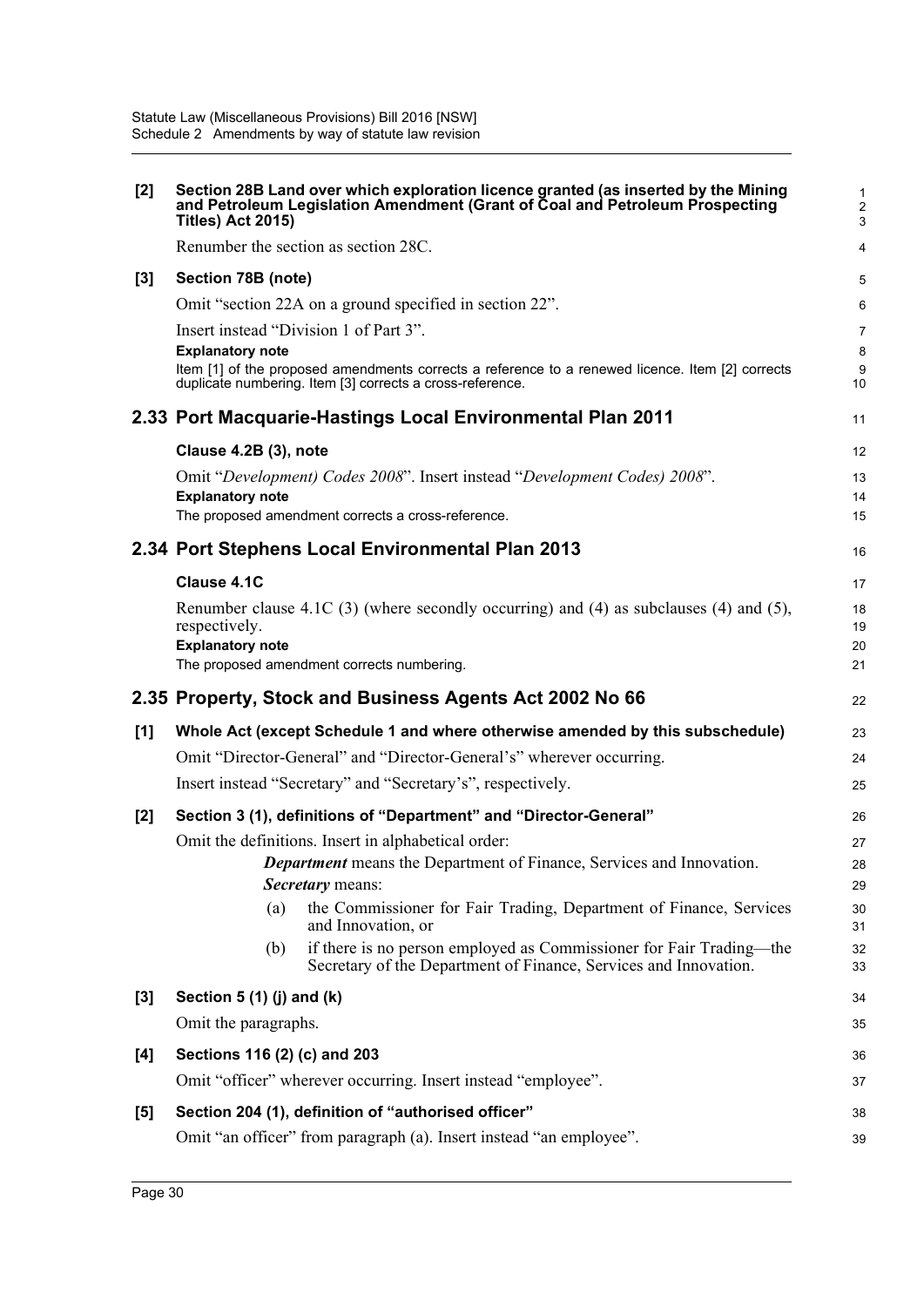| [6]   | <b>Section 204 (2)</b>                                                                                                                                             | $\mathbf{1}$        |
|-------|--------------------------------------------------------------------------------------------------------------------------------------------------------------------|---------------------|
|       | Omit "any officer". Insert instead "any employee".                                                                                                                 | 2                   |
| [7]   | Section 222 (a)                                                                                                                                                    | 3                   |
|       | Omit the paragraph. Insert instead:                                                                                                                                | 4                   |
|       | any person employed in the Department, or<br>(a)                                                                                                                   | $\mathbf 5$         |
|       | <b>Explanatory note</b><br>The proposed amendments update terminology and references as a consequence of the Government                                            | 6<br>$\overline{7}$ |
|       | Sector Employment Act 2013 and past administrative changes orders.                                                                                                 | 8                   |
|       | 2.36 Property, Stock and Business Agents Regulation 2014                                                                                                           | 9                   |
| [1]   | Clause 3 (1), definition of "Chief Executive"                                                                                                                      | 10                  |
|       | Omit the definition.                                                                                                                                               | 11                  |
| [2]   | Clauses 19 and 30                                                                                                                                                  | 12                  |
|       | Omit "Office of Finance and Services" wherever occurring. Insert instead "Department".                                                                             | 13                  |
| $[3]$ | Clause 30 (a)                                                                                                                                                      | 14                  |
|       | Omit "member of the staff of". Insert instead "person employed in".                                                                                                | 15                  |
| [4]   | Clause 30 (b)                                                                                                                                                      | 16                  |
|       | Omit "a member of staff". Insert instead "an employee".                                                                                                            | 17                  |
|       |                                                                                                                                                                    |                     |
| [5]   | Clauses 30, 39, 49, 50 and 53 (3) and clause 12 (1) of Schedule 2, clause 10 (1) of<br>Schedule 3 and clause 3 (1) of Schedule 6                                   | 18<br>19            |
|       | Omit "Chief Executive" wherever occurring. Insert instead "Secretary".                                                                                             | 20                  |
| [6]   | Clause 47 (1) (b)                                                                                                                                                  | 21                  |
|       | Omit "Director-General". Insert instead "Secretary".                                                                                                               | 22                  |
|       | <b>Explanatory note</b>                                                                                                                                            | 23                  |
|       | The proposed amendments update terminology and references as a consequence of the Government<br>Sector Employment Act 2013 and past administrative changes orders. | 24<br>25            |
|       | 2.37 Public Health Act 2010 No 127                                                                                                                                 | 26                  |
|       | Section 56 (3) (b)                                                                                                                                                 | 27                  |
|       | Omit "is". Insert instead "has".                                                                                                                                   | 28                  |
|       | <b>Explanatory note</b>                                                                                                                                            | 29                  |
|       | The proposed amendment corrects a grammatical error.                                                                                                               | 30                  |
|       | 2.38 Public Works and Procurement Act 1912 No 45                                                                                                                   | 31                  |
|       | <b>Fifth Schedule</b>                                                                                                                                              | 32                  |
|       | Omit "(Section 138)". Insert instead "(Section 165)".                                                                                                              | 33                  |
|       | <b>Explanatory note</b><br>The proposed amendment corrects a cross-reference.                                                                                      | 34<br>35            |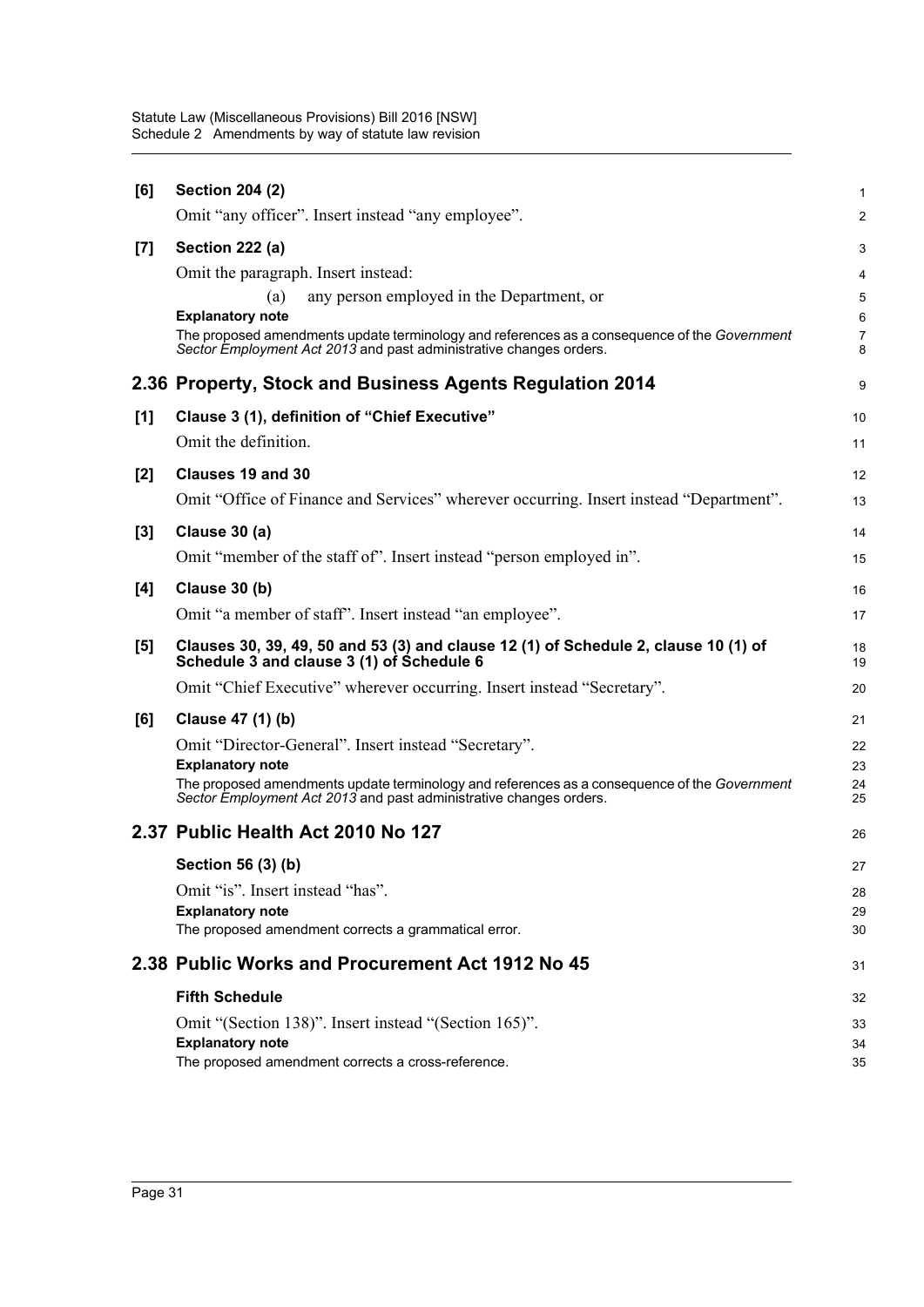|       | 2.39 Residential (Land Lease) Communities Act 2013 No 97                                                                                                           | 1              |
|-------|--------------------------------------------------------------------------------------------------------------------------------------------------------------------|----------------|
|       | <b>Section 93 (3)</b>                                                                                                                                              | $\overline{a}$ |
|       | Omit "30-day period". Insert instead "period specified in the notice".                                                                                             | 3              |
|       | <b>Explanatory note</b><br>The proposed amendment corrects a reference.                                                                                            | 4<br>5         |
|       |                                                                                                                                                                    |                |
|       | 2.40 Residential Tenancies Act 2010 No 42                                                                                                                          | 6              |
| [1]   | Whole Act (except where otherwise amended by this subschedule)                                                                                                     | 7              |
|       | Omit "Director-General" and "Director-General's" wherever occurring.                                                                                               | 8              |
|       | Insert instead "Secretary" and "Secretary's", respectively.                                                                                                        | 9              |
| $[2]$ | Section 3 (1), definitions of "Department" and "Director-General"                                                                                                  | 10             |
|       | Omit the definitions. Insert in alphabetical order:                                                                                                                | 11             |
|       | <b>Department</b> means the Department of Finance, Services and Innovation.<br>Secretary means:                                                                    | 12<br>13       |
|       | the Commissioner for Fair Trading, Department of Finance, Services<br>(a)<br>and Innovation, or                                                                    | 14<br>15       |
|       | if there is no person employed as Commissioner for Fair Trading—the<br>(b)<br>Secretary of the Department of Finance, Services and Innovation.                     | 16<br>17       |
| $[3]$ | <b>Section 178</b>                                                                                                                                                 | 18             |
|       | Omit "Director-General of the Department of Finance and Services" wherever occurring.                                                                              | 19             |
|       | Insert instead "Secretary of the Department of Finance, Services and Innovation".                                                                                  | 20             |
| [4]   | Section 179 (3), definition of "authorised person"                                                                                                                 | 21             |
|       | Omit "member of staff of" from paragraph (a). Insert instead "person employed in".<br><b>Explanatory note</b>                                                      | 22<br>23       |
|       | The proposed amendments update terminology and references as a consequence of the Government<br>Sector Employment Act 2013 and past administrative changes orders. | 24<br>25       |
|       | 2.41 Residential Tenancies Regulation 2010                                                                                                                         | 26             |
|       | <b>Clause 25 (1)</b>                                                                                                                                               | 27             |
|       | Omit "Director-General". Insert instead "Secretary".                                                                                                               | 28             |
|       | <b>Explanatory note</b><br>The proposed amendment updates terminology as a consequence of the Government Sector<br>Employment Act 2013.                            | 29<br>30<br>31 |
|       | 2.42 Retirement Villages Act 1999 No 81                                                                                                                            | 32             |
| [1]   | Whole Act (except Schedule 4 and where otherwise amended by this subschedule)                                                                                      | 33             |
|       | Omit "Director-General" and "Director-General's" wherever occurring.                                                                                               | 34             |
|       | Insert instead "Secretary" and "Secretary's", respectively.                                                                                                        | 35             |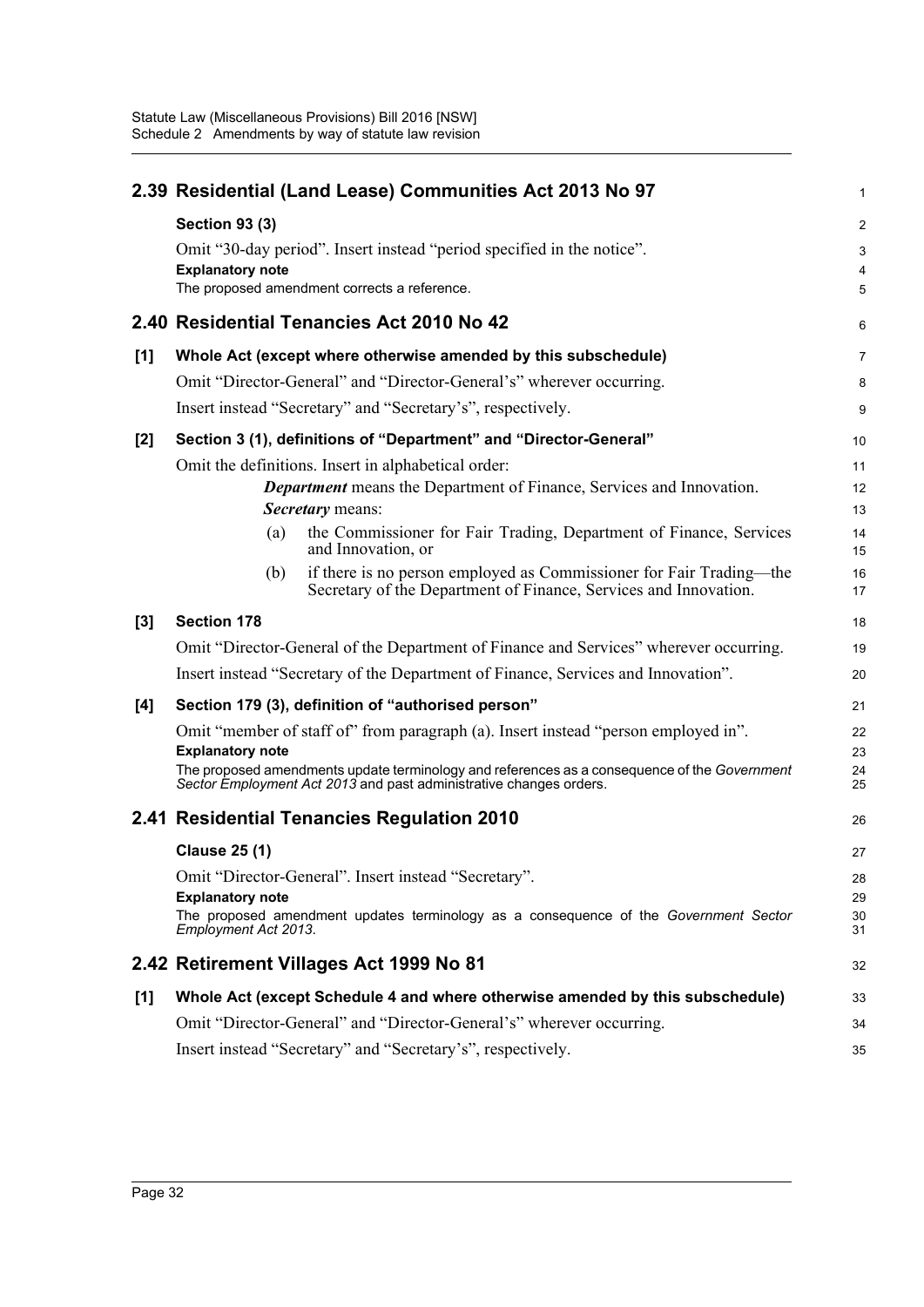| $[2]$ |                                   | Section 4 (1), definition of "Director-General"                                                                                                                    | 1                   |
|-------|-----------------------------------|--------------------------------------------------------------------------------------------------------------------------------------------------------------------|---------------------|
|       |                                   | Omit the definition. Insert in alphabetical order:                                                                                                                 | $\overline{2}$      |
|       |                                   | <b>Secretary</b> means:                                                                                                                                            | 3                   |
|       | (a)                               | the Commissioner for Fair Trading, Department of Finance, Services<br>and Innovation, or                                                                           | 4<br>5              |
|       | (b)                               | if there is no person employed as Commissioner for Fair Trading—the<br>Secretary of the Department of Finance, Services and Innovation.                            | 6<br>$\overline{7}$ |
| $[3]$ | Section 133 (5) (a)               |                                                                                                                                                                    | 8                   |
|       |                                   | Omit "Department". Insert instead "Ministry".                                                                                                                      | 9                   |
|       | <b>Explanatory note</b>           |                                                                                                                                                                    | 10                  |
|       |                                   | The proposed amendments update terminology and references as a consequence of the Government<br>Sector Employment Act 2013 and past administrative changes orders. | 11<br>12            |
|       |                                   | 2.43 Retirement Villages Regulation 2009                                                                                                                           | 13                  |
|       | <b>Clause 53 (2)</b>              |                                                                                                                                                                    | 14                  |
|       |                                   | Omit "Director-General" wherever occurring. Insert instead "Secretary".                                                                                            | 15                  |
|       | <b>Explanatory note</b>           |                                                                                                                                                                    | 16                  |
|       | Employment Act 2013.              | The proposed amendment updates terminology as a consequence of the Government Sector                                                                               | 17<br>18            |
|       |                                   | 2.44 Shoalhaven Local Environmental Plan 2014                                                                                                                      | 19                  |
|       | <b>Land Use Table</b>             |                                                                                                                                                                    | 20                  |
|       |                                   | Omit "Home-based childcare" wherever occurring in item 4 of the matter relating to<br>Zone B7 Business Park and Zone IN1 General Industrial.                       | 21<br>22            |
|       |                                   | Insert instead "Home-based child care".                                                                                                                            | 23                  |
|       | <b>Explanatory note</b>           |                                                                                                                                                                    | 24                  |
|       |                                   | The proposed amendment corrects a typographical error.                                                                                                             | 25                  |
|       |                                   | 2.45 Smoke-free Environment Act 2000 No 69                                                                                                                         | 26                  |
|       | Section 6A (1) (i) and (j), notes |                                                                                                                                                                    | 27                  |
|       | Omit the notes.                   |                                                                                                                                                                    | 28                  |
|       | <b>Explanatory note</b>           |                                                                                                                                                                    | 29                  |
|       |                                   | The proposed amendment omits redundant matter.                                                                                                                     | 30                  |
|       |                                   | 2.46 State Environmental Planning Policy (Infrastructure) 2007                                                                                                     | 31                  |
|       | Clause $26$ (d) and (e)           |                                                                                                                                                                    | 32                  |
|       | Omit "and" wherever occurring.    |                                                                                                                                                                    | 33                  |
|       | <b>Explanatory note</b>           |                                                                                                                                                                    | 34                  |
|       |                                   | The proposed amendment corrects use of conjunctions in a list.                                                                                                     | 35                  |
|       |                                   | 2.47 State Owned Corporations Act 1989 No 134                                                                                                                      | 36                  |
| [1]   | Schedule 4, clause 5 (2)          |                                                                                                                                                                    | 37                  |
|       |                                   | Omit "the employment". Insert instead "the application".                                                                                                           | 38                  |
|       |                                   |                                                                                                                                                                    |                     |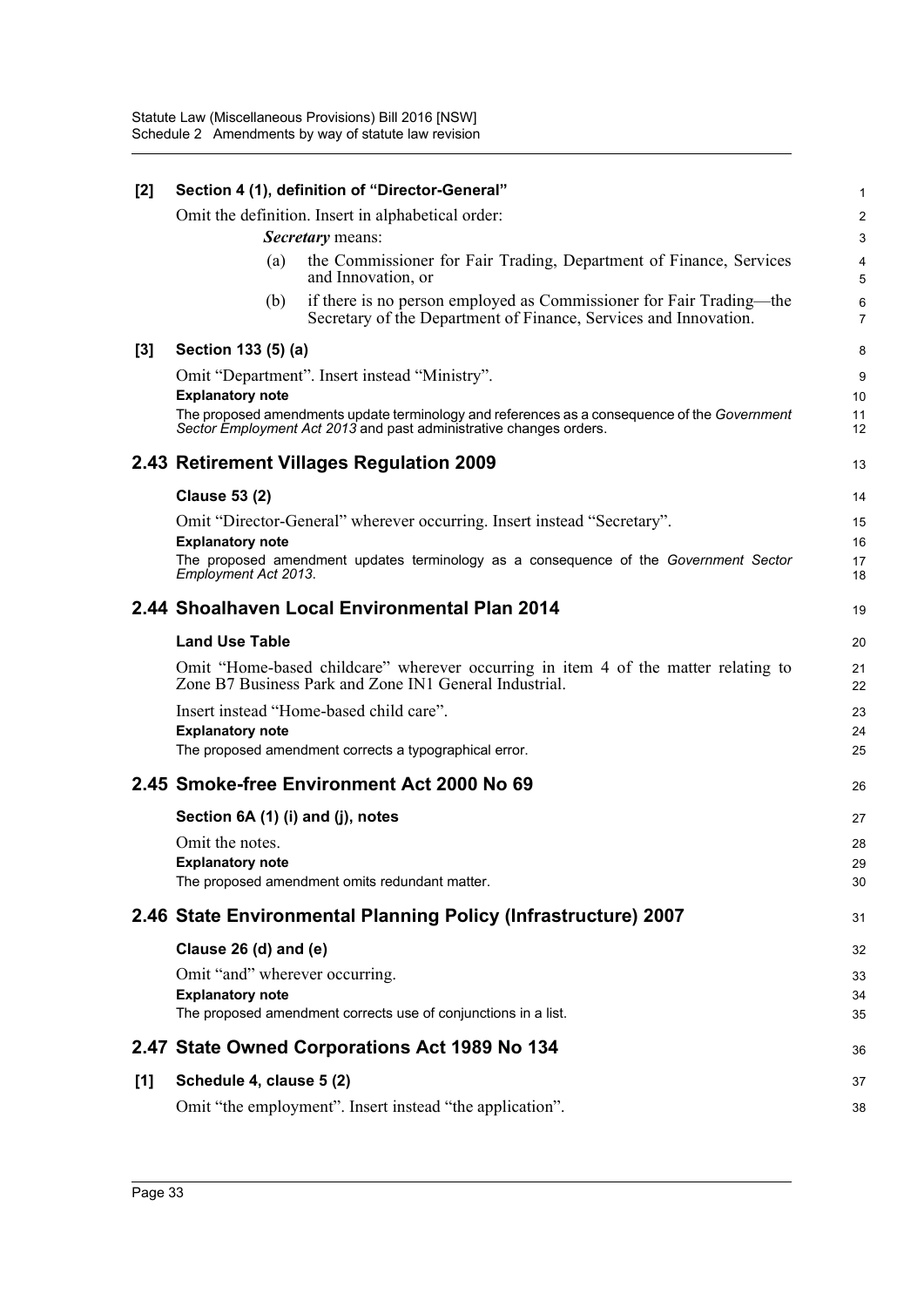Statute Law (Miscellaneous Provisions) Bill 2016 [NSW] Schedule 2 Amendments by way of statute law revision

| Schedule 4, clause 5 (3)                                                                             | $\mathbf{1}$                                                                                                                                                                                                                                                                                                                                                                                                                                                                                                                                                                                                                                                                                                                                                                                                                                                                                                                                                 |
|------------------------------------------------------------------------------------------------------|--------------------------------------------------------------------------------------------------------------------------------------------------------------------------------------------------------------------------------------------------------------------------------------------------------------------------------------------------------------------------------------------------------------------------------------------------------------------------------------------------------------------------------------------------------------------------------------------------------------------------------------------------------------------------------------------------------------------------------------------------------------------------------------------------------------------------------------------------------------------------------------------------------------------------------------------------------------|
| Omit "by" wherever occurring. Insert instead "of".                                                   | 2                                                                                                                                                                                                                                                                                                                                                                                                                                                                                                                                                                                                                                                                                                                                                                                                                                                                                                                                                            |
| <b>Explanatory note</b>                                                                              | $\mathsf 3$                                                                                                                                                                                                                                                                                                                                                                                                                                                                                                                                                                                                                                                                                                                                                                                                                                                                                                                                                  |
| grammatical error.                                                                                   | 4<br>5                                                                                                                                                                                                                                                                                                                                                                                                                                                                                                                                                                                                                                                                                                                                                                                                                                                                                                                                                       |
|                                                                                                      | 6                                                                                                                                                                                                                                                                                                                                                                                                                                                                                                                                                                                                                                                                                                                                                                                                                                                                                                                                                            |
| Schedule 3, Part 1                                                                                   | 7                                                                                                                                                                                                                                                                                                                                                                                                                                                                                                                                                                                                                                                                                                                                                                                                                                                                                                                                                            |
| Omit "(When this Plan was made this Part was blank)".                                                | 8                                                                                                                                                                                                                                                                                                                                                                                                                                                                                                                                                                                                                                                                                                                                                                                                                                                                                                                                                            |
| Schedule 3, clause 4 (1), note                                                                       | 9                                                                                                                                                                                                                                                                                                                                                                                                                                                                                                                                                                                                                                                                                                                                                                                                                                                                                                                                                            |
| Omit "Code) 2008". Insert instead "Codes) 2008".                                                     | 10                                                                                                                                                                                                                                                                                                                                                                                                                                                                                                                                                                                                                                                                                                                                                                                                                                                                                                                                                           |
| Schedule 3, Part 2                                                                                   | 11                                                                                                                                                                                                                                                                                                                                                                                                                                                                                                                                                                                                                                                                                                                                                                                                                                                                                                                                                           |
| Omit clause numbering wherever occurring.                                                            | 12                                                                                                                                                                                                                                                                                                                                                                                                                                                                                                                                                                                                                                                                                                                                                                                                                                                                                                                                                           |
|                                                                                                      | 13<br>14                                                                                                                                                                                                                                                                                                                                                                                                                                                                                                                                                                                                                                                                                                                                                                                                                                                                                                                                                     |
| corrects a citation. Item [3] corrects a numbering error.                                            | 15                                                                                                                                                                                                                                                                                                                                                                                                                                                                                                                                                                                                                                                                                                                                                                                                                                                                                                                                                           |
|                                                                                                      | 16                                                                                                                                                                                                                                                                                                                                                                                                                                                                                                                                                                                                                                                                                                                                                                                                                                                                                                                                                           |
| Schedule 5, Part 1                                                                                   | 17                                                                                                                                                                                                                                                                                                                                                                                                                                                                                                                                                                                                                                                                                                                                                                                                                                                                                                                                                           |
| Relocate item no I2214 to appropriate order in the Part.                                             | 18                                                                                                                                                                                                                                                                                                                                                                                                                                                                                                                                                                                                                                                                                                                                                                                                                                                                                                                                                           |
|                                                                                                      | 19<br>20                                                                                                                                                                                                                                                                                                                                                                                                                                                                                                                                                                                                                                                                                                                                                                                                                                                                                                                                                     |
|                                                                                                      | 21                                                                                                                                                                                                                                                                                                                                                                                                                                                                                                                                                                                                                                                                                                                                                                                                                                                                                                                                                           |
|                                                                                                      |                                                                                                                                                                                                                                                                                                                                                                                                                                                                                                                                                                                                                                                                                                                                                                                                                                                                                                                                                              |
|                                                                                                      | 22<br>23                                                                                                                                                                                                                                                                                                                                                                                                                                                                                                                                                                                                                                                                                                                                                                                                                                                                                                                                                     |
|                                                                                                      | 24                                                                                                                                                                                                                                                                                                                                                                                                                                                                                                                                                                                                                                                                                                                                                                                                                                                                                                                                                           |
|                                                                                                      |                                                                                                                                                                                                                                                                                                                                                                                                                                                                                                                                                                                                                                                                                                                                                                                                                                                                                                                                                              |
|                                                                                                      | 25                                                                                                                                                                                                                                                                                                                                                                                                                                                                                                                                                                                                                                                                                                                                                                                                                                                                                                                                                           |
|                                                                                                      | 26<br>27                                                                                                                                                                                                                                                                                                                                                                                                                                                                                                                                                                                                                                                                                                                                                                                                                                                                                                                                                     |
|                                                                                                      | 28                                                                                                                                                                                                                                                                                                                                                                                                                                                                                                                                                                                                                                                                                                                                                                                                                                                                                                                                                           |
| and Innovation, or                                                                                   | 29                                                                                                                                                                                                                                                                                                                                                                                                                                                                                                                                                                                                                                                                                                                                                                                                                                                                                                                                                           |
| Secretary of the Department of Finance, Services and Innovation.                                     | 30<br>31                                                                                                                                                                                                                                                                                                                                                                                                                                                                                                                                                                                                                                                                                                                                                                                                                                                                                                                                                     |
| Section 36 (4), definition of "relevant agency"                                                      | 32                                                                                                                                                                                                                                                                                                                                                                                                                                                                                                                                                                                                                                                                                                                                                                                                                                                                                                                                                           |
| Omit paragraph (b). Insert instead:                                                                  | 33                                                                                                                                                                                                                                                                                                                                                                                                                                                                                                                                                                                                                                                                                                                                                                                                                                                                                                                                                           |
| any Public Service agency within the meaning of the Government<br>(b)<br>Sector Employment Act 2013, | 34<br>35                                                                                                                                                                                                                                                                                                                                                                                                                                                                                                                                                                                                                                                                                                                                                                                                                                                                                                                                                     |
| Section 38 (4), definition of "authorised delegate"                                                  | 36                                                                                                                                                                                                                                                                                                                                                                                                                                                                                                                                                                                                                                                                                                                                                                                                                                                                                                                                                           |
| Omit paragraph (b). Insert instead:                                                                  | 37                                                                                                                                                                                                                                                                                                                                                                                                                                                                                                                                                                                                                                                                                                                                                                                                                                                                                                                                                           |
| a person employed in a Public Service agency within the meaning of the<br>(b)                        | 38                                                                                                                                                                                                                                                                                                                                                                                                                                                                                                                                                                                                                                                                                                                                                                                                                                                                                                                                                           |
|                                                                                                      | Item [1] of the proposed amendments ensures consistency of terminology. Item [2] corrects a<br>2.48 Sutherland Shire Local Environmental Plan 2015<br><b>Explanatory note</b><br>Item [1] of the proposed amendments omits a statement that is no longer relevant to the Plan. Item [2]<br>2.49 Sydney Local Environmental Plan 2012<br><b>Explanatory note</b><br>The proposed amendment corrects item sequencing.<br>2.50 Tattoo Parlours Act 2012 No 32<br>Whole Act (except where otherwise amended by this subschedule)<br>Omit "Chief Executive" and "Chief Executive's" wherever occurring.<br>Insert instead "Secretary" and "Secretary's", respectively.<br>Section 3 (1), definition "Chief Executive"<br>Omit the definition. Insert in alphabetical order:<br><b>Secretary</b> means:<br>the Commissioner for Fair Trading, Department of Finance, Services<br>(a)<br>if there is no person employed as Commissioner for Fair Trading—the<br>(b) |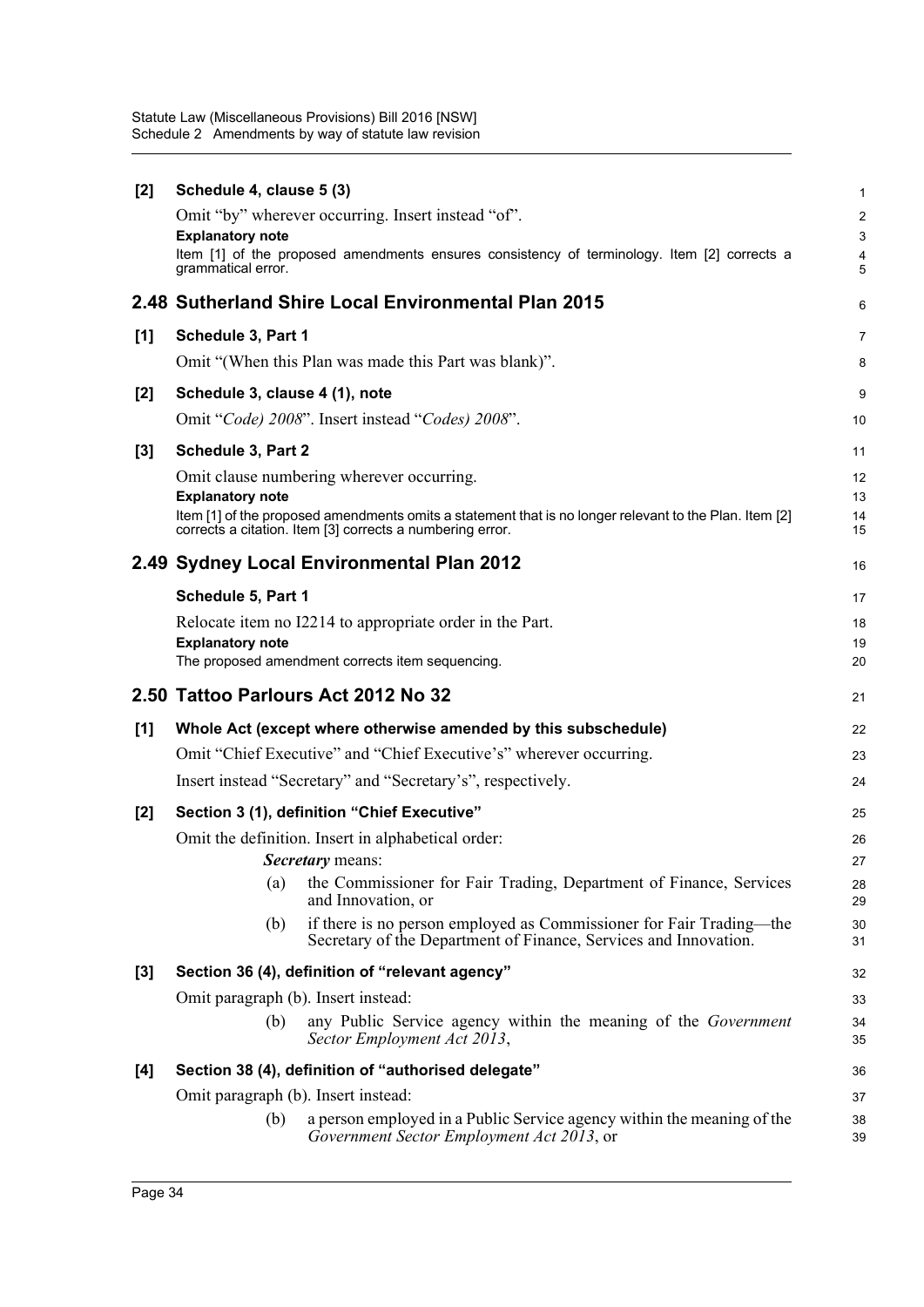|       | <b>Explanatory note</b><br>The proposed amendments update terminology and references as a consequence of the Government<br>Sector Employment Act 2013 and past administrative changes orders. | 1<br>2<br>3    |
|-------|-----------------------------------------------------------------------------------------------------------------------------------------------------------------------------------------------|----------------|
|       | 2.51 Tattoo Parlours Regulation 2013                                                                                                                                                          | 4              |
| [1]   | <b>Whole Regulation (except clause 29)</b>                                                                                                                                                    | 5              |
|       | Omit "Chief Executive" wherever occurring. Insert instead "Secretary".                                                                                                                        | 6              |
| $[2]$ | Clauses 13 (3) and 21 (2)                                                                                                                                                                     | 7              |
|       | Omit "Fair Trading" wherever occurring.                                                                                                                                                       | 8              |
|       | Insert instead "Innovation and Better Regulation".                                                                                                                                            | 9              |
|       | <b>Explanatory note</b><br>The proposed amendments update references, including as a consequence of the Government<br>Sector Employment Act 2013.                                             | 10<br>11<br>12 |
|       | 2.52 The Hills Local Environmental Plan 2012                                                                                                                                                  | 13             |
|       | Clause 7.10 (as inserted by The Hills Local Environmental Plan 2012 (Amendment<br>No 32))                                                                                                     | 14<br>15       |
|       | Renumber the clause as clause 7.11.                                                                                                                                                           | 16             |
|       | <b>Explanatory note</b><br>The proposed amendment corrects duplicate clause numbering.                                                                                                        | 17<br>18       |
|       | 2.53 Water Sharing Plan for the Greater Metropolitan Region Unregulated<br><b>River Water Sources 2011</b>                                                                                    | 19<br>20       |
|       | Clause 32 (7) (b) (ii) and (8) (b) (ii)                                                                                                                                                       | 21             |
|       | Omit "the Water NSW" wherever occurring. Insert instead "Water NSW".                                                                                                                          | 22             |
|       |                                                                                                                                                                                               |                |
|       | <b>Explanatory note</b>                                                                                                                                                                       | 23             |
|       | The proposed amendment corrects grammatical errors.                                                                                                                                           | 24             |
|       | 2.54 Water Sharing Plan for the Gwydir Regulated River Water Source 2016                                                                                                                      | 25             |
| [1]   | Clause 3, note 1                                                                                                                                                                              | 26             |
|       | Omit "2003". Insert instead "2002".                                                                                                                                                           | 27             |
| $[2]$ | Clause 18 (2), note                                                                                                                                                                           | 28             |
|       | Omit "Titles". Insert instead "Title".                                                                                                                                                        | 29             |
| $[3]$ | <b>Clause 27 (2)</b>                                                                                                                                                                          | 30             |
|       | Renumber paragraph (d) as paragraph (b).                                                                                                                                                      | 31             |
| [4]   | <b>Clause 46 (2)</b>                                                                                                                                                                          | 32             |
|       | Renumber paragraph (a) where secondly occurring as paragraph (b).<br><b>Explanatory note</b>                                                                                                  | 33             |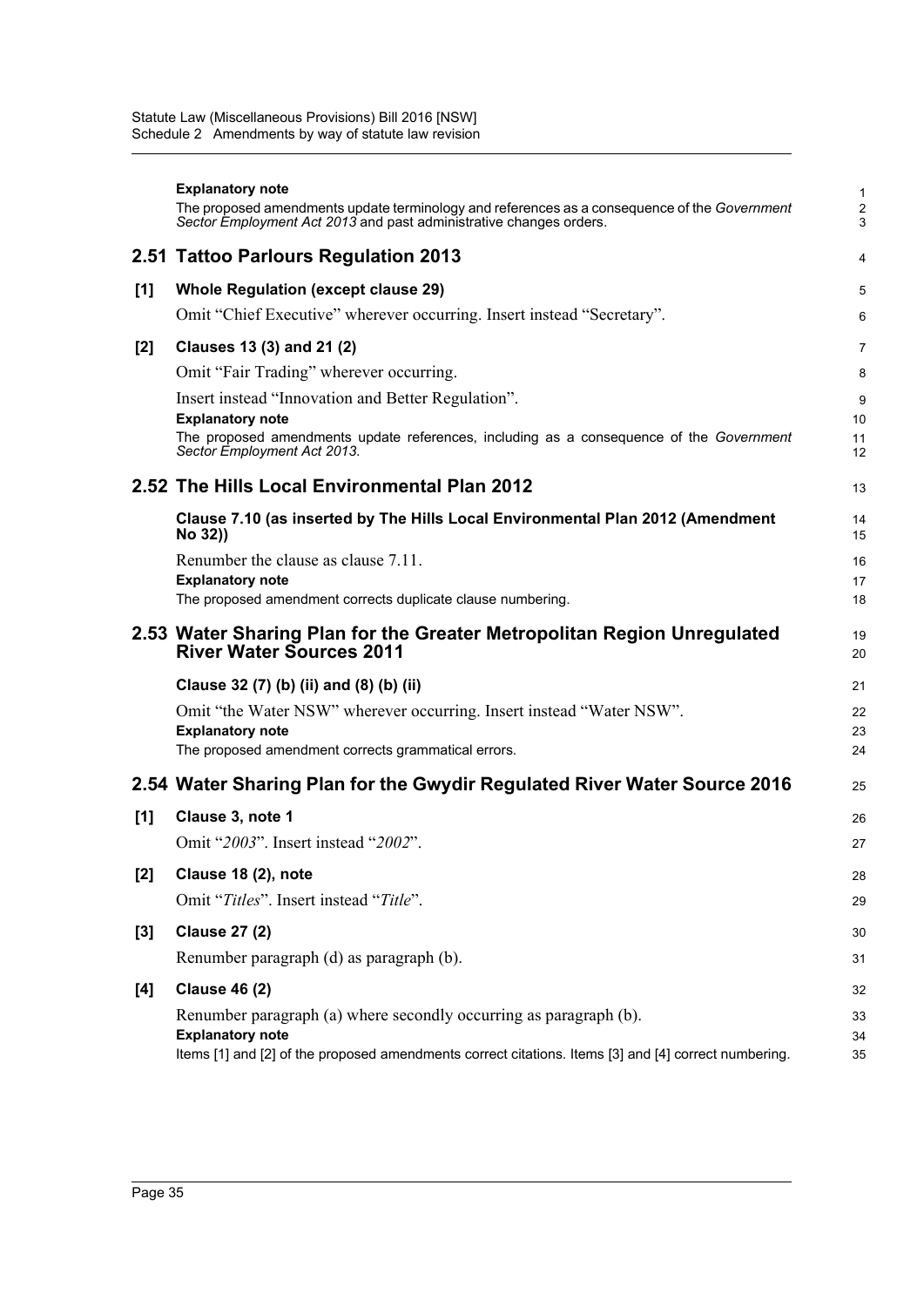|       | 2.55 Water Sharing Plan for the Macquarie and Cudgegong Regulated<br><b>Rivers Water Source 2016</b>                                                 | $\mathbf{1}$<br>2   |
|-------|------------------------------------------------------------------------------------------------------------------------------------------------------|---------------------|
| [1]   | <b>Clause 3</b>                                                                                                                                      | 3                   |
|       | Omit "River Water". Insert instead "Rivers Water".                                                                                                   | 4                   |
| $[2]$ | Clause 49 (6), note                                                                                                                                  | 5                   |
|       | Omit "subclause (5)". Insert instead "subclause (6)".                                                                                                | 6                   |
|       | <b>Explanatory note</b><br>The proposed amendments correct references.                                                                               | $\overline{7}$<br>8 |
|       | 2.56 Water Sharing Plan for the Macquarie Bogan Unregulated and Alluvial<br><b>Water Sources 2012</b>                                                | 9<br>10             |
|       | Clause 83 (b)                                                                                                                                        | 11                  |
|       | Omit "satifisfaction". Insert instead "satisfaction".                                                                                                | 12                  |
|       | <b>Explanatory note</b><br>The proposed amendment corrects a spelling error.                                                                         | 13<br>14            |
|       |                                                                                                                                                      |                     |
|       | 2.57 Willoughby Local Environmental Plan 2012                                                                                                        | 15                  |
|       | Clause 6.20 (1) (b) and Schedule 1, clause 21 (1) (b)                                                                                                | 16                  |
|       | Omit "Chatwood" wherever occurring. Insert instead "Chatswood".                                                                                      | 17                  |
|       | <b>Explanatory note</b><br>The proposed amendment corrects typographical errors.                                                                     | 18<br>19            |
|       | 2.58 Wollongong Local Environmental Plan 2009                                                                                                        | 20                  |
|       | Clause 4.2B (3), note                                                                                                                                | 21                  |
|       | Omit "Development) Codes 2008". Insert instead "Development Codes) 2008".                                                                            | 22                  |
|       | <b>Explanatory note</b>                                                                                                                              | 23                  |
|       | The proposed amendment corrects a citation.                                                                                                          | 24                  |
|       | 2.59 Work Health and Safety (Mines and Petroleum) Amendment<br>(Harmonisation) Regulation 2016                                                       | 25<br>26            |
|       | Schedule 1 [15]                                                                                                                                      | 27                  |
|       | Insert "or in clauses 14 (1) (c) (iii), 31 (2) (c), 32 (2) (f) (vii), 33 (3) and 38 (b)" after<br>" "underground mine" ".<br><b>Explanatory note</b> | 28<br>29<br>30      |
|       | The proposed amendment clarifies an amendment instruction.                                                                                           | 31                  |
|       | 2.60 Work Health and Safety (Mines and Petroleum Sites) Act 2013 No 54                                                                               | 32                  |
|       | <b>Section 17 (4)</b>                                                                                                                                | 33                  |
|       | Omit "Government" wherever occurring. Insert instead "government".                                                                                   | 34                  |
|       | <b>Explanatory note</b><br>The proposed amendment corrects capitalisation.                                                                           | 35<br>36            |
|       |                                                                                                                                                      |                     |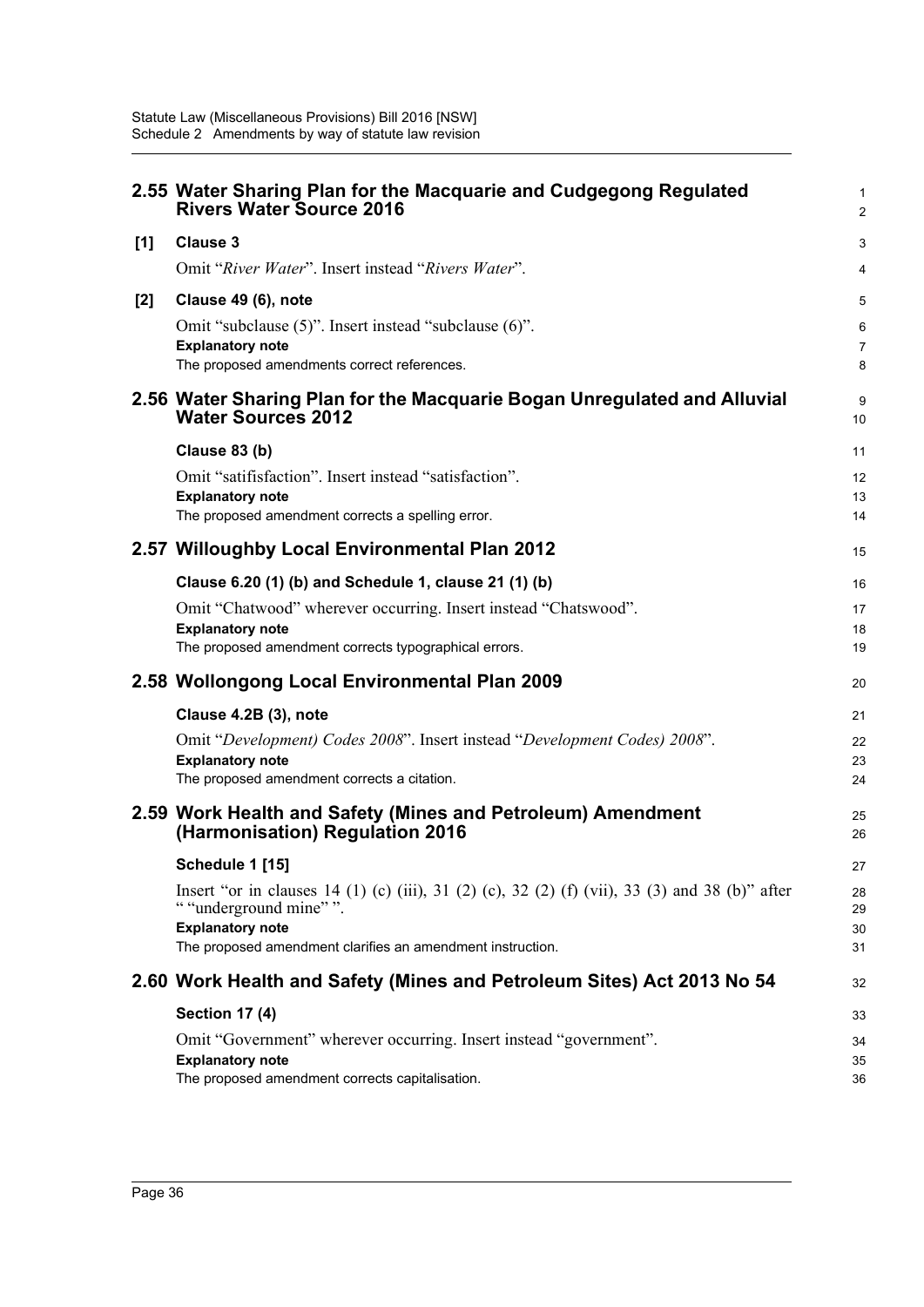|       | 2.61 Work Health and Safety (Mines and Petroleum Sites) Regulation 2014 | $\mathbf{1}$   |
|-------|-------------------------------------------------------------------------|----------------|
| [1]   | Clause 101 (2) (c)                                                      | 2              |
|       | Omit "at the way". Insert instead "in the way".                         | 3              |
| $[2]$ | Schedule 2, clause 4 (2) (f)                                            | $\overline{4}$ |
|       | Omit "licenced". Insert instead "licensed".                             | 5              |
|       | <b>Explanatory note</b>                                                 | 6              |
|       | The proposed amendments correct grammatical and spelling errors.        | $\overline{7}$ |
|       | 2.62 Work Health and Safety Regulation 2011                             | 8              |
|       | <b>Clause 702 (t)</b>                                                   | 9              |
|       | Omit "Workers". Insert instead "Workers'".                              | 10             |
|       | <b>Explanatory note</b>                                                 | 11             |
|       | The proposed amendment corrects a citation.                             | 12             |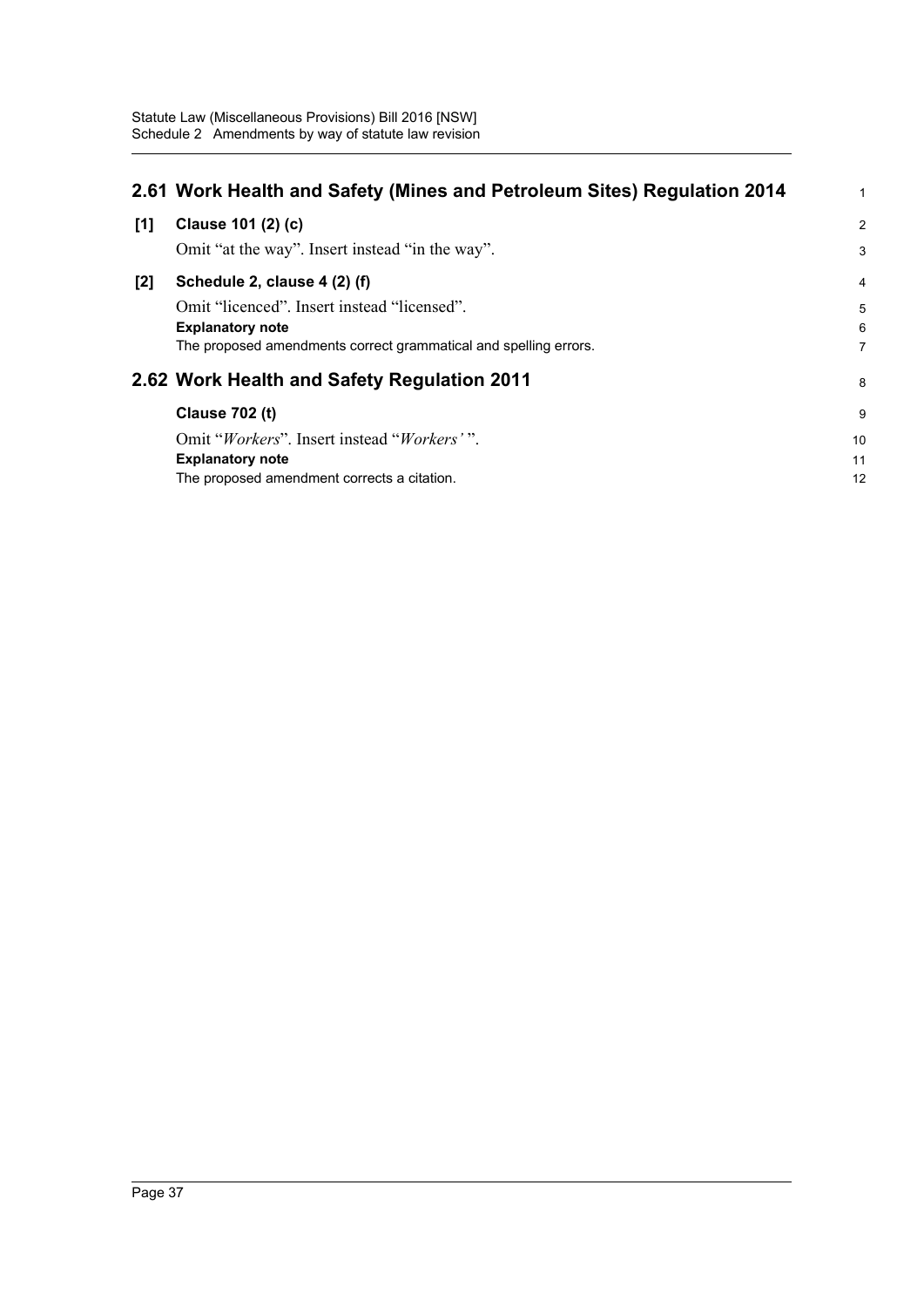# <span id="page-41-0"></span>**Schedule 3 Amendments consequent on renaming of University of Western Sydney**

#### **Explanatory note**

The proposed amendments in this Schedule update references to a university consequent on the amendments made to the *University of Western Sydney Act 1997* by Schedule 1.

Each Act and instrument specified in Column 1 of the following Table of amendments is amended:

- (a) by omitting "University of Western Sydney" and "*University of Western Sydney*" wherever occurring in the provision of the Act or instrument concerned specified in Column 2 of the Table, and
- (b) by inserting instead "Western Sydney University" and "*Western Sydney University*", respectively.

|  |  | Table of amendments |
|--|--|---------------------|
|--|--|---------------------|

| Column 1                                                             | Column <sub>2</sub>                                       |
|----------------------------------------------------------------------|-----------------------------------------------------------|
| Environmental Planning and Assessment Regulation 2000                | Clause $277(4)(i)$                                        |
| Government Sector Employment Regulation 2014                         | Clause $34(i)$                                            |
| <i>Higher Education Act 2001</i> No 102                              | Schedule 1, Part 1                                        |
| Parramatta Local Environmental Plan 2011                             | Land Use Table, Zone B5, item 1 and<br>Schedule 5, Part 1 |
| Penrith Local Environmental Plan 1998 (Urban Land)                   | Clause $38(5)(c)$                                         |
| <i>Public Finance and Audit Act 1983</i> No 152                      | Schedule 2                                                |
| Road Transport (General) Regulation 2013                             | Schedule 2                                                |
| State Authorities Non-contributory Superannuation Act<br>1987 No 212 | Schedule 1, Part 1                                        |
| State Authorities Superannuation Act 1987 No 211                     | Schedule 1, Part 1                                        |
| Superannuation Act 1916 No 28                                        | Schedule 3, Part 1 and Schedule 26, Part 2                |
| Universities Governing Bodies Act 2011 No 51                         | Section $3(1)$                                            |
| University of Western Sydney By-law 2005                             | Clauses 1 and 2 (1) (definition of the Act)               |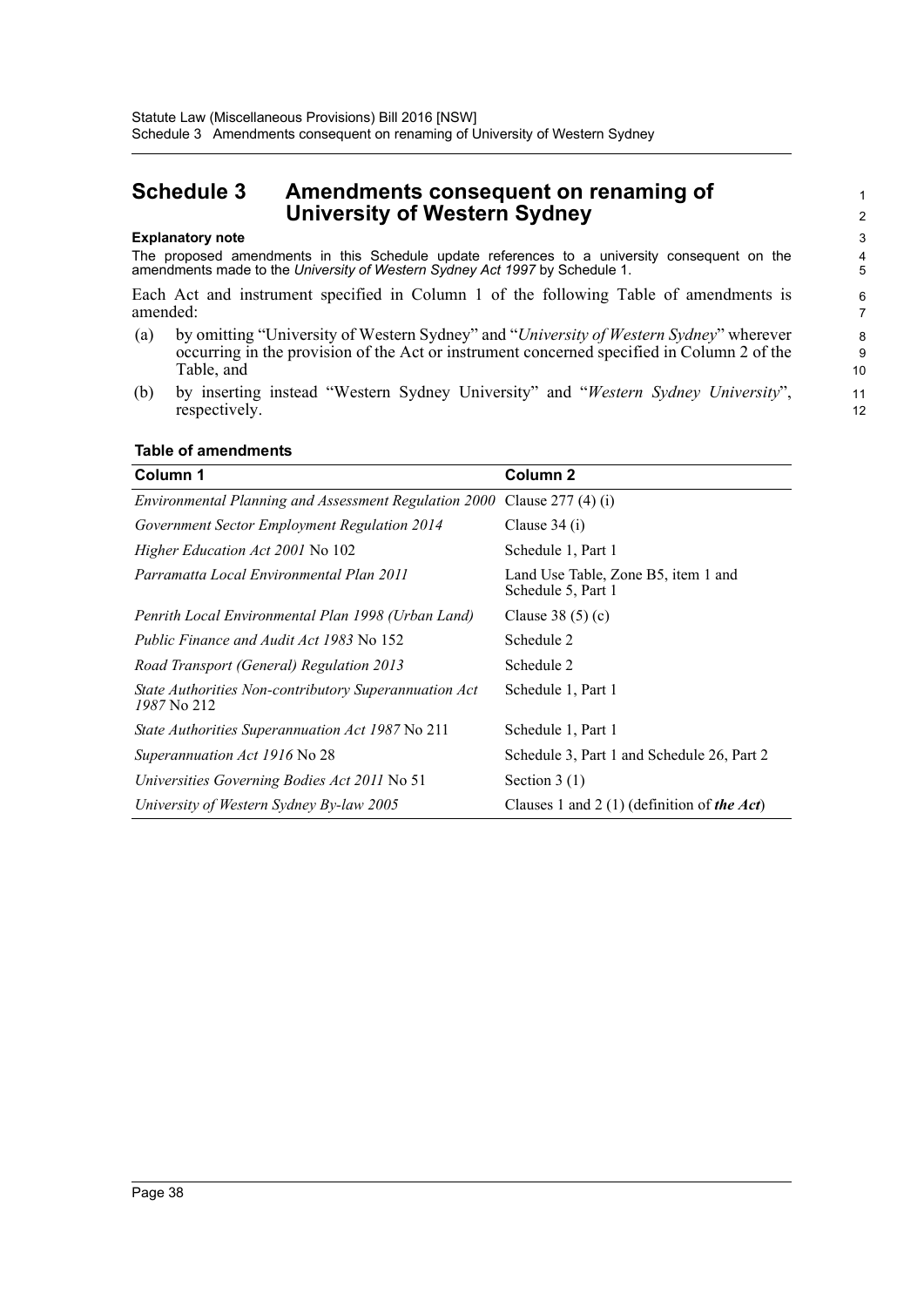# <span id="page-42-0"></span>**Schedule 4 Repeals**

#### **1 Repeal of Mining and Petroleum Legislation Amendment (Grant of Coal and Petroleum Prospecting Titles) Act 2015 No 39**

The *Mining and Petroleum Legislation Amendment (Grant of Coal and Petroleum Prospecting Titles) Act 2015* No 39 is repealed.

1

33 34

#### **Explanatory note**

The *Mining and Petroleum Legislation Amendment (Grant of Coal and Petroleum Prospecting Titles) Act 2015* (*the Amendment Act*) contains an uncommenced amendment to the *Mining Act 1992* that was mistakenly included in the Amendment Act and relates to controlled release areas. If the amendment were commenced, land forming part of a controlled release area for minerals could not be constituted as, or added to, an opal prospecting area. As the whole of the State is a controlled release area for coal under section 368A of the *Mining Act 1992*, the effect of the amendment would be that no land could be constituted as, or added to, an opal prospecting area. The purpose of constituting land as a controlled release area for minerals is not to limit the land on which prospecting and mining may be carried out, but to ensure that exploration licences and assessment leases relating to minerals can generally only be granted following a competitive selection process.

#### **2 Repeals of Act and instrument enabled by amendments in Schedule 1**

The following Act and instrument are repealed:

- (a) *Home Care Service Act 1988* No 6,
- (b) *Community Services (Complaints, Reviews and Monitoring) Regulation 2004*.

#### **Explanatory note**

The repeal of the *Home Care Service Act 1988* is enabled by the dissolution of the Home Care Service (constituted under that Act) by proposed amendments to the *National Disability Insurance Scheme (NSW Enabling) Act 2013* in Schedule 1. Proposed amendments to other Acts and an instrument that are consequent on the repeal of the *Home Care Service Act 1988* are set out in Schedule 5.

The repeal of the *Community Services (Complaints, Reviews and Monitoring) Regulation 2004* is enabled by the proposed amendments to the *Community Services (Complaints, Reviews and Monitoring) Act 1993* in Schedule 1, which insert the remaining operative provisions of the Regulation into that Act.

### **3 Repeal of redundant Act and provisions**

The following Act and provisions of an Act are repealed:

| Act                                                                       | <b>Provisions repealed</b>        |
|---------------------------------------------------------------------------|-----------------------------------|
| Statute Law (Miscellaneous Provisions) Act (No 2) 2015 Whole Act<br>No 58 |                                   |
| Subordinate Legislation Act 1989 No 146                                   | Items 22 (b) and 32 of Schedule 4 |

### **4 Repeal of amending provisions that have commenced**

The following provisions of instruments are repealed:

| <b>Instrument</b>                                            | <b>Provisions repealed</b> |
|--------------------------------------------------------------|----------------------------|
| <b>Bathurst Regional Local Environmental Plan 2014</b>       | Clause 1.9B                |
| Child Protection (Offenders Registration) Regulation<br>2015 | Clause 23                  |
| <b>Native Vegetation Regulation 2013</b>                     | Schedule 2                 |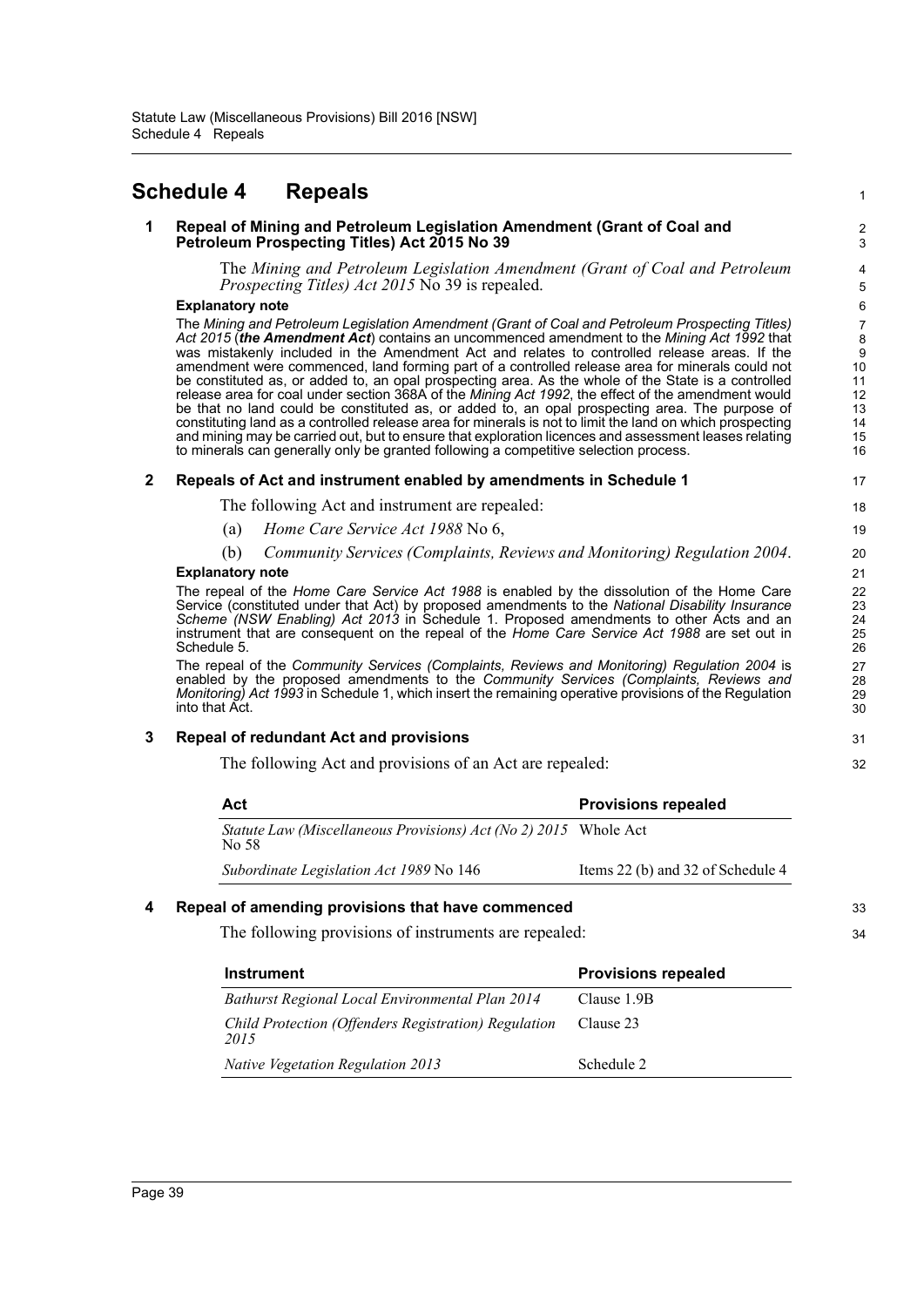## **5 Repeal of amending Act and provisions that have been superseded**

The following Act and provision of an Act are repealed:

| Act                                                                                                 | <b>Provisions repealed</b> |
|-----------------------------------------------------------------------------------------------------|----------------------------|
| National Parks and Wildlife Amendment (Jenolan Caves Schedule 2<br><i>Reserves</i> ) Act 2005 No 83 |                            |
| State Revenue and Other Legislation Amendment<br>(Budget Measures) Act 2012 No 46                   | Whole Act                  |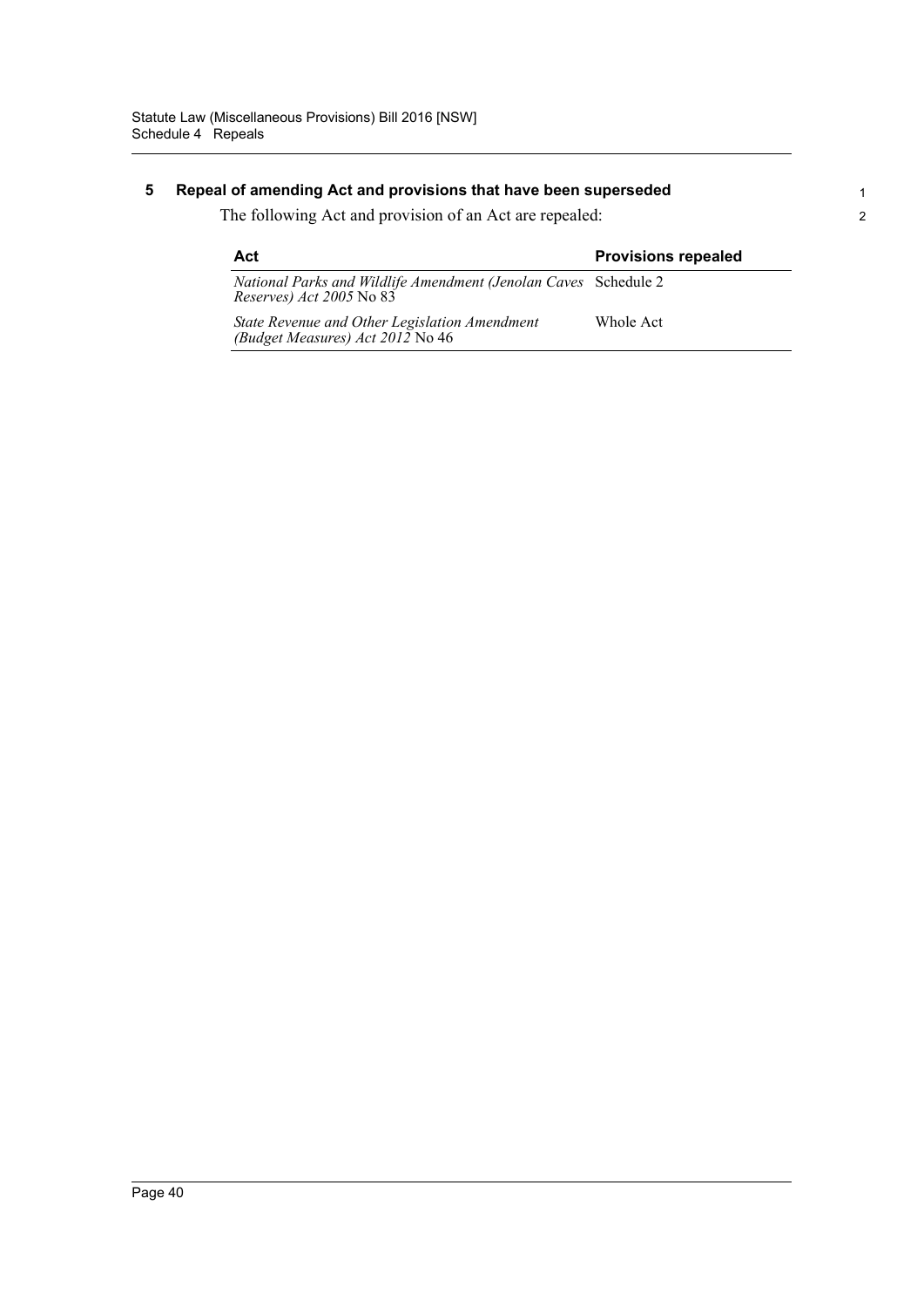<span id="page-44-0"></span>

| <b>Schedule 5</b> | Amendments consequent on repeal of Home |
|-------------------|-----------------------------------------|
|                   | <b>Care Service Act 1988</b>            |

1 2

|       | <b>Explanatory note</b><br>The proposed amendments in this Schedule are consequent on the repeal of the Home Care Service<br>Act 1988 by Schedule 4. The repeal is enabled by the dissolution of the Home Care Service of New<br>South Wales (constituted under that Act) by proposed amendments to the National Disability<br>Insurance Scheme (NSW Enabling) Act 2013 in Schedule 1. | 3<br>4<br>5<br>6<br>$\overline{7}$ |
|-------|----------------------------------------------------------------------------------------------------------------------------------------------------------------------------------------------------------------------------------------------------------------------------------------------------------------------------------------------------------------------------------------|------------------------------------|
| 5.1   | <b>Community Services (Complaints, Reviews and Monitoring) Act 1993</b><br>No 2                                                                                                                                                                                                                                                                                                        | 8<br>9                             |
| [1]   | <b>Section 4 Definitions</b><br>Omit paragraph (g) of the definition of <i>community welfare legislation</i> in section 4 (1).                                                                                                                                                                                                                                                         | 10<br>11                           |
| $[2]$ | Section 4 (1), definition of "relevant Minister"<br>Omit paragraph (c).                                                                                                                                                                                                                                                                                                                | 12<br>13                           |
| $[3]$ | Section 4 (1), definition of "service provider"<br>Omit paragraph (e).                                                                                                                                                                                                                                                                                                                 | 14<br>15                           |
| 5.2   | <b>Duties Act 1997 No 123</b>                                                                                                                                                                                                                                                                                                                                                          | 16                                 |
|       | <b>Section 65 Exemptions from duty</b><br>Omit section $65(16)(b)$ .                                                                                                                                                                                                                                                                                                                   | 17<br>18                           |
| 5.3   | First State Superannuation Act 1992 No 100                                                                                                                                                                                                                                                                                                                                             | 19                                 |
|       | <b>Schedule 1 Employers</b><br>Omit "Home Care Service of New South Wales".                                                                                                                                                                                                                                                                                                            | 20<br>21                           |
| 5.4   | Government Guarantees Act 1934 No 57                                                                                                                                                                                                                                                                                                                                                   | 22                                 |
|       | Section 3 Authority for Treasurer to guarantee overdraft accounts etc<br>Omit clause 3 (5K).                                                                                                                                                                                                                                                                                           | 23<br>24                           |
| 5.5   | Government Sector Employment Act 2013 No 40                                                                                                                                                                                                                                                                                                                                            | 25                                 |
|       | <b>Schedule 1 Public Service agencies</b><br>Omit the matter relating to the Home Care Service Staff Agency from Part 2.                                                                                                                                                                                                                                                               | 26<br>27                           |
| 5.6   | Payroll Tax Act 2007 No 21                                                                                                                                                                                                                                                                                                                                                             | 28                                 |
|       | <b>Schedule 2 NSW specific provisions</b>                                                                                                                                                                                                                                                                                                                                              | 29                                 |
|       | Omit clause 9.                                                                                                                                                                                                                                                                                                                                                                         | 30                                 |
| 5.7   | <b>Privacy Code of Practice (General) 2003</b>                                                                                                                                                                                                                                                                                                                                         | 31                                 |
|       | <b>Clause 17 Interpretation</b>                                                                                                                                                                                                                                                                                                                                                        | 32                                 |
|       | Omit ", the Home Care Service Staff Agency" from paragraph (a) of the definition of<br><i>community care agency</i> in clause $17(1)$ .                                                                                                                                                                                                                                                | 33<br>34                           |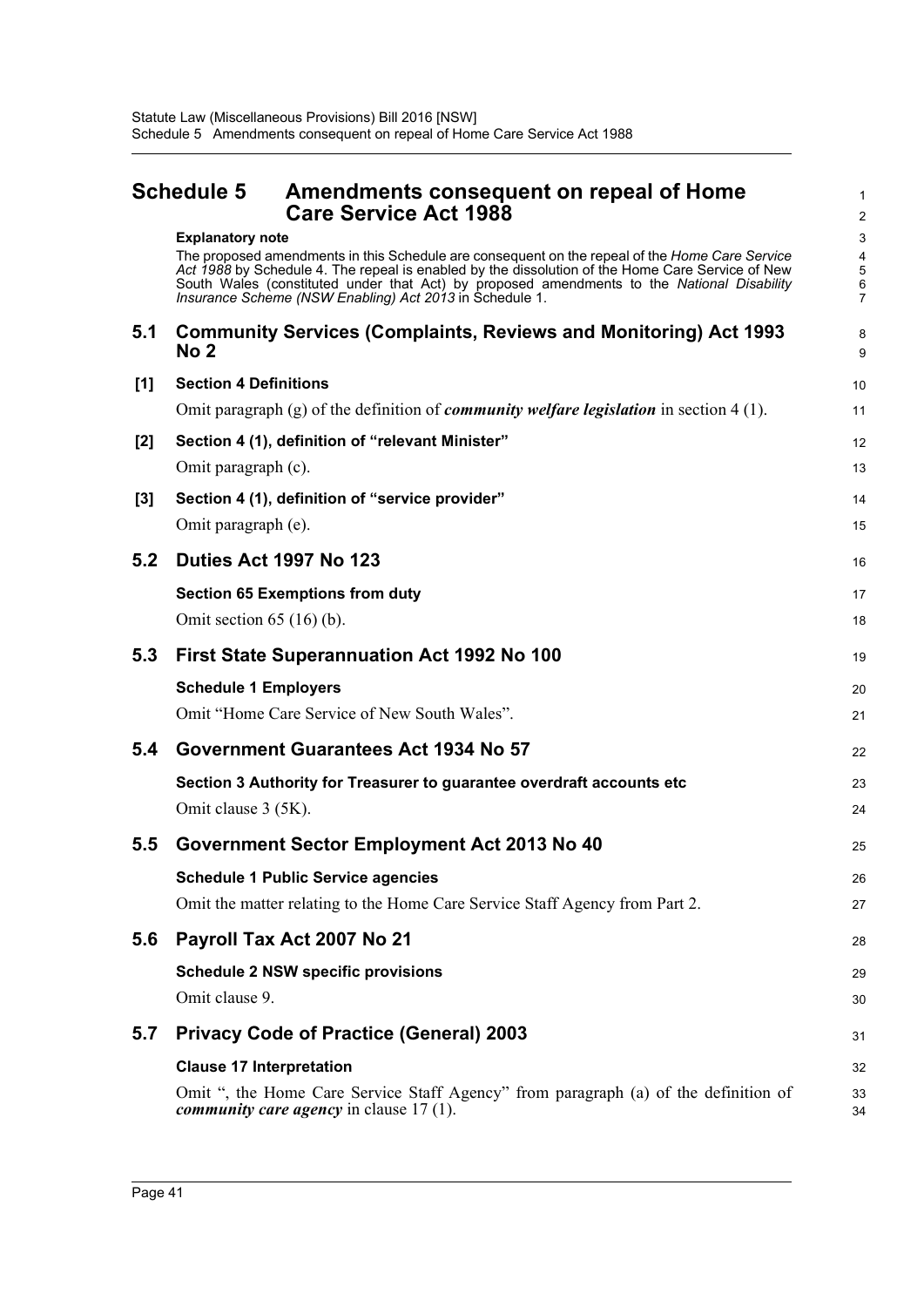| 5.8 | <b>Public Finance and Audit Act 1983 No 152</b>                   | 1              |
|-----|-------------------------------------------------------------------|----------------|
|     | <b>Schedule 2 Statutory bodies</b>                                | $\overline{c}$ |
|     | Omit "Home Care Service of New South Wales".                      | 3              |
| 5.9 | State Authorities Non-contributory Superannuation Act 1987 No 212 | 4              |
|     | <b>Schedule 1 Employers</b>                                       | 5              |
|     | Omit "Home Care Service of New South Wales" from Part 1.          | 6              |
|     | 5.10 State Authorities Superannuation Act 1987 No 211             | 7              |
|     | <b>Schedule 1 Employers</b>                                       | 8              |
|     | Omit "Home Care Service of New South Wales" from Part 1.          | 9              |
|     | 5.11 Superannuation Act 1916 No 28                                | 10             |
|     | <b>Schedule 3 List of employers</b>                               | 11             |
|     | Omit "Home Care Service of New South Wales" from Part 1.          | 12             |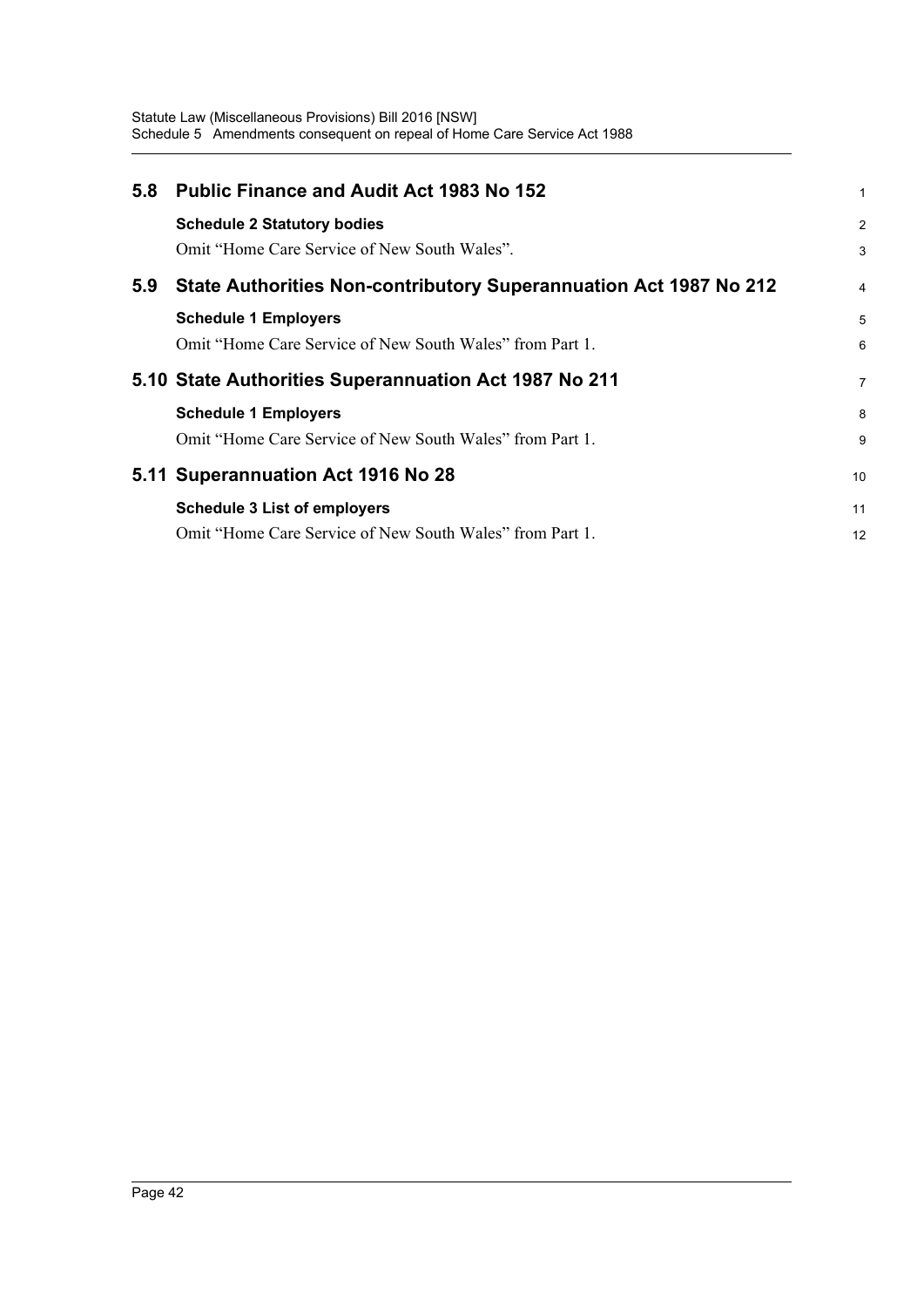# <span id="page-46-0"></span>**Schedule 6 General savings, transitional and other provisions**

#### **1 Effect of amendment of amending provisions**

- (1) An amendment made by Schedule 1 or 2 to an amending provision contained in an Act or instrument is, if the amending provision has commenced before the Schedule 1 or 2 amendment concerned, taken to have effect as from the commencement of the amending provision (whether or not the amending provision has been repealed).
- (2) In this clause:

*amending provision* means a provision of an Act or instrument that makes a direct amendment to an Act or instrument by:

1  $\mathfrak{p}$ 

- (a) the repeal or omission of matter contained in the amended Act or instrument without the insertion of any matter instead of the repealed or omitted matter, or
- (b) the omission of matter contained in the amended Act or instrument and the insertion of matter instead of the omitted matter, or
- (c) the insertion into the amended Act or instrument of matter, not being matter inserted instead of matter omitted from the Act or instrument.

#### **Explanatory note**

This clause ensures that certain amendments, including amendments correcting errors in technical provisions (for example, headings indicating the section to be amended or directions as to where a new section is to be inserted) and rectifying minor drafting errors (for example, corrections in numbering of provisions, correction or insertion of cross-references, omission of unnecessary matter or insertion of omitted matter), will be taken to have commenced on the date the amendments to which they relate commenced.

#### **2 Effect of amendment or repeal on acts done or decisions made**

Except where it is expressly provided to the contrary, if this Act:

- (a) amends a provision of an Act or an instrument, or
- (b) repeals and re-enacts (with or without modification) a provision of an Act or an instrument,

any act done or decision made under the provision amended or repealed has effect after the amendment or repeal as if it had been done or made under the provision as so amended or repealed.

#### **Explanatory note**

This clause ensures that the amendment or repeal of a provision will not, unless expressly provided, vitiate any act done or decision made under the provision as in force before the amendment or repeal.

#### **3 Effect of amendment on instruments**

Except where expressly provided to the contrary, any instrument made under an Act amended by this Act, that is in force immediately before the commencement of the amendment, is taken to have been made under the Act as amended.

#### **Explanatory note**

This clause ensures that, unless expressly provided, any instrument that is in force and made under a provision of an Act that is amended or substituted by the proposed Act will be taken to have been made under the Act as amended.